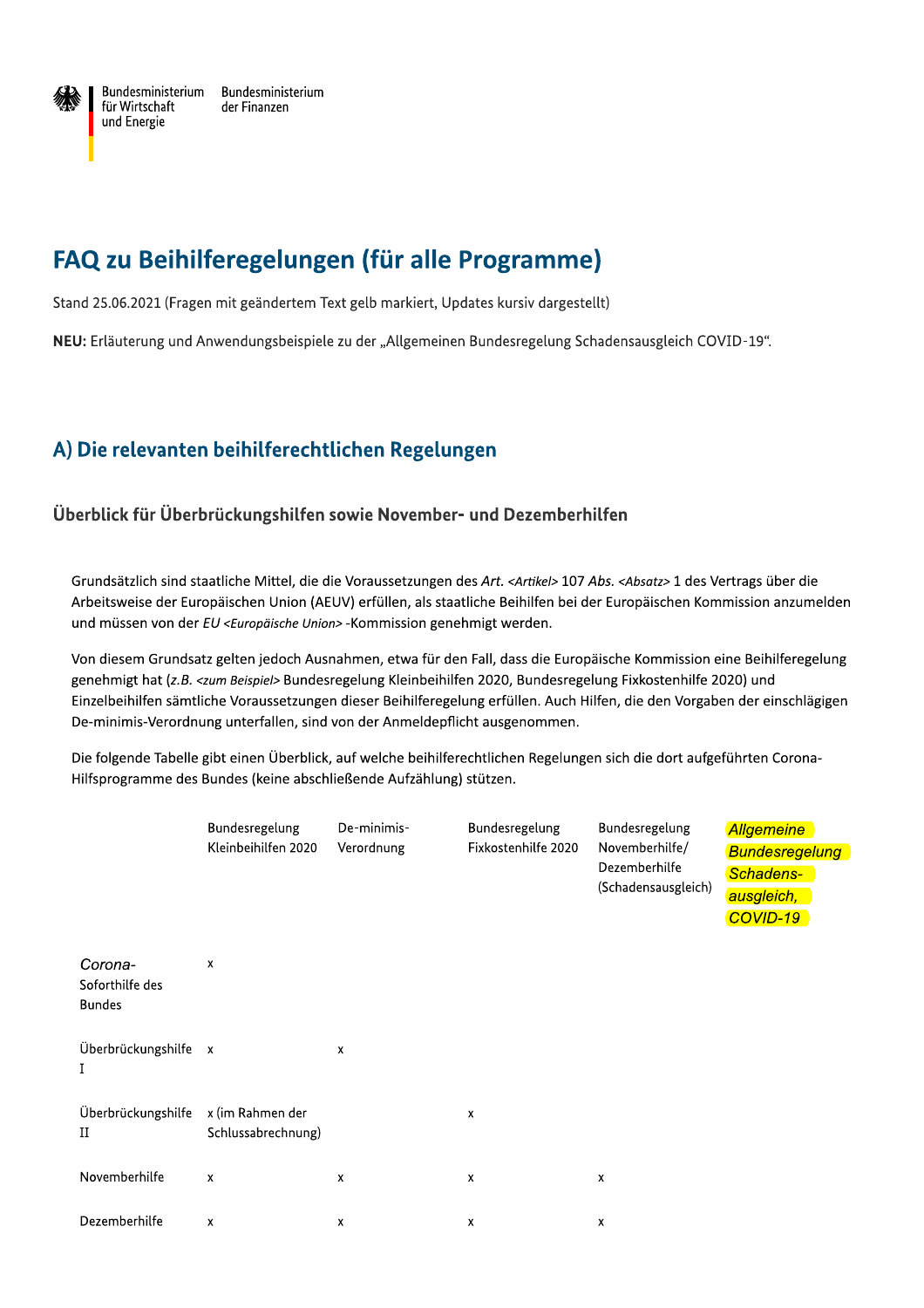| Überbrückungshilfe x |  |
|----------------------|--|
| -III                 |  |

 $\mathbf{x}$ 

Neustarthilfe

# I. Kleinbeihilfen und De-minimis-Beihilfen

#### 1. De-minimis-Verordnung

→ Verordnung (EU) Nr. 1407/2013 <https://eur-lex.europa.eu/legal-content/DE/TXT/PDF/?uri=CELEX:02013R1407-20200727&from=EN> (allgemeine De-minimis-Verordnung; daneben existieren sektorspezifische De-minimis-Verordnungen für den Agrarsektor sowie den Fischerei- und Aquakultursektor); gilt allgemein, unabhängig von COVID-19

 $\mathsf{x}$ 

 $\mathbf{x}$ 

Ohne Anmeldepflicht können einzelnen Unternehmen innerhalb von drei Steuerjahren grundsätzlich Beihilfen in Höhe von insgesamt bis zu 200.000 EUR gewährt werden.

(Geringerer Höchstbetrag von 100.000 EUR gilt für Unternehmen des gewerblichen Straßengüterverkehrs. Für Landwirtschaft bzw. <br/>beziehungsweise>Fischerei/Aquakultur liegt der Schwellenwert bei 20.000 EUR bzw. <br/>beziehungsweise> 30.000 EUR.)

#### 2. Bundesregelung Kleinbeihilfen 2020

Die vierte geänderte Regelung zur vorübergehenden Gewährung geringfügiger Beihilfen im Geltungsbereich der Bundesrepublik Deutschland im Zusammenhang mit dem Ausbruch von COVID-19 (Bundesregelung Kleinbeihilfen 2020 (PDF, 133 KB) gilt bis 31.12.2021, basiert auf Nummer 3.1 und 4 der → Mitteilung der Europäischen Kommission "Befristeter Rahmen für Staatliche Beihilfen zur Stützung der Wirtschaft angesichts des derzeitigen Ausbruchs von COVID-19" <https://eur-lex.europa.eu/legal-content/DE/TXT/PDF/?uri=CELEX:52021XC0201(01)&from=EN)>) (angepasst an die 5. Änderung dieses Befristeten Rahmens der Europäischen Kommission vom 28.01.2021).

Auf dieser Grundlage können sog. Kleinbeihilfen an Unternehmen gewährt werden. Höchstbetrag: 1,8 Millionen Euro pro Unternehmen bzw. Unternehmensverbund im Sinne des Beihilferechts.

(Ausnahmen: Fischerei- und Aquakultursektor (max. 270.000 Euro), Unternehmen der Primärproduktion landwirtschaftlicher Erzeugnisse (max. 225.000 Euro).)

#### 3. Kumulierung von Kleinbeihilfen und De-minimis-Beihilfen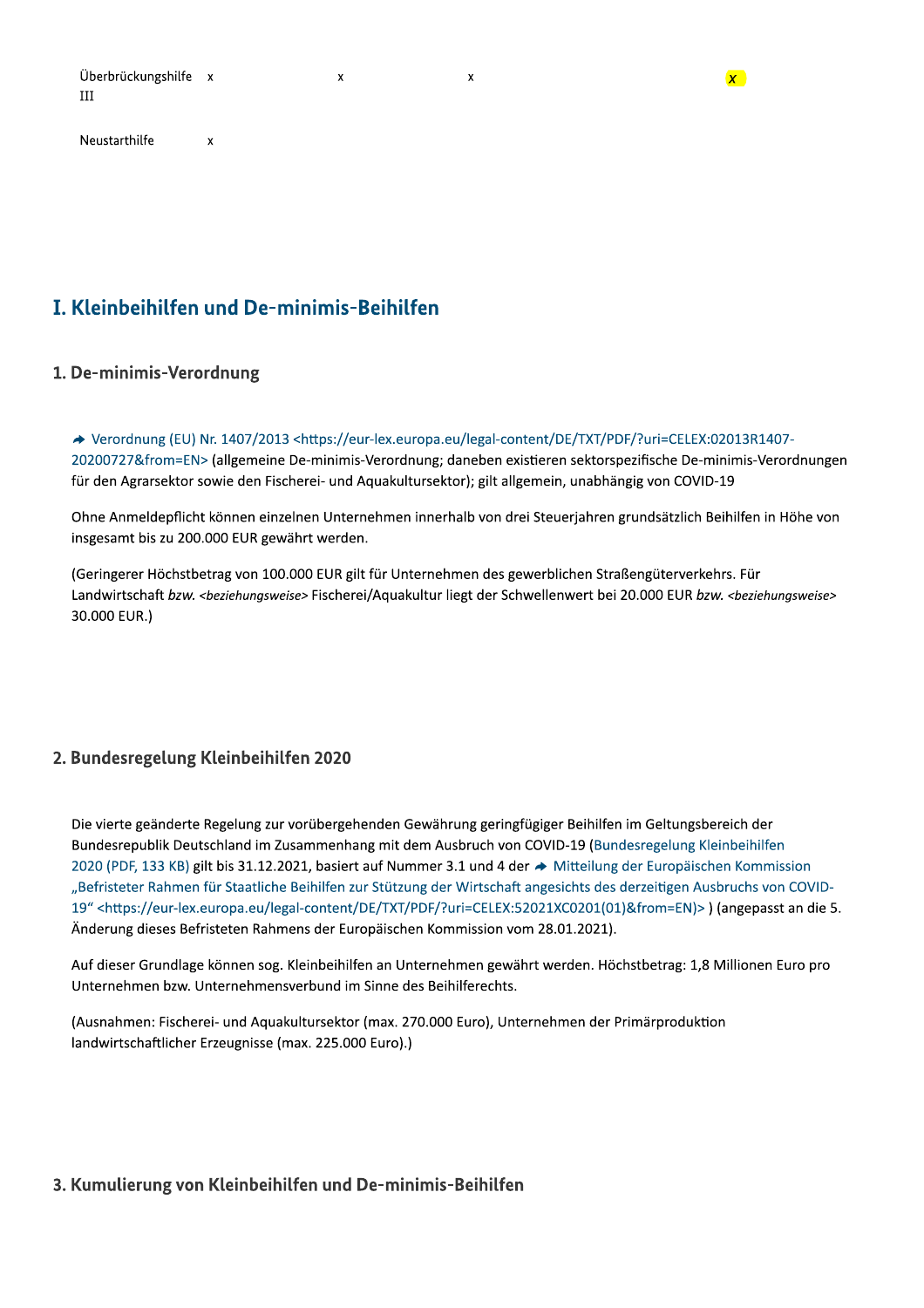Bei Einhaltung der Kumulierungsvorschriften (insbesondere Art. <Artikel> 5 Abs. <Absatz> 2 der → allgemeinen De-minimis-Verordnung <https://eur-lex.europa.eu/legal-content/DE/TXT/PDF/?uri=CELEX:02013R1407-20200727&from=EN>) können Kleinbeihilfen und De-minimis-Beihilfen in Höhe von insgesamt bis zu 2 Millionen Euro pro Unternehmen bzw. <beziehungsweise> Unternehmensverbund im Sinne des Beihilferechts gewährt werden.

Für alle auf die Bundesregelung Kleinbeihilfen 2020 gestützten Förderprogramme (Soforthilfe, Überbrückungshilfe I, Neustarthilfe und wahlweise auch Überbrückungshilfe II, Überbrückungshilfe III, Novemberhilfe und Dezemberhilfe) bedeutet dies Folgendes:

Durch die Inanspruchnahme aller dieser Förderprogramme (und anderer Förderungen des Bundes und der Länder, die auf der Grundlage der Bundesregelung Kleinbeihilfen 2020 vergeben werden) darf der beihilferechtlich nach der Kleinbeihilfenregelung 2020 zulässige Höchstbetrag, ggf. <gegebenenfalls> kumuliert mit dem Höchstbetrag für Beihilfen nach der De-minimis-Verordnung, nicht überschritten werden:

- Nach der Bundesregelung Kleinbeihilfen 2020 können grundsätzlich Beihilfen bis 1,8 Millionen Euro pro Unternehmen vergeben werden, wobei der KfW <Kreditanstalt für Wiederaufbau> -Schnellkredit sowie andere Förderungen auf der Grundlage der Bundesregelung Kleinbeihilfen 2020 (bzw. <brziehungsweise> nachfolgender Änderungsfassungen) voll angerechnet werden (u.a. <unter anderem> die Corona-Soforthilfen des Bundes sowie die erste Phase der Überbrückungshilfe).
- Nach der allgemeinen De-minimis-Verordnung dürfen einem einzigen Unternehmen innerhalb von drei Steuerjahren  $\bullet$ grundsätzlich bis zu 200.000 Euro gewährt werden

#### 4. Anrechnung weiterer Unterstützungsleistungen (wie Darlehen) auf den Beihilferahmen der

#### Bundesregelung Kleinbeihilfen 2020

Beihilferechtlich auf Grundlage der Bundesregelung Kleinbeihilfen 2020 vergeben werden der KfW <Kreditanstalt für Wiederaufbau> -Schnellkredit sowie Kredite aus dem KfW <Kreditanstalt für Wiederaufbau> -Sonderprogramm (KfW <Kreditanstalt für Wiederaufbau> -Unternehmerkredit und ERP <European Recovery Program> -Gründerkredit) mit einer Laufzeit über sechs Jahre und einem Kreditvolumen bis zu 800.000 Euro. Bei Darlehen ist dabei auf den gesamten Nennbetrag abzustellen (vgl. <vergleiche> Paragraph 2 Abs. <Absatz> 2 der Bundesregelung Kleinbeihilfen). Das heißt, dass Zuschüsse und Darlehen nach der Kleinbeihilfenregelung (trotz der ökonomischen Unterschiede) gleichermaßen auf die Beihilfeobergrenze angerechnet werden müssen. Dies geht zurück auf die Vorgaben der Europäischen Kommission im Befristeten Rahmen für staatliche Beihilfen zur Stützung der Wirtschaft angesichts des derzeitigen Ausbruchs von COVID-19, auf dem die Bundesregelung Kleinbeihilfen beruht.

Bei einer "Belastung" des Beihilferahmens nach der Bundesregelung Kleinbeihilfen 2020 z.B. durch einen KfW-Schnellkredit ist es möglich, den Beihilferahmen wieder in entsprechender Höhe "frei zu bekommen", z.B. für die Novemberhilfe bzw. Dezemberhilfe, wenn z.B. der KfW-Schnellkredit vor der Gewährung von Novemberhilfe bzw. Dezemberhilfe (vollständig oder teilweise) zurückgezahlt wird. Beim KfW-Schnellkredit ist ausdrücklich vorgesehen, dass eine Rückzahlung jederzeit ohne zusätzliche Kosten möglich ist. Bei den anderen Programmen (Unternehmerkredit, Gründerkredit) erhebt die KfW zudem derzeit keine Vorfälligkeitsentschädigung; es sollte in diesen Programmen vorab mit der Hausbank geklärt werden, ob diese eine Vorfälligkeitsentschädigung erhebt.

#### Es muss zu jedem Zeitpunkt sichergestellt werden, dass die Beihilfeobergrenze nicht überschritten ist. Wird der zulässige Höchstbetrag überschritten, so sind andere Hilfen im Rahmen der Antragstellung bis zu diesem zu kürzen.

Wenn einem Unternehmen ein KfW-Darlehen auf der Grundlage der Bundesregelung Beihilfen für niedrigverzinsliche Darlehen 2020 gewährt wurde (z.B. <zum Beispiel> KfW-Unternehmerkredit und ERP <European Recovery Program> -Gründerkredit mit einer Laufzeit bis zu sechs Jahren), so ist dies nicht auf den Höchstbetrag nach der Bundesregelung Kleinbeihilfen 2020 anzurechnen.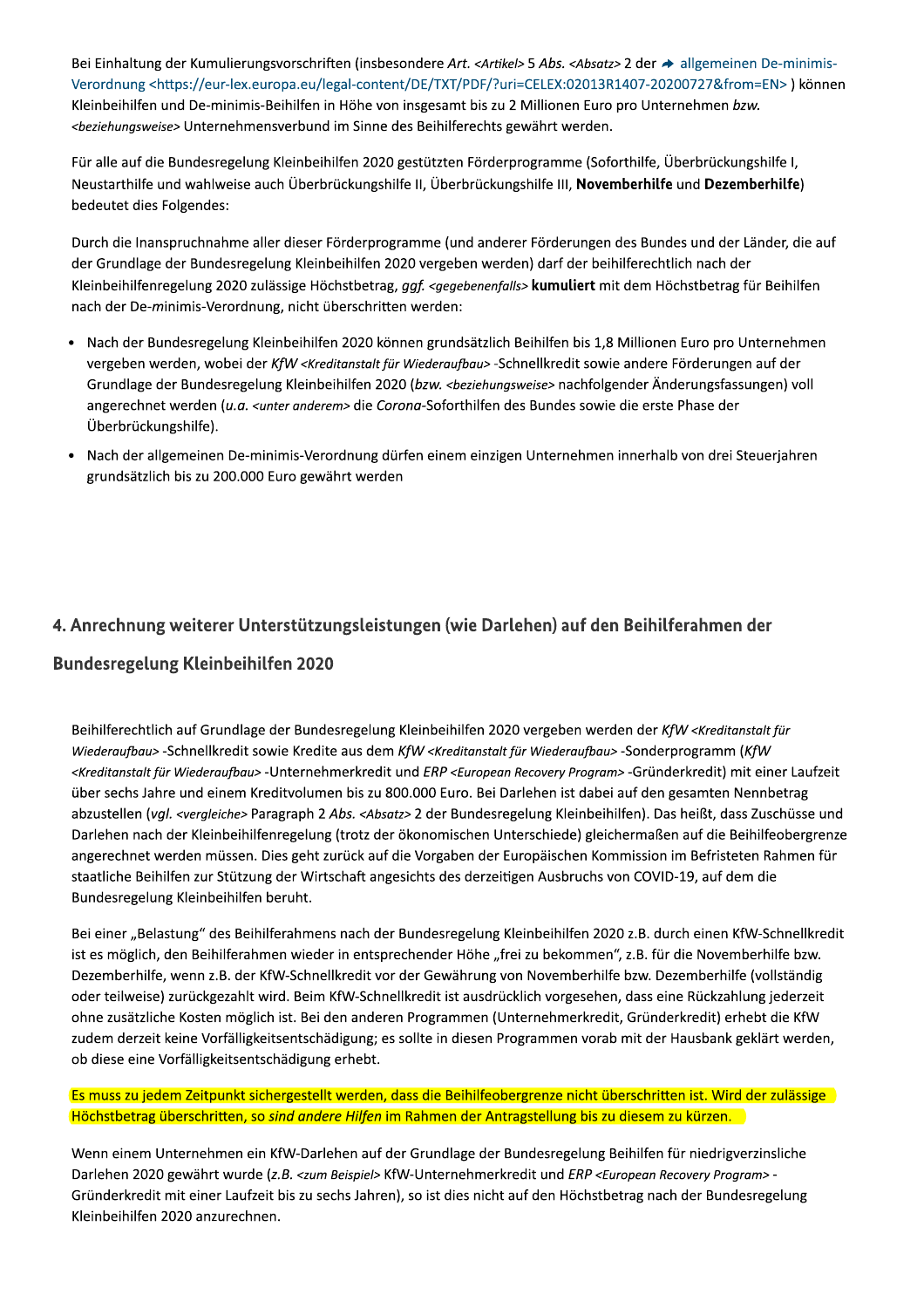# II. Beihilfen im Rahmen der Bundesregelung Fixkostenhilfe 2020

#### 1. Die Bundesregelung Fixkostenhilfe 2020

Die zweite geänderte Regelung zur Gewährung von Unterstützung für ungedeckte Fixkosten im Geltungsbereich der Bundesrepublik Deutschland im Zusammenhang mit dem Ausbruch von COVID-19 ("Bundesregelung Fixkostenhilfe 2020" (PDF, 130 KB)), gilt bis 31.12.2021, basiert auf Nummer 3.12 der → der Mitteilung der Europäischen Kommission "Befristeter Rahmen für Staatliche Beihilfen zur Stützung der Wirtschaft angesichts des derzeitigen Ausbruchs von COVID-19" (angepasst an die 5. Änderung dieses Befristeten Rahmens der Europäischen Kommission vom 28.01.2021). <https://eur-lex.europa.eu/legal-content/DE/TXT/PDF/?uri=CELEX:52021XC0201(01)&from=EN>

Nach der Bundesregelung Fixkostenhilfe 2020 können grundsätzlich Beihilfen als Beitrag zu den ungedeckten Fixkosten eines Unternehmens in Höhe von bis zu 10 Million Euro pro Unternehmen bzw. <br/>beziehungsweise> Unternehmensverbund im Sinne des Beihilferechts vergeben werden.

Erlaubt sind gemäß den Vorgaben der Europäischen Kommission Beihilfen an Unternehmen, die während des beihilfefähigen Zeitraums Umsatzeinbußen von mindestens 30 Prozent im Vergleich zu demselben Zeitraum im Jahr 2019 erlitten haben.

Im Falle von Antragstellern, bei denen es sich nicht um kleine oder Kleinstunternehmen im Sinne des Anhangs I der Allgemeinen Gruppenfreistellunsverordnung (→ Verordnung (EU <Europäische Union>) Nr. 651/2014 <https://eurlex.europa.eu/legal-content/DE/TXT/HTML/?uri=CELEX:02014R0651-20200727&from=EN>) handelt (Unternehmen mit 50 oder mehr Beschäftigten oder einem Jahresumsatz bzw. einer Jahresbilanz von über 10 Millionen Euro), darf der Gesamtbetrag der gewährten Beihilfen, die beihilferechtlich auf die Bundesregelung Fixkostenhilfe 2020 gestützt sind, höchstens 70 Prozent der ungedeckten Fixkosten betragen, die dem Antragsteller im beihilfefähigen Zeitraum insgesamt entstehen (im Sinne der "Bundesregelung Fixkostenhilfe 2020" zur Umsetzung des Befristeten Rahmens).

Im Falle von kleinen oder Kleinstunternehmen (Unternehmen mit weniger als 50 Beschäftigten und einem Jahresumsatz bzw. <beziehungsweise> einer Jahresbilanz von nicht mehr als 10 Millionen Euro), darf der Gesamtbetrag der gewährten Beihilfen, die beihilferechtlich auf die Bundesregelung Fixkostenhilfe 2020 gestützt sind, höchstens 90 Prozent der ungedeckten Fixkosten betragen.

#### 2. Relevanz für die Überbrückungshilfe II, Überbrückungshilfe III, Novemberhilfe und Dezemberhilfe

Die Überbrückungshilfe II basiert seit Beginn der Möglichkeit zur Antragstellung im Oktober 2020 beihilferechtlich auf der Bundesregelung Fixkostenhilfe 2020 (unabhängig von der Höhe der beantragten Überbrückungshilfe). Durch die Nutzung dieser mit Aktualisierung des Befristeten Rahmens durch die Europäische Kommission im Oktober 2020 geschaffenen Rechtsgrundlage kam die Bundesregierung der Problematik vieler Betroffener entgegen, die durch eine Kumulierung unterschiedlicher Hilfen (z. B. <zum Beispiel> KfW <Kreditanstalt für Wiederaufbau> -Schnellkredit und Überbrückungshilfe I) die beihilferechtlich zulässigen Höchstwerte nach Bundesregelung Kleinbeihilfen 2020 und De-minimis-Verordnung bereits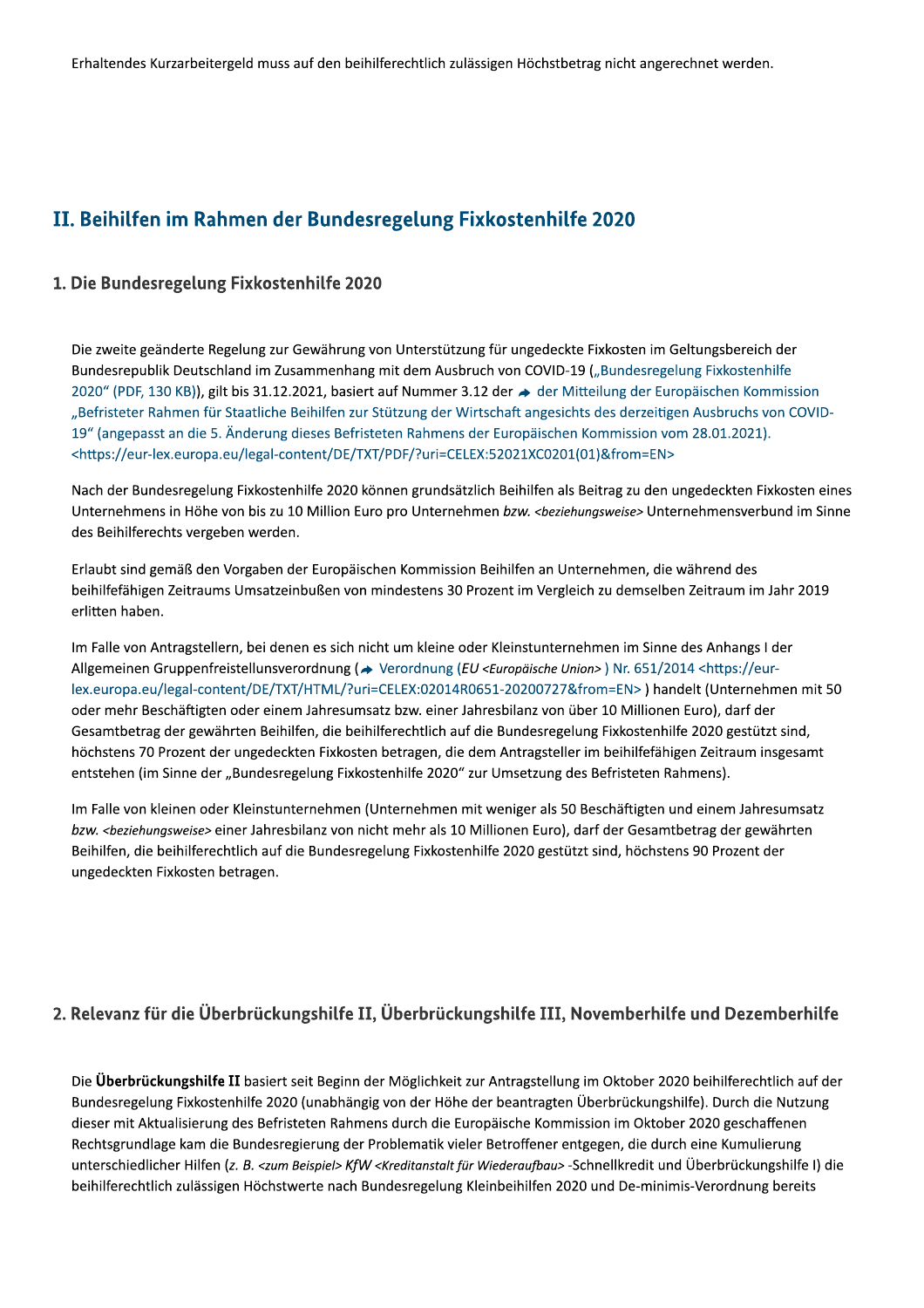ausgeschöpft hatten. Zur nationalen Nutzung der Möglichkeiten des Befristeten Rahmens hatte die Bundesregierung in kurzer Zeit die Bundesregelung Fixkostenhilfe 2020 erarbeitet. Deren Genehmigung durch die Europäische Kommission erfolgte am 20. November 2020. Die Überbrückungshilfe II stützt sich konkret auf die vorgenannte Bundesregelung.

Wichtige Vereinfachung seit dem 2. Februar 2021: Die Europäische Kommission hat am 28. Januar 2021 mit der "5. Änderung des Befristeten Rahmens für staatliche Beihilfen zur Stützung der Wirtschaft angesichts des derzeitigen Ausbruchs von COVID-19" die beihilferechtliche Obergrenze für Kleinbeihilfen auf 1,8 Millionen Euro pro Unternehmen erhöht (zuvor 800.000 Euro). Dies schafft den nötigen beihilferechtlichen Spielraum, um für den Großteil der Unternehmen nun auch die Überbrückungshilfe II auf Grundlage der vierten geänderten Bundesregelung Kleinbeihilfen 2020 gewähren zu können. Den Unternehmen wird daher rückwirkend ein beihilferechtliches Wahlrecht eingeräumt, ob sie die Überbrückungshilfe II auf Grundlage der Bundesregelung Kleinbeihilfen 2020 oder der Bundesregelung Fixkostenhilfe 2020 erhalten möchten. Dieses Wahlrecht wird einfach und unkompliziert als Teil der ohnehin vorgesehenen Schlussabrechnung umgesetzt. Weitergehende Informationen hierzu finden sich in den FAQ zur Überbrückungshilfe II, Punkt 4.16.

Die Überbrückungshilfe III kann wahlweise auf die Bundesregelung Kleinbeihilfen 2020 (ggf <gegebenenfalls>. kumuliert mit der De-minimis-Verordnung), auf die Bundesregelung Fixkostenhilfe 2020, auf die beiden Bundesregelungen kumuliert oder auf alle drei Grundlagen gestützt werden (siehe hierzu auch unten unter Frage B.III.3. und außerdem unter Punkt 4.16 der FAQ zur Überbrückungshilfe III).

Für die Novemberhilfe und die Dezemberhilfe besteht ebenfalls ein umfassendes Wahlrecht bezüglich des Beihilferahmens. Durch eine Programmergänzung werden den Unternehmen neue beihilferechtliche Spielräume eröffnet. Im Rahmen der "erweiterten November- und Dezemberhilfe" können Unternehmen wählen, auf welche Beihilferahmen sie ihren Antrag stützen möchten. Zusätzlich zur Bundesregelung Kleinbeihilfen 2020 und zur De-minimis-Verordnung, auf die sich die bisherige November- und Dezemberhilfe stützt, stehen zwei weitere Beihilferahmen zur Verfügung:

- · die Bundesregelung Fixkostenhilfe 2020 (zuvor auch als "Novemberhilfe Plus" bzw. "Dezemberhilfe Plus" kommuniziert) und
- die Bundesregelung Novemberhilfe-/ und Dezemberhilfe (Schadensausgleich) (auf Basis der  $\bullet$ Schadensausgleichsregelung des Art. 107 Abs. 2 lit. b AEUV <Vertrag über die Arbeitsweise der Europäischen Union>, zuvor auch als "Novemberhilfe Extra" bzw. "Dezemberhilfe Extra" kommuniziert). Diese Regelung gilt allerdings nicht für die Fallgruppe der "über Dritte Betroffenen".

Bei Antragstellung ist auch eine kombinierte Wahl der vier beihilferechtlichen Grundlagen möglich. Nicht kombinierbar ist allerdings die Bundesregelung Fixkostenhilfe 2020 mit der Bundesregelung Novemberhilfe/ Dezemberhilfe (Schadensausgleich). Siehe hierzu auch Frage B.III.4.

#### 3. Beihilfefähiger Zeitraum im Sinne der Bundesregelung Fixkostenhilfe 2020

Zu unterscheiden sind der Leistungszeitraum und der "beihilfefähige Zeitraum" eines Programms im Sinne der Bundesregelung Fixkostenhilfe 2020:

- Der Leistungszeitraum ist jener Zeitraum, für den eine Förderung beantragt werden kann (z.B. <zum Beispiel> Überbrückungshilfe II für September bis Dezember 2020).
- · Der "beihilfefähige Zeitraum" ist jener Zeitraum, der für die Berechnung der ungedeckten Fixkosten eines Unternehmens herangezogen wird. Voraussetzung für die Förderung ist dabei gemäß den Vorgaben der Europäischen Kommission immer, dass in den Monaten des entsprechenden Zeitraums mindestens 30prozentige Umsatzeinbußen vorliegen. $1$

Der beihilfefähige Zeitraum ist somit nicht identisch mit dem Leistungszeitraum des jeweiligen Förderprogramms, wie sich aus der nachfolgenden Tabelle ergibt.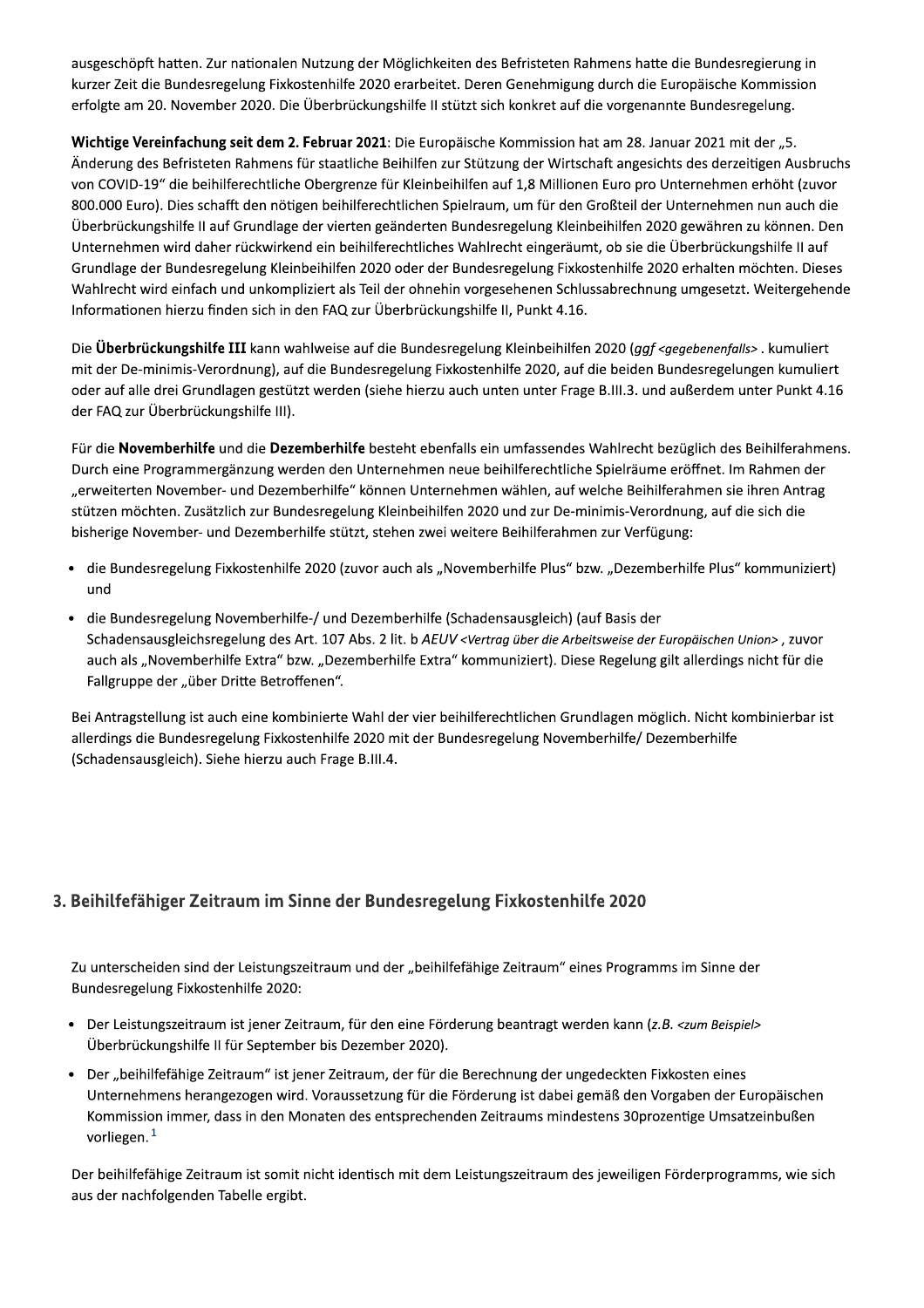|                        | Leistungszeitraum     | Beihilfefähiger Zeitraum |
|------------------------|-----------------------|--------------------------|
| Überbrückungshilfe II  | Sept. - Dez. 2020     | März - Dez. 2020         |
| Novemberhilfe          | Nov. 2020             | März - Nov. 2020         |
| Dezemberhilfe          | Dez. 2020             | März - Dez. 2020         |
| Überbrückungshilfe III | Nov. 2020 - Juni 2021 | März 2020 - Juni 2021    |

Now multiplier and the anti-magnitude of the Most 2020<br>
Derrethenlille<br>
Derrethenlille<br>
Derrethenlille<br>
Derrethenlille<br>
Derrethenlille<br>
Derrethenligen ergeben sich daraus, dass die belinflerechtlichen Vorgaben möglichst f

n Restaurant (Kleinunternehmen) mochte für September und Oktober 2020 Überbrückungshilfe II beanträgen. Im In gesamtem Zeitraum Marz bis Dezember lag der monatliche Umsatz jeweils mindestens 30 Prozent unter dem Umsatz des entsprechenden Vorjahresmonats. Das Restaurant hat im Zeitraum Marz bis Dezember 2020 folgende ungedeckte Fixkosten bzw. Verluste ausgewiesen:

| Zeitraum                                                       | März bis Mai                 | Juni bis August                          | September und<br>Oktober | November                       | Dezember                       |
|----------------------------------------------------------------|------------------------------|------------------------------------------|--------------------------|--------------------------------|--------------------------------|
| <b>Betriebliche</b><br>Verluste/Gewinne                        | -200.000 Euro                | 20.000 Euro                              | -20.000 Euro             | -100.000 Euro                  | $-100.000$ Euro                |
| Erhaltene/Beantragte<br>Beihilfen aus<br>anderen<br>Programmen | 15,000 Euro<br>(Soforthilfe) | 15.000 Euro<br>(Überbrückungshilfe<br>I) |                          | 75.000 Euro<br>(Novemberhilfe) | 75,000 Euro<br>(Dezemberhilfe) |
| Berücksichtigungsfähige 185.000 Euro<br>Verluste               |                              |                                          | 20.000 Euro              | 25.000 Euro                    | 25.000 Euro                    |

Programmen<br>
Programmen<br>
Da es sich bei dem Restaurant um ein Kleinunternehmen handelt, darf der Beihilfebetrag maximal 90 Prozent der<br>
Ungedeckten Fixkosten im beihilfefähigen Zeitraum betragen. Der beihilfefähige Zeitraum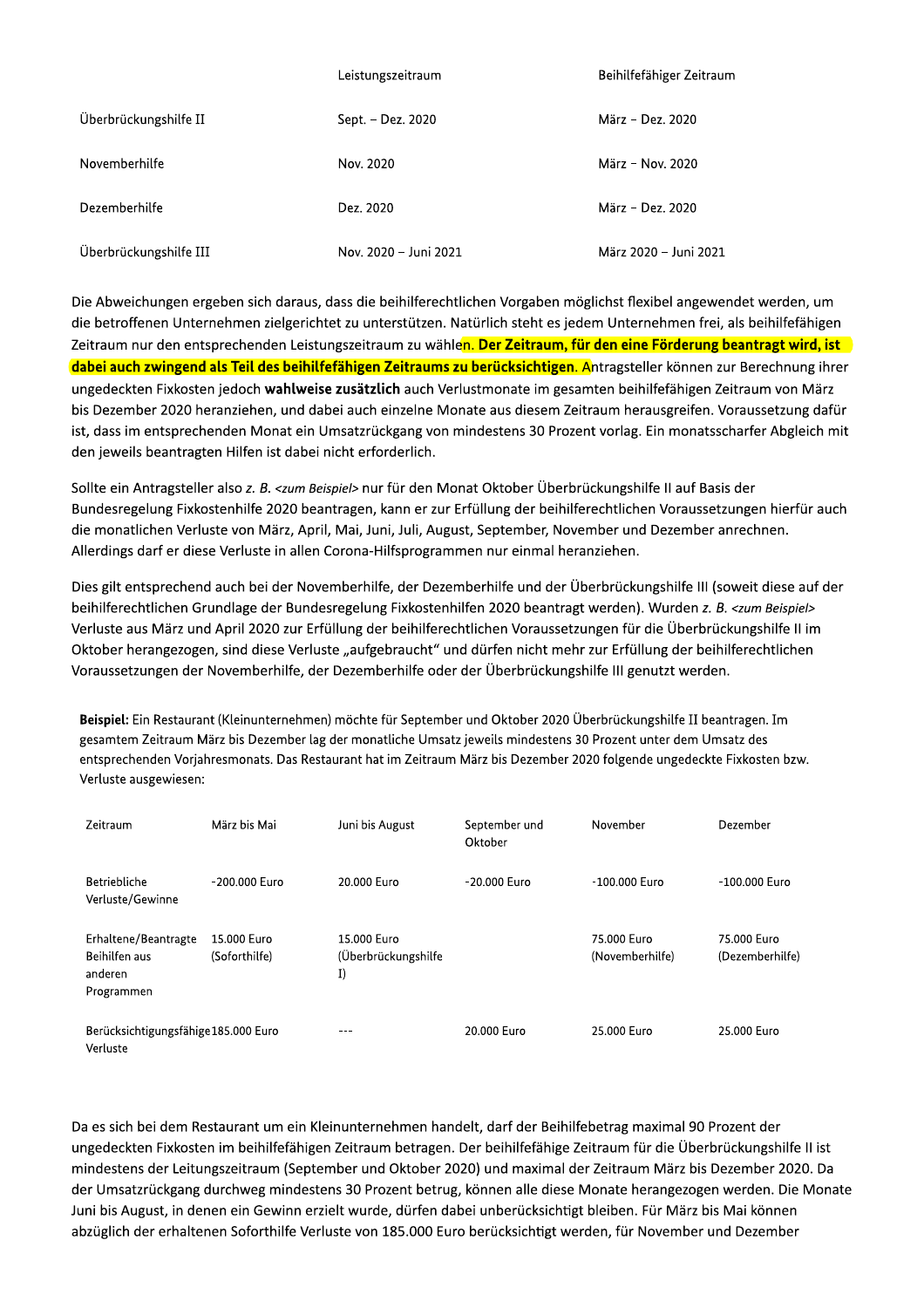abzüglich der erhaltenen bzw. <beziehungsweise> beantragten November- und Dezemberhilfe jeweils 25.000 Euro an Verlusten. Der Verlust von 20.000 Euro aus September und Oktober kann für die Überbrückungshilfe II komplett berücksichtigt werden. Die beantragte Überbrückungshilfe II selbst muss nicht von diesen Verlusten abgezogen werden. Insgesamt betragen die berücksichtigungsfähigen ungedeckten Fixkosten des Restaurants also 255.000 Euro. Der beihilferechtlich zu beachtende Höchstförderbetrag für das Restaurant beträgt somit 90 Prozent von 255.000 Euro = 229.500 Euro. (Hinweis: Dieser Betrag ist mit der konkret beantragten Fördersumme nach der Überbrückungshilfe II zu vergleichen: Ist der beihilferechtlich zulässige Höchstförderbetrag höher, kann die volle, nach Überbrückungshilfe II beantragte Fördersumme ausgezahlt werden; ist er niedriger, kann er nur in Höhe des beihilferechtlich zulässigen Höchstbetrags ausgezahlt werden. Da im Rahmen der Überbrückungshilfe II max. 50.000 Euro pro Monat geleistet werden, im Beispielsfall für September und Oktober 2020 also max. 100.000 Euro, erhält das Restaurant hier in jedem Fall die konkret beantragte Überbrückungshilfe II.

Die Bestimmung des Gesamtverlusts aus allen berücksichtigten Monaten aus dem beihilfefähigen Zeitraum erfolgt durch einfache Summierung der Verluste zu einem Gesamtbetrag. Was von diesem Gesamtbetrag nach Anwendung auf ein Hilfsprogramm noch übrig bleibt, kann dann für weitere fixkostenbasierte Unterstützungsprogramme verwendet werden. Im obenstehenden Beispiel mit einem Verlust von März bis Dezember 2020 in Höhe von insg. 255.000 Euro, in dem das Unternehmen Überbrückungshilfe II in Höhe von beispielsweise 100.000 Euro beantragt hat, können die restlichen 155.000 Euro gesammelter Verluste z.B. für die Dezemberhilfe oder die Überbrückungshilfe III (soweit diese auf der beihilferechtlichen Grundlage der Bundesregelung Fixkostenhilfen 2020 beantragt werden) angerechnet werden.

<sup>1</sup> Grundsätzlich ist der Umsatz eines Monats im beihilfefähigen Zeitraum im Jahr 2020 oder 2021 mit dem Umsatz des entsprechenden Monats im Jahr 2019 zu vergleichen.

Eine AUSNAHME gilt für Kleine und Kleinstunternehmen (gemäß Anhang I der Allgemeinen Gruppenfreistellungsverordnung (EU) Nr. 651/2014). Diese dürfen zur Bestimmung der maßgeblichen monatlichen Umsatzeinbußen auch ein Zwölftel des Gesamtumsatzes des Unternehmens aus dem Jahr 2019 heranziehen. Diese Ausnahme gilt ebenso für Unternehmen, die gemeinnützig sind und die branchentypisch erhebliche Umsatzschwankungen haben (vgl. §2(3) der Bundesregelung Fixkostenhilfe 2020).

#### 4. Kumulierbarkeit mit Kleinbeihilfen und De-minimis-Beihilfen

Soweit die Vorgaben aller Regelungen eingehalten werden, ist eine Kumulierung möglich, sodass bei einer Kumulierung von Kleinbeihilfen, De-minimis-Beihilfen und Fixkostenhilfen insgesamt derzeit bis zu 12 Millionen Euro gewährt werden können.

Bei Beantragung der Überbrückungshilfe III sowie der Novemberhilfe und Dezemberhilfe können bereits im Antrag wahlweise die unterschiedlichen Beihilferahmen kumuliert ausgewählt werden (siehe zu den einzelnen Kumulierungsmöglichkeiten auch unter B.III.3. und B.III.4).

#### 5. Anrechnung weiterer Unterstützungsleistungen (wie Darlehen) auf den Beihilferahmen der

#### **Bundesregelung Fixkostenhilfe 2020**

Die Bundesregelung Fixkostenhilfe 2020 bezieht sich lediglich auf Fixkostenhilfen und ist in ihrer zulässigen Gesamtförderhöhe (10 Millionen Euro) damit grundsätzlich unabhängig von zusätzlichen Unterstützungen (wie Darlehen) auf anderen beihilferechtlichen Grundlagen (z.B. <zum Beispiel> Beihilfen auf Grundlage der Bundesregelung Kleinbeihilfen).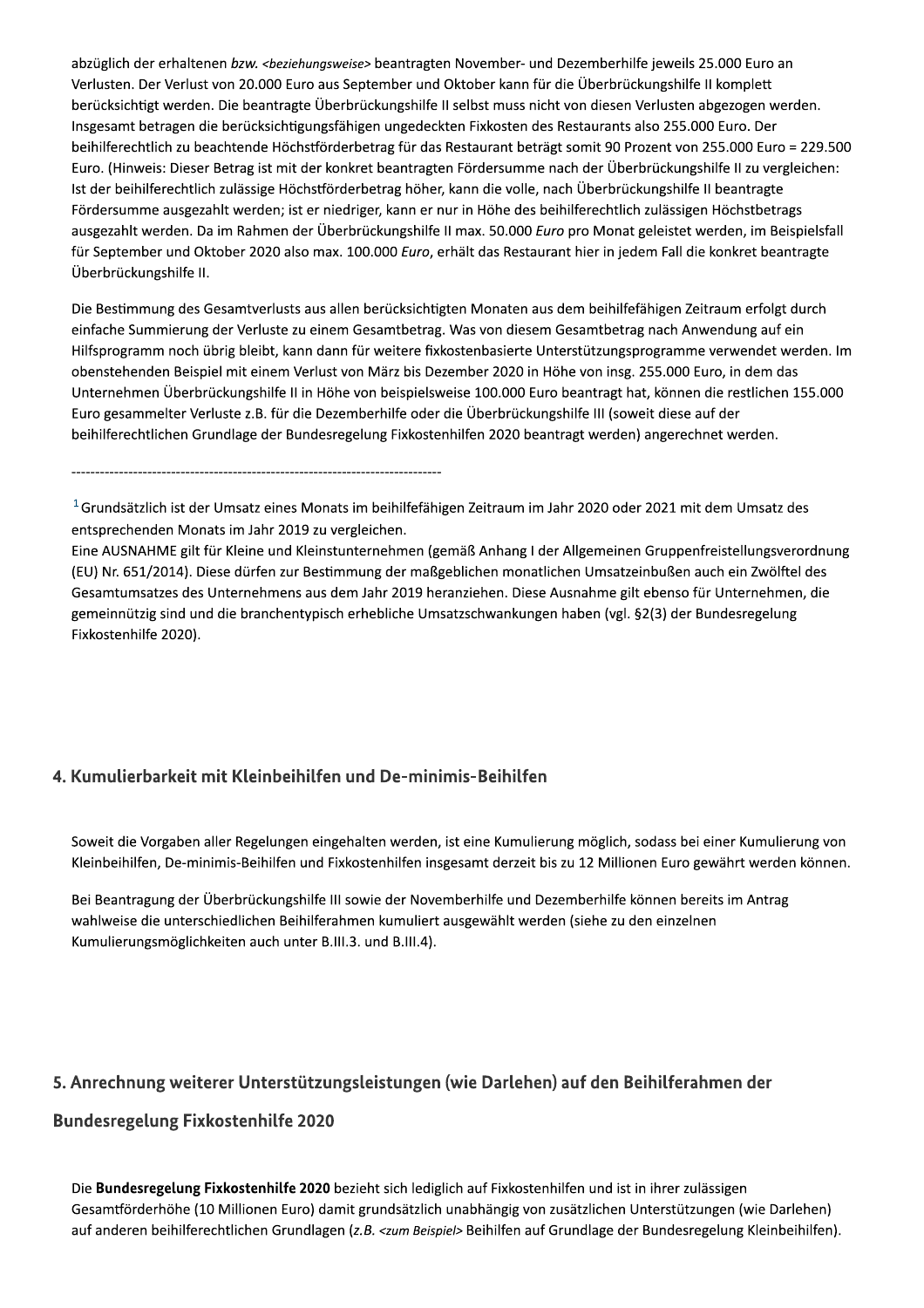Angerechnet werden müssen anderweitige Unterstützungsleistungen allerdings als Einnahmen bei der Bestimmung der Verluste bzw. <beziehungsweise> ungedeckten Fixkosten. Beispielsweise müsste eine Förderung durch die Soforthilfe oder die Überbrückungshilfe I für die entsprechenden Monate als Einnahme berücksichtigt werden. Eine Ausnahme gilt dahingehend für Unterstützungsleistungen, die in der steuerlichen Gewinn- und Verlustrechnung nicht als Einnahmen ausgewiesen werden (wie z.B. <zum Beispiel> Kredite), diese müssen auch zur Verlustbestimmung nicht herangezogen werden.

Kurzarbeitergeld müssen Unternehmen insoweit bei der Bestimmung ihrer ungedeckten Fixkosten berücksichtigen, als dadurch ihre Personalkosten verringert werden.

### 6. Anwendungsbeispiel: Berechnung Überbrückungshilfe II auf Basis der Bundesregelung Fixkostenhilfe

#### 2020

#### (1) Prüfung der Antragsberechtigung

Grundsätzlich alle Unternehmen<sup>2</sup>, die

- einen Umsatzeinbruch von mindestens 50 Prozent in zwei zusammenhängenden Monaten im Zeitraum April bis August  $\bullet$ 2020 gegenüber den jeweiligen Vorjahresmonaten, oder
- einen Umsatzeinbruch von mindestens 30 Prozent im Durchschnitt in den Monaten April bis August 2020 gegenüber dem Vorjahreszeitraum aufweisen.

#### (2) Ermittlung der möglichen Fördersumme

a) Bestimmung der förderfähigen Fixkosten anhand des Katalogs unter Frage 2.4. der FAQ zur Überbrückungshilfe II

Beispiel: Ein kleines Unternehmen macht auf der Grundlage des Fixkostenkatalogs im Rahmen der Überbrückungshilfe II für den Zeitraum September bis Dezember 2020 Kosten von insgesamt 100.000 Euro geltend.

b) Bestimmung des möglichen Kostenerstattungssatzes anhand der Höhe des Umsatzeinbruchs im jeweiligen Monat

- 90 Prozent der förderfähigen Fixkosten bei Umsatzeinbruch > 70 Prozent
- 60 Prozent der förderfähigen Fixkosten bei Umsatzeinbruch ≥ 50 Prozent und ≤ 70 Prozent
- 40 Prozent der förderfähigen Fixkosten bei Umsatzeinbruch ≥ 30 Prozent und < 50 Prozent

Beispiel: Das o.g. <oben genannte> Unternehmen hat im Zeitraum September bis Dezember 2020 in jedem Monat einen Umsatzeinbruch von 80 Prozent im Vergleich zum Vorjahreszeitraum erlitten. Die mögliche Fördersumme beträgt somit 90 Prozent der nach der Überbrückungshilfe II förderfähigen Fixkosten, also 90.000 Euro.

#### (3) Bestimmung des beihilferechtlich zulässigen Höchstbetrags nach der Bundesregelung **Fixkostenhilfe**

a) Ermittlung der ungedeckten Fixkosten

(1) Angesetzt werden müssen alle Gewinne und Verluste aus dem beantragten Leistungszeitraum September bis Dezember 2020. Dabei können alle (nicht nur die nach Überbrückungshilfe II förderfähigen) Fixkosten<sup>3</sup>, die in diesem Zeitraum entstanden sind, herangezogen werden: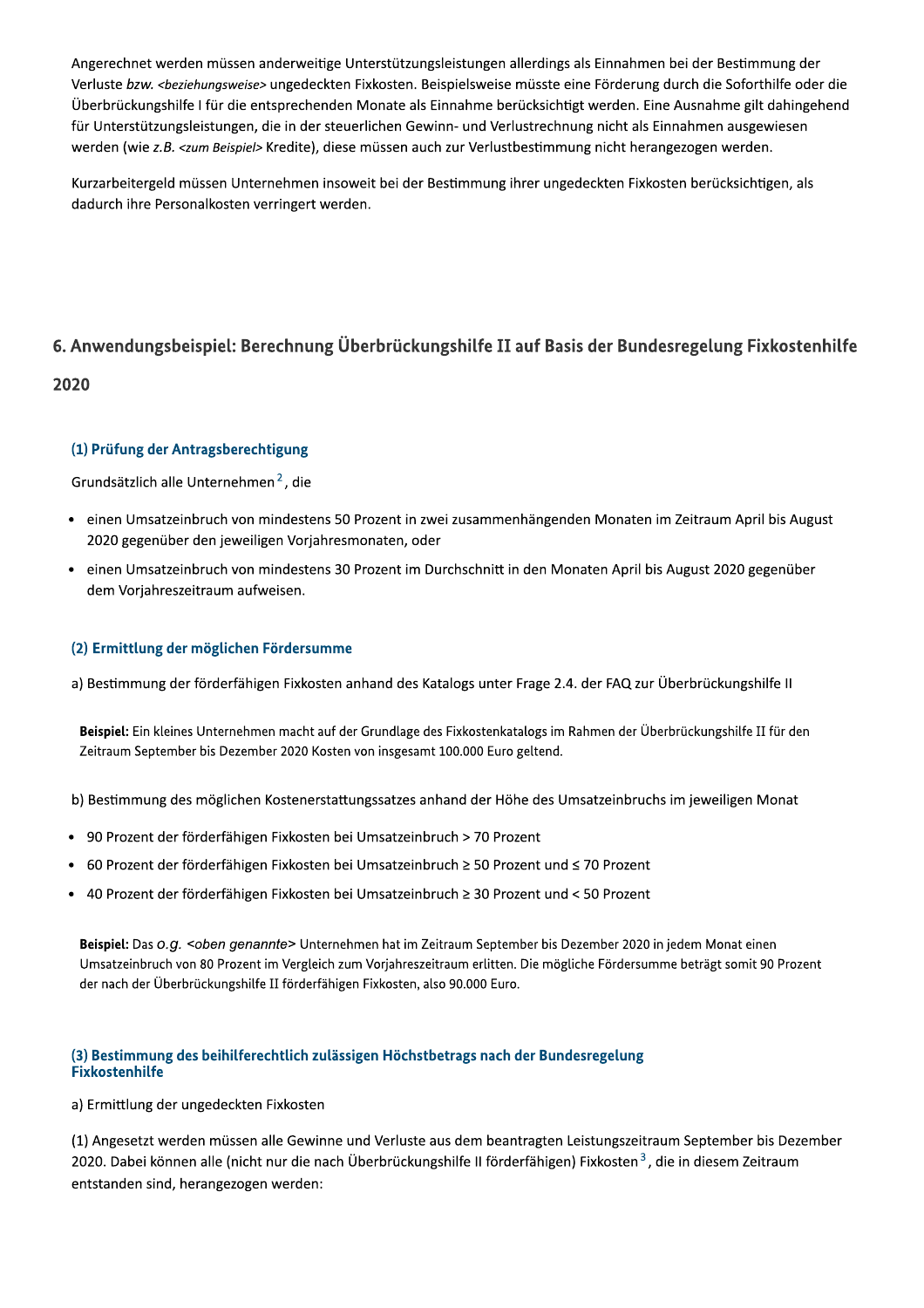Beispiel Variante 1: Das O.G. <oben genannte> Unternehmen hat aufgrund der hohen Umsatzeinbrüche von September bis Dezember 2020 insgesamt ungedeckte Fixkosten in Höhe von 100.000 Euro.

Beispiel Variante 2: Das O.g. <oben genannte> Unternehmen hat von September bis Dezember 2020 zwar Fixkosten von 100.000 Euro, unter Berücksichtigung der erzielten Umsätze betragen die ungedeckten Fixkosten jedoch nur 80.000 Euro.

(2) Angesetzt werden können darüber hinaus auch alle ungedeckten Fixkosten, die dem Unternehmen seit März 2020 entstanden sind (vorausgesetzt, dass im jeweiligen Monat bzw. <beziehungsweise>, Zeitraum ein mindestens 30-prozentiger Umsatzrückgang im Vergleich zum gleichen Zeitraum im Jahr 2019 vorlag).

Beispiel Variante 2a: Aus dem Jahresabschluss geht hervor, dass dem O.g. <oben genannte> Unternehmen im Jahr 2020 (ohne Berücksichtigung der Überbrückungshilfe II) Verluste in Höhe von insgesamt 180.000 Euro entstanden sind. Der Umsatz im Zeitraum März bis Dezember 2020 lag zudem durchschnittlich mindestens 30 Prozent unter dem Umsatz des Vorjahreszeitraums. Auf zwölf Monate verteilt lässt sich somit ein durchschnittlicher Verlust von 15.000 Euro pro Monat berücksichtigen, für den gesamten Zeitraum März bis Dezember 2020 also ein Verlust von 150.000 Euro.

Beispiel Variante 2b: Das O.G. < oben genannte> Unternehmen hat von März bis Mai 2020 Verluste in Höhe von 20.000 Euro insgesamt verbucht, konnte von Juni bis August aber Gewinne in Höhe von 50.000 Euro erwirtschaften. Die Gewinnmonate Juni-August dürfen "herausgerechnet" werden. Das Unternehmen kann damit zusätzlich ungedeckte Fixkosten in Höhe von 20.000 Euro ansetzen. Insgesamt betragen die berücksichtigungsfähigen ungedeckten Fixkosten somit 100.000 Euro (80.000 Euro aus dem Zeitraum September bis Dezember 2020 und 20.000 Euro aus dem Zeitraum März bis Mai 2020). Die Gewinne aus Juni bis August 2020 bleiben unberücksichtigt und werden nicht mit den Verlusten aus anderen Monaten gegengerechnet.

b) Ersatz von 90 Prozent (kleine und Kleinstunternehmen) bzw. <beziehungsweise> 70 Prozent (alle anderen Unternehmen) der ungedeckten Fixkosten.

Beispiel Variante 1: Die beihilferechtlich maximal mögliche Fördersumme für das Unternehmen beträgt 90 Prozent von 100.000 Euro, also 90.000 Euro.

Beispiel Variante 2: [Würde man hier nur die Verluste aus September bis Dezember berücksichtigen, also ungedeckte Fixkosten in Höhe von insgesamt 80.000 Euro, so würde die beihilferechtlich maximal mögliche Fördersumme für das Unternehmen 90 Prozent von 80.000 Euro, also 72.000 Euro betragen und die Überbrückungshilfe II wäre entsprechend bei diesem Betrag zu deckeln. Unter Hinzuziehung der weiteren Verluste aus März bis Mai ergibt sich dagegen folgendes:]

Beispiel Variante 2a: Die beihilferechtlich maximal mögliche Fördersumme für das Unternehmen beträgt 90 Prozent von 150.000 Euro, also 135.000 Euro.

Beispiel Variante 2b: Die beihilferechtlich maximal mögliche Fördersumme für das Unternehmen beträgt 90 Prozent von 100.000 Euro, also 90.000 Euro.

#### (4) Bestimmung der auszahlbaren Fördersumme

Das o.g. <oben genannte> Unternehmen würde in allen Varianten die ihm nach der Überbrückungshilfe II zustehenden 90.000 Euro in voller Höhe erhalten. Die Überbrückungshilfe müsste lediglich im Fall von Beispiel 2 gekürzt werden, falls keine zusätzlichen Verluste aus dem Zeitraum seit März 2020 mit herangezogen würden.

Zum Nachweis reicht in Variante 2a z.B. <zum Beispiel> die Vorlage der jährlichen steuerlichen Gewinn- und Verlustrechnung im Rahmen der Schlussabrechnung aus.<sup>4</sup> (Sofern Fixkosten angesetzt werden, die nicht in der steuerlichen Gewinn- und Verlustrechnung enthalten sind (z.B. <zum Beispiel> ein fiktiver Unternehmerlohn) sind diese zusätzlich darzulegen.)

Bei Variante 2b wäre zum Nachweis eine monatsgenaue Betrachtung erforderlich, da in dieser Variante nicht alle Monate aus dem beihilfefähigen Zeitraum berücksichtigt werden.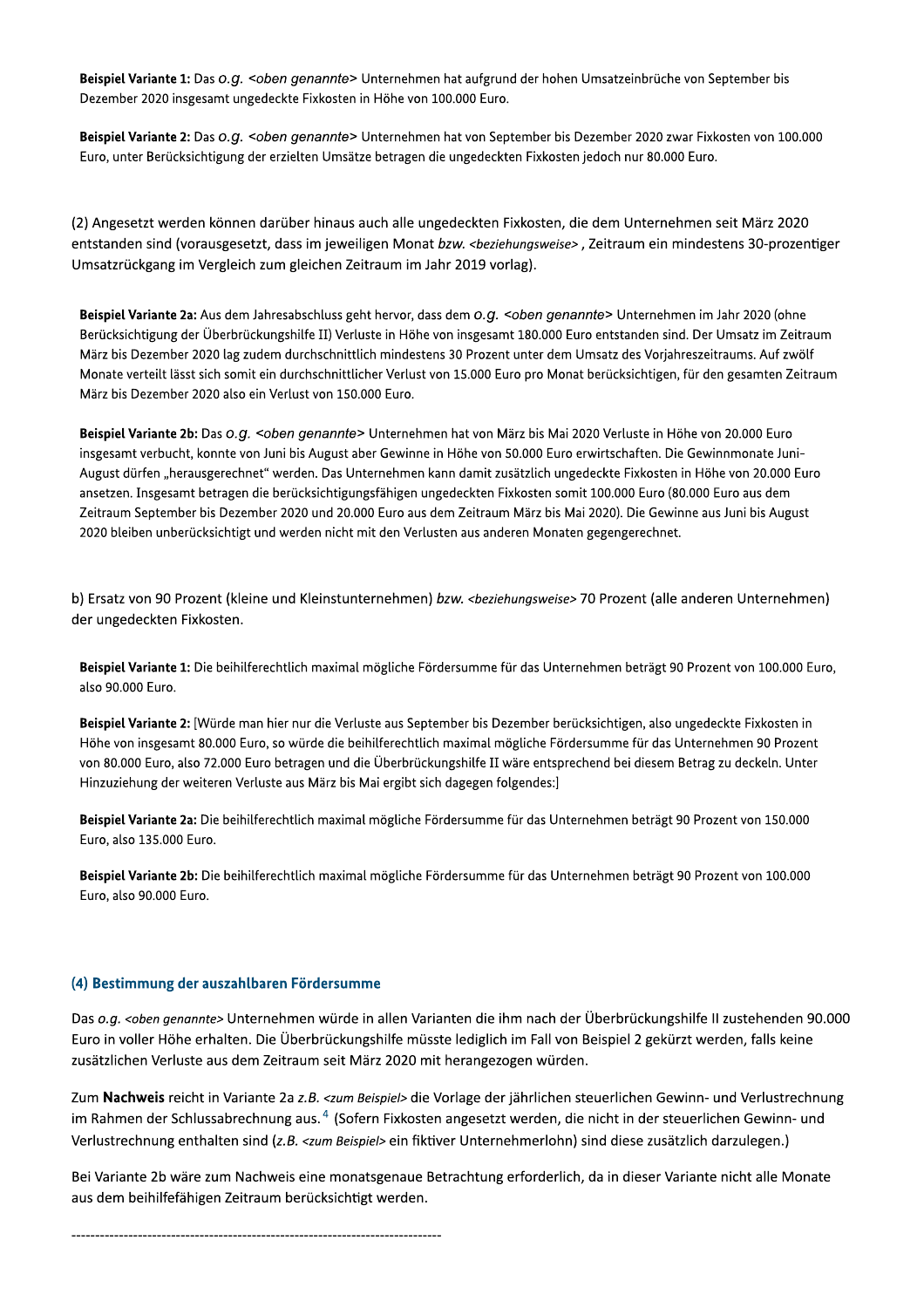<sup>2</sup> Im Detail und zu Ausnahmen, siehe Frage 1.1. der FAQ Überbrückungshilfe II.

<sup>3</sup> Zur Bestimmung der ungedeckten Fixkosten siehe Angaben unter B.I. 1.-5.

<sup>4</sup> Siehe hierzu B.I.8.

# III. Beihilfen auf der Grundlage der Bundesregelung Novemberhilfe/Dezemberhilfe (Schadensausgleich)

#### 1. Bundesregelung Novemberhilfe/Dezemberhilfe (Schadensausgleich)

Auf Grundlage der "Regelung zur vorübergehenden Gewährung einer außerordentlichen Wirtschaftshilfe zugunsten von Unternehmen, deren Betrieb aufgrund der zur Bewältigung der Pandemie erforderlichen Maßnahmen temporär im November und/oder Dezember 2020 geschlossen wird, im Geltungsbereich der Bundesrepublik Deutschland im Zusammenhang mit dem Ausbruch von COVID-19" (Bundesregelung Novemberhilfe/Dezemberhilfe (Schadensausgleich) (PDF, 55 KB) (Schadensausgleich)), die auf Artikel 107 Absatz 2 lit. b AEUV basiert, können Beihilfen als Schadensausgleich gewährt werden.

Zulässig sind Beihilfen für Unternehmen, die vom Lockdown-Beschluss des Bundes und der Länder vom 28.10.2020 und dessen Verlängerung (beschlossen am 25.11.2020 und 2.12.2020) direkt bzw. indirekt betroffen waren. In der Höhe begrenzt ist diese Beihilfe auf 95 Prozent des im beihilfefähigen Zeitraum (s.u., A.III.3.) entstandenen Schadens.

Der Schaden entspricht der Differenz des in den vom Lockdown betroffenen Zeiträumen ermittelten Betriebsergebnisses im Verhältnis zum jeweiligen Vorjahreszeitraum (Verluste sowie entgangene Gewinne). Zur Berücksichtigung des allgemeinen Konjunkturabschwungs im Jahr 2020 wird der so ermittelte Schaden gemäß den Vorgaben der Europäischen Kommission pauschal um 5 Prozent gekürzt.

#### 2. Relevanz für die Novemberhilfe und die Dezemberhilfe

Die Novemberhilfe und die Dezemberhilfe können - optional und insbesondere bei größeren Fördervolumina - auf der Grundlage der Bundesregelung Novemberhilfe/Dezemberhilfe (Schadensausgleich) beantragt werden.

Die Möglichkeit zur Inanspruchnahme der Bundesregelung Novemberhilfe/Dezemberhilfe (Schadensausgleich) ist auf Fälle von "direkter" und "indirekter" Betroffenheit beschränkt.

"Indirekt über Dritte" betroffene Unternehmen können die November- und Dezemberhilfe stattdessen auf Basis der Bundesregelung Fixkostenhilfe 2020 beantragen. (zu den unterschiedlichen Betroffenheiten siehe Frage 1.1. der FAQ zur Novemberhilfe und Dezemberhilfe).

Für alle Unternehmen besteht darüber hinaus die Möglichkeit, den Antrag auf Novemberhilfe bzw. Dezemberhilfe zusätzlich oder alternativ auf die Bundesregelung Kleinbeihilfen 2020 (ggf. kumuliert mit der De-minimis-Verordnung) zu stützen.

Näheres zu den Kombinationsmöglichkeiten der verschiedenen Beihilferegime im Rahmen der Novemberhilfe bzw. Dezemberhilfe siehe unten, unter Frage B.III.4.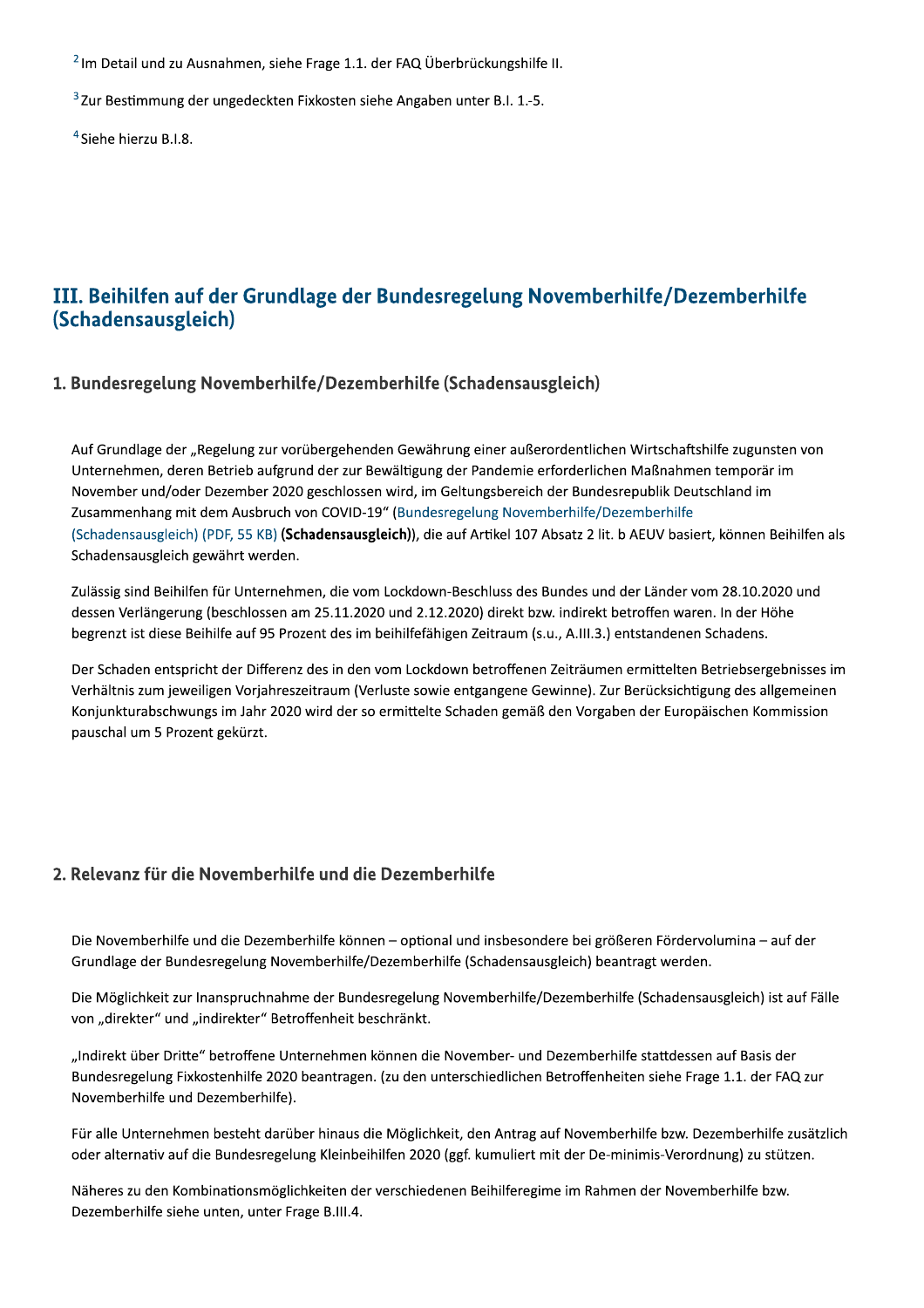### 3. Beihilfefähiger Zeitraum im Sinne der Bundesregelung Novemberhilfe/Dezemberhilfe

### (Schadensausgleich)

Wie bei der Bundesregelung Fixkostenhilfe 2020 unterscheiden sich der Leistungszeitraum und der "beihilfefähige Zeitraum" eines Programms auch im Sinne der Bundesregelung Novemberhilfe/Dezemberhilfe (Schadensausgleich):

- Der Leistungszeitraum ist jener Zeitraum, für den eine Förderung aufgrund einer Schließungsanordnung im November oder Dezember beantragt werden kann. Das heißt im Rahmen der Novemberhilfe längstens der Zeitraum vom 2.-30. November und im Rahmen der Dezemberhilfe längstens der Zeitraum vom 1.-31. Dezember 2020.
- Der "beihilfefähige Zeitraum" ist jener Zeitraum, der für die Berechnung des Schadens eines Unternehmens herangezogen werden kann. Neben dem Leistungszeitraum ist dies zusätzlich der Zeitraum, in dem durch die Beschlüsse des Bundes und der Länder vom 16. März, 22. März, 15. April und 6. Mai 2020 Schließungsanordnungen erteilt bzw. verlängert wurden. Das genaue Datum und die Dauer der Schließungsanordnungen durch die Länder waren jeweils unterschiedlich. Der zusätzlich anrechenbare Zeitraum umfasst somit maximal die Spanne vom 16. März 2020 bis Ende Mai 2020.

Der beihilfefähige Zeitraum ist demnach nicht identisch mit dem Leistungszeitraum des jeweiligen Förderprogramms, wie sich aus der nachfolgenden Tabelle ergibt.

|               | Leistungszeitraum | Beihilfefähiger Zeitraum                                                |
|---------------|-------------------|-------------------------------------------------------------------------|
| Novemberhilfe | Nov. 2020         | max. 2.-30.11.2020, 16.03. - 31.05.2020 <sup>5</sup>                    |
| Dezemberhilfe | Dez. 2020         | max. 1.-31.12.2020, 16.03. - 31.05.2020 <sup>6</sup> ,<br>2.-30.11.2020 |

Die Abweichungen ergeben sich daraus, dass die beihilferechtlichen Vorgaben möglichst flexibel angewendet werden, um die betroffenen Unternehmen zielgerichtet zu unterstützen. Natürlich steht es jedem Unternehmen frei, als beihilfefähigen Zeitraum nur den entsprechenden Leistungszeitraum zu wählen. Der Zeitraum, für den eine Förderung beantragt wird, ist dabei auch zwingend als Teil des beihilfefähigen Zeitraums zu berücksichtigen. Antragsteller können zur Berechnung des Schadens jedoch wahlweise zusätzlich auch den gesamten beihilfefähigen Zeitraum oder Teile hiervon heranziehen. Dabei ist der tatsächlich entstandene Schaden in den vom Lockdown betroffenen Monaten im Wege einer Ex-Post-Betrachtung jeweils auf den Tag zu berechnen.

Die Hilfen dürfen für Schäden gewährt werden, die aufgrund des Lockdowns im beihilfefähigen Zeitraum entstanden sind, einschließlich für solche Schäden, die in einem Teil dieses Zeitraums entstanden sind. Es ist sicherzustellen, dass alle Schäden unmittelbar auf die Lockdown-Beschlüsse vom Frühjahr und Herbst zurückzuführen sind. Durch andere Ereignisse verursachte Schäden dürfen nicht geltend gemacht werden. Eine Überkompensation ist auszuschließen.

Sollte ein Antragsteller also z. B. Novemberhilfe auf Basis der Bundesregelung Novemberhilfe/Dezemberhilfe (Schadensausgleich) beantragen, kann er zur Erfüllung der beihilferechtlichen Voraussetzungen hierfür die Schäden vom 2.-30. November und wahlweise zusätzlich Schäden, die im Zeitraum zwischen max. dem 16. März und Ende Mai 2020 entstanden sind, anrechnen. Allerdings darf er bereits geltend gemachte Schäden bei Inanspruchnahme der Dezemberhilfe nicht erneut heranziehen.

Die Betrachtung der Schäden erfolgt hierbei tagesgenau. Es ist jedoch zulässig, die Tageswerte (soweit diese nicht einzeln konkret berechnet werden können) auf der Grundlage der Bildung von Durchschnittswerten aus den jeweils betroffenen Monaten zu bestimmen. (Rechnung: Betriebsergebnis des betroffenen Monats / [geteilt durch] Anzahl der Tage dieses Monats x [mal] Anzahl der vom Lockdown betroffenen Tage des Monats.)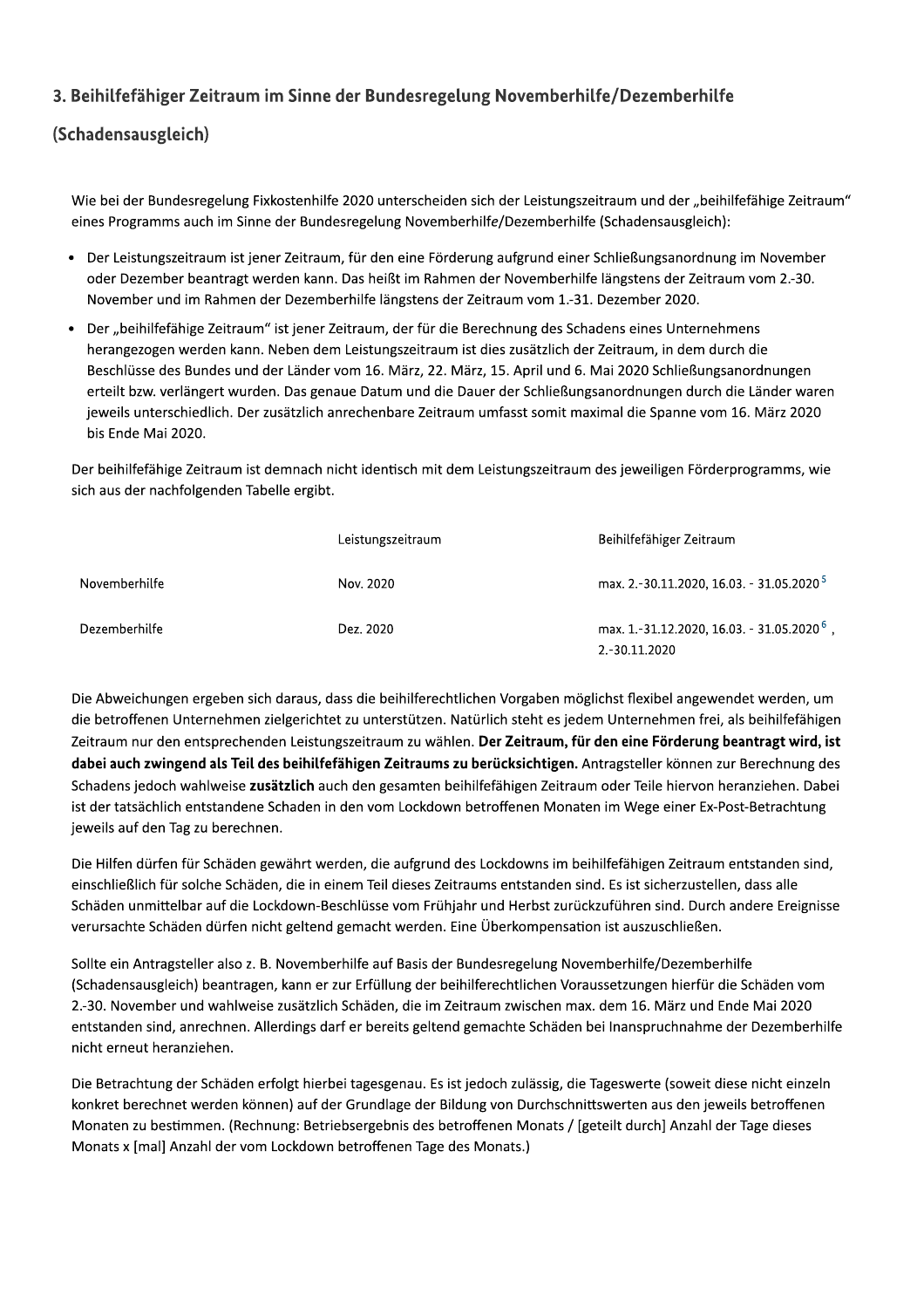Beispiel 1: Ein Kinobetreiber hat im November 2019 einen Umsatz von 900.000 Euro erzielt, was einem durchschnittlichen Tagesumsatz von 30.000 Euro entspricht. Aufgrund einer Landesverordnung waren die Kinos vom 2.-30. November 2020 geschlossen. Die nach dem Förderprogramm mögliche Höhe der Novemberhilfe beträgt für jeden Tag der Schließung 22.500 Euro (75 Prozent des durchschnittlichen Tagesumsatzes im Vergleichszeitraum), für den gesamten Zeitraum der Betroffenheit (29 Tage) also 652.500 Euro.

Zur Ermittlung des Schadens des Unternehmens im betroffenen Zeitraum ist zunächst das Betriebsergebnis aus dem Jahr 2020 mit dem Betriebsergebnis aus dem Jahr 2019 zu vergleichen. Relevant ist der Zeitraum vom 2.-30. November. Das Betriebsergebnis berechnet sich als Differenz aus Umsatz<sup>7</sup> und Kosten<sup>8</sup>. Die Gesamtkosten im November 2019 betrugen 600.000 Euro. Hier ergibt sich auf der Basis der Rechnung mit Durchschnittswerten für den Zeitraum 2.-30. November ein Betriebsergebnis in Höhe von (300.000 Euro / 30 x 29 =) 290.000 Euro. Aufgrund der Schließung machte das Unternehmen zwischen dem 2. und 30. November 2020 keinen Umsatz, musste aber weiterhin Kosten in Höhe von 400.000 Euro bestreiten. Die Differenz der Betriebsergebnisse (Schaden) beträgt somit 690.000 Euro.

Dieser Differenzbetrag ist um 5 Prozent zu kürzen. Es verbleibt für den Zeitraum 2.-30. November ein erstattungsfähiger Schaden in Höhe von 655.500 Euro.

Die auf Grundlage der Bundesregelung Novemberhilfe/Dezemberhilfe (Schadensausgleich) beihilferechtlich erstattungsfähige Obergrenze für den Zeitraum vom 2.-30. November 2020 in Höhe von 655.500 Euro übersteigt hier den nach dem Programm möglichen Förderbetrag in Höhe von 652.500 Euro. Das Unternehmen muss keine weiteren Lockdown-Zeiträume heranziehen, um die maximal mögliche Förderung der Novemberhilfe in Höhe von 75 Prozent des Umsatzes aus dem Jahr 2019 zu erhalten.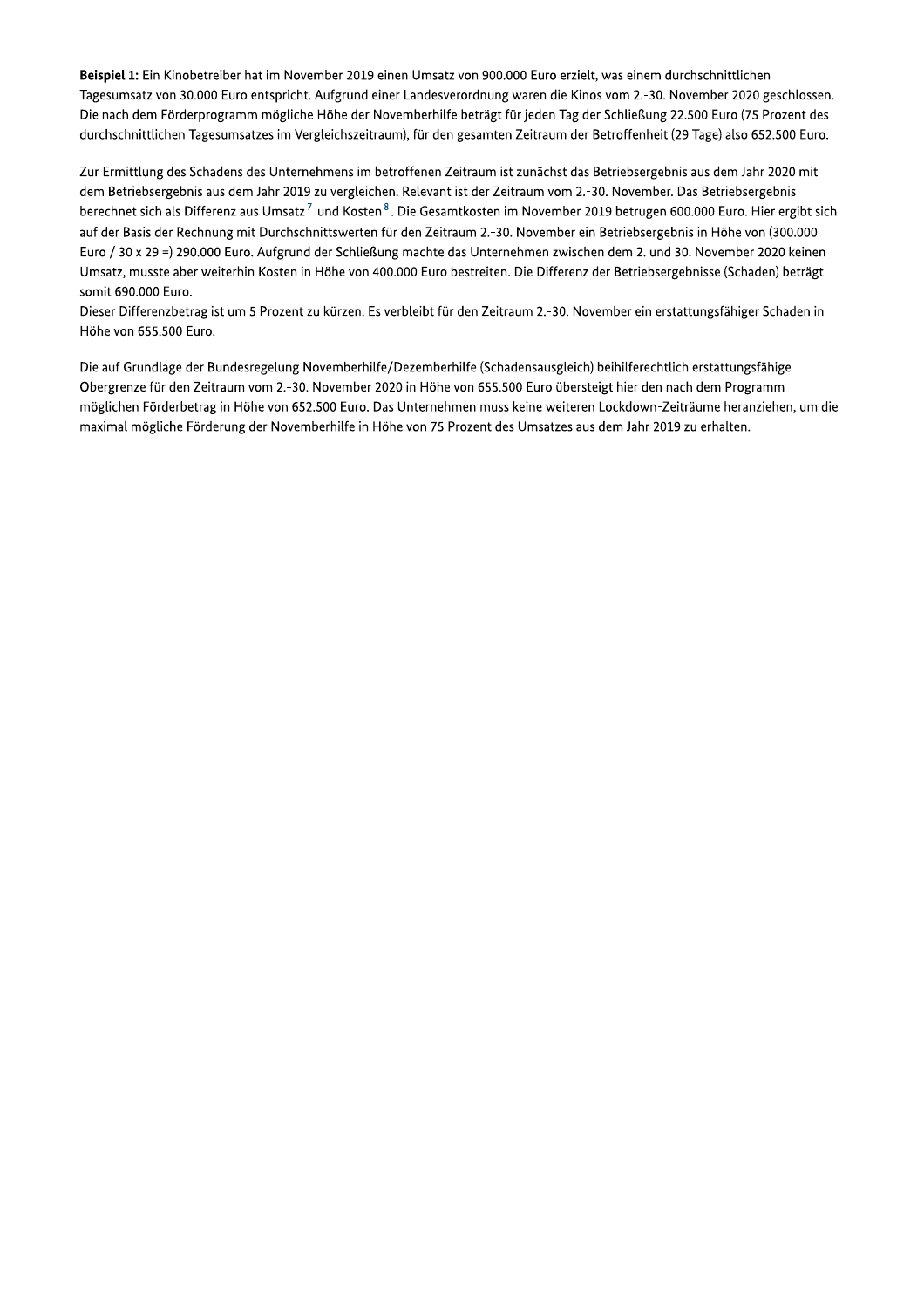Beispiel 2: Eine Wäscherei arbeitet vorwiegend für Hotels. Aufgrund von Landesverordnungen waren Hotels vom 2. November bis zum 31. Dezember 2020 sowie vom 16. März bis zum 31. Mai 2020 geschlossen Die Wäscherei erzielte im Jahr 2019 nachweislich und regelmäßig mindestens 80 Prozent ihrer Umsätze mit von Schließungsanordnungen betroffenen Hotels und gilt daher für die November- und Dezemberhilfe als "indirekt betroffen". Sie möchte Novemberhilfe und Dezemberhilfe beantragen.

Im November 2019 erzielte die Wäscherei einen Umsatz in Höhe von 60.000 Euro. Dies entspricht einem durchschnittlichen Tagesumsatz von 2.000 Euro. Die nach dem Förderprogramm mögliche Höhe der Novemberhilfe beträgt für jeden Tag der Schließung 1.500 Euro (75 Prozent des durchschnittlichen Tagesumsatzes im Vergleichszeitraum), für den gesamten Zeitraum der Betroffenheit (29 Tage) also 43.500 Euro.

Zur Ermittlung des Schadens des Unternehmens im betroffenen Zeitraum ist zunächst das Betriebsergebnis aus dem Jahr 2020 mit dem Betriebsergebnis aus dem Jahr 2019 zu vergleichen. Im November 2020 erzielte das Unternehmen ein Betriebsergebnis in Höhe von -18.000 Euro, im November 2019 jedoch in Höhe von 30.000 Euro. Für den relevanten Zeitraum vom 2.-30. November bedeutet das im Jahr 2019 (30.000 Euro / 30 x 29 =) 29.000 Euro; im Jahr 2020 (-18.000 Euro / 30 x 29=) -17.400 Euro. Die Differenz beträgt 46.400 Euro.

Dieser Differenzbetrag ist um 5 Prozent zu kürzen. Es verbleibt für den Zeitraum 2.-30 November somit ein erstattungsfähiger Schaden in Höhe von 44.080 Euro.

Die auf Grundlage der Bundesregelung Novemberhilfe/Dezemberhilfe (Schadensausgleich) beihilferechtlich erstattungsfähige Obergrenze für den Zeitraum vom 2.-30. November 2020 in Höhe von 44.080 Euro übersteigt den nach dem Programm möglichen Förderbetrag in Höhe von 43.500 Euro. Das Unternehmen muss keine weiteren Lockdown-Zeiträume heranziehen, um die maximal mögliche Förderung der Novemberhilfe in Höhe von 75 Prozent des Umsatzes aus dem Jahr 2019 zu erhalten.

Im Dezember 2019 erzielte die Wäscherei einen Umsatz in Höhe von 40.000 Euro. Die nach dem Förderprogramm mögliche Höhe der Dezemberhilfe beträgt 75 Prozent hiervon, also 30.000 Euro. Das Betriebsergebnis im Dezember 2019 betrug 10.000 Euro.

Im Dezember 2020 erzielte das Unternehmen ein Betriebsergebnis in Höhe von -20.000 Euro. Zur Ermittlung des Schadens ist der Differenzbetrag zu bilden (10.000 - -20.000 EUR = 30.000 Euro) und um 5 Prozent zu kürzen. Der erstattungsfähige Schaden auf Grundlage der Bundesregelung Novemberhilfe/Dezemberhilfe Schadensausgleich beträgt demnach 28.500 Euro.

Der beihilferechtlich erstattungsfähige Betrag in Höhe von 28.500 Euro ist damit bei einer Betrachtung ausschließlich des Monats Dezember niedriger als der nach dem Programm förderfähige Betrag in Höhe von 30.000 Euro.

Das Unternehmen hat jedoch noch einen Teil des erstattungsfähigen Schadens aus dem Novemberzeitraum "übrig". Von 44.080 Euro erstattungsfähigem Schaden für den Zeitraum 2.-30. November wurden 43.500 Euro für die Novemberhilfe "verbraucht" - es verbleiben 580 Euro. Dieser Restbetrag kann dem Dezemberschaden hinzugerechnet werden, sodass die Obergrenze des beihilferechtlich nach der Bundesregelung Novemberhilfe/Dezemberhilfe (Schadensausgleich) erstattbaren Betrags auf (28.500 Euro + 580 Euro =) 29.080 Euro steigt.

Die nach dem Förderprogramm maximal mögliche Dezemberhilfe in Höhe von 75 Prozent des Vergleichsumsatzes aus 2019, also 30.000 Euro, wird somit beinahe erreicht. Die verbleibenden 920 Euro können über eine Schadensermittlung aus dem Zeitraum des ersten Lockdowns im Frühjahr (März bis Mai) ergänzt werden.

<sup>8</sup> Als Kosten gelte Materialaufwand, Personalaufwand, Abschreibungen und sonstige betriebliche Aufwendungen.

 $<sup>5</sup>$  Je nach Schließungsanordnung der Länder unterschiedlich, längstens bis zum 31. Mai 2020.</sup> <sup>6</sup> Je nach Schließungsanordnung der Länder unterschiedlich, längstens bis zum 31. Mai 2020.

<sup>7</sup> Neben Umsatzerlösen können hier auch Nettobestandsänderungen, aktivierte Eigenleistungen und sonstige betriebliche Erträge geltend gemacht werden. Für die Umsatzerlöse kommt die Umsatzdefinition aus § 1 Absatz 1 Umsatzsteuergesetz zur Anwendung, die im Wesentlichen Lieferungen und Leistungen, die ein Unternehmer im Inland gegen Entgelt seines Unternehmens ausführt, umfasst.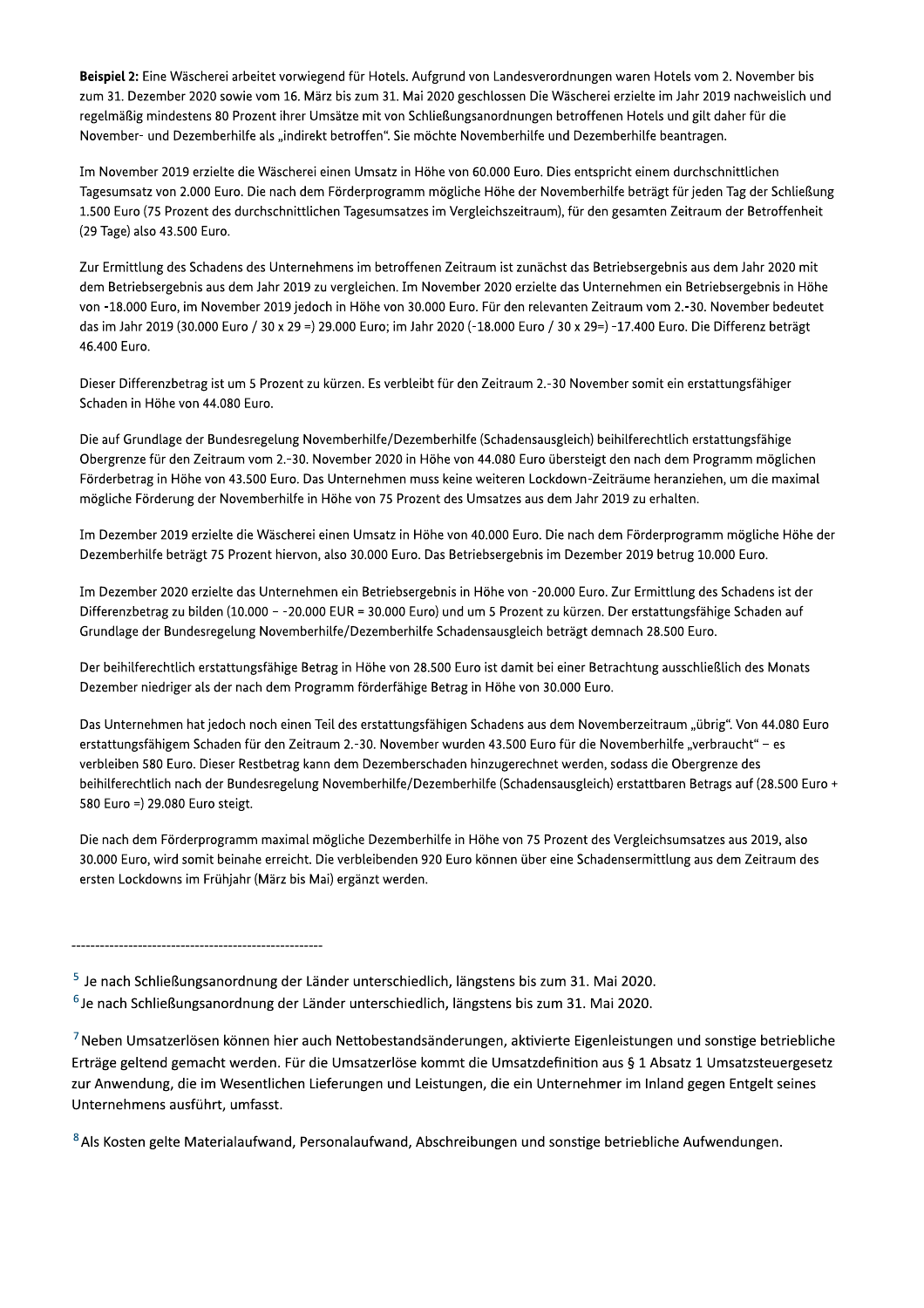#### 4. Kumulierbarkeit mit Beihilfen auf anderen Grundlagen

Soweit die Vorgaben aller Regelungen eingehalten werden, ist eine Kumulierung von Beihilfen auf Grundlage der Bundesregelung Novemberhilfe/Dezemberhilfe (Schadensausgleich) mit Beihilfen auf Grundlage der Bundesregelung Kleinbeihilfen 2020 und der De-minimis-Verordnung möglich. Eine Kumulierung mit Beihilfen auf Grundlage der Bundesregelung Fixkostenhilfe 2020 ist im Rahmen der November- und Dezemberhilfe ausgeschlossen.

Bei Beantragung der erweiterten Novemberhilfe und Dezemberhilfe können bereits im Antrag wahlweise die unterschiedlichen Beihilferahmen kumuliert ausgewählt werden (siehe zu den einzelnen Kumulierungsmöglichkeiten auch unter B.III.4.).

# **IV. Beihilfen auf der Grundlage der Allgemeinen Bundesregelung Schadensausgleich, COVID-19**

#### 1. Allgemeine Bundesregelung Schadensausgleich, COVID-19

Auf Grundlage der "Regelung zur vorübergehenden Gewährung einer außerordentlichen Wirtschaftshilfe zugunsten von Unternehmen, deren Betrieb aufgrund der zur Bewältigung der Pandemie erforderlichen Maßnahmen geschlossen wird, im Geltungsbereich der Bundesrepublik Deutschland im Zusammenhang mit dem Ausbruch von COVID-19" (Allgemeine Bundesregelung Schadensausgleich, COVID-19 (PDF, 68 KB)), die auf Artikel 107 Absatz 2 lit. b AEUV basiert, können Beihilfen als Schadensausgleich gewährt werden.

Zulässig sind Beihilfen für Unternehmen, die von Schließungsanordnungen des Bundes und der Länder im beihilfefähigen Zeitraum zwischen dem 16. März 2020 und dem 30. Juni 2021 (Ende des Leistungszeitraums der Überbrückungshilfe III) direkt bzw. indirekt betroffen waren.

Aus beihilferechtlicher Sicht ist der Schaden nach den Vorgaben der EU-Kommission überwiegend nicht zu 100 Prozent beihilfefähig, sondern unterliegt folgenden Begrenzungen, die sich auch von den Vorgaben im Rahmen der Bundesregelung Novemberhilfe/Dezemberhilfe (Schadensausgleich) unterscheiden:

Der Schaden entspricht der Differenz des in den vom Lockdown betroffenen Zeiträumen ermittelten Betriebsergebnisses im Vergleich mit dem kontrafaktischen Betriebsergebnis, das ohne die Schließungsanordnung hätte erzielt werden können. Liegt der Vergleichszeitraum zwischen dem 16. März 2020 und dem 30. Juni 2020, entspricht das kontrafaktische Betriebsergebnis dem im selben Zeitraum erzielten Betriebsergebnis des Jahres 2019. Liegt der Vergleichszeitraum zwischen dem 1. Juli 2020 und dem 30. Juni 2021, so wird das kontrafaktische Betriebsergebnis ermittelt, indem von dem im selben Zeitraum ermittelten Betriebsergebnis des Jahres 2019 noch 5 Prozent abgezogen werden. <sup>9</sup> Dieser 5-Prozent-Abzug spiegelt den allgemeinen Konjunkturabschwung im Jahr 2020 wider. Antragsteller mit sehr hohen Schadensvoluming von durchschnittlich über 4 Millionen Euro pro Monat müssen die Höhe des kontrafaktischen Betriebsergebnisses individuell ermitteln. Die prozentuale Differenz zwischen dem individuell ermittelten kontrafaktischen Betriebsergebnis und dem tatsächlich erzielten Betriebsergebnis der relevanten Periode im Jahr 2019 entspricht dann dem individuell anzusetzenden Abschlag. Dieser Abschlag muss dann aber nur auf den Betrag des Betriebsergebnisses angewendet werden, der über 4 Millionen Euro hinausgeht. Darunter gilt weiterhin ein Abschlag von 5 Prozent. Sollte die individuelle Berechnung des kontrafaktischen Betriebsergebnisses und der damit verbundene individuelle prozentuale Abschlag aus nachvollziehbaren Gründen nicht ermittelt werden können, kann für den über 4 Millionen Euro hinausgehenden Betrag pauschal ein Abschlag von 20 Prozent angesetzt werden, darunter gilt weiterhin der 5-Prozent-Abschlag (s. hierzu B.IIa.2).

Im Rahmen der Überbrückungshilfe III können auf der Grundlage der Allgemeinen Bundesregelung Schadensausgleich bis zu 40 Millionen Euro erstattet werden.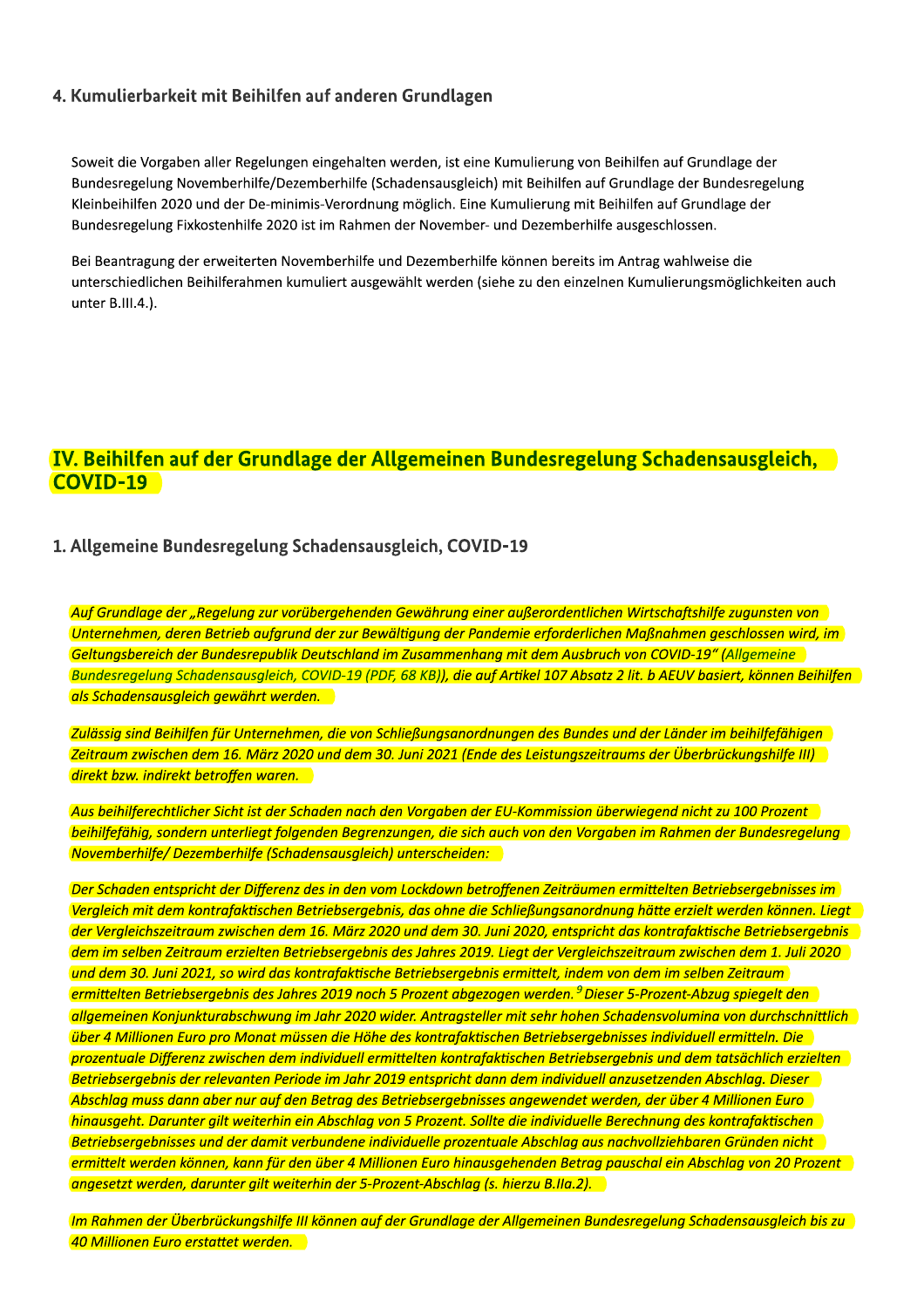<sup>9</sup> Das Betriebsergebnis der Vorkrisenperiode muss um 5 Prozent bereinigt werden, um Faktoren zu erfassen, die während der Corona-Pandemie negativ auf das potenziell zu erzielende Betriebsergebnis gewirkt hätten, ohne dass eine Schließungsanordnung vorlag. Die Bereinigung mindert den Schaden. Das gilt auch, wenn das Betriebsergebnis der Vorkrisenperiode negativ war – in diesem Fall wird der dann ebenfalls negative 5-Prozent-Abschlag zum negativen Betriebsergebnis hinzuaddiert.

#### 2. Relevanz für die Überbrückungshilfe III

Die Überbrückungshilfe III kann – optional und insbesondere bei größeren Fördervolumina – auch auf der Grundlage der Allgemeinen Bundesregelung Schadensausgleich beantragt werden.

Die Möglichkeit zur Inanspruchnahme der Allgemeinen Bundesregelung Schadensausgleich ist auf Fälle von "direkter" und nindirekter" Betroffenheit beschränkt.

Direkte Betroffenheit bedeutet in diesem Zusammenhang, dass der Geschäftsbetrieb oder die wirtschaftliche Tätigkeit aufgrund einer Corong-bedingten Schließungsanordnung eingestellt werden musste.

Indirekte Betroffenheit bedeutet, dass die Unternehmen nachweislich und regelmäßig mindestens 80 Prozent der Umsätze mit direkt von den oben genannten Maßnahmen betroffenen Unternehmen erzielen. Die Dauer der indirekten Betroffenheit richtet sich dabei nach der Dauer der Schließung der direkt betroffenen Geschäftspartner. Haben die direkt betroffenen Geschäftspartner des indirekt betroffenen Unternehmens unterschiedliche Schließungszeiträume gilt das in Rede stehende Unternehmen als indirekt betroffenen, so lange nachweislich und regelmäßig (d.h. durchschnittlich im Schließungszeitraum) mindestens 80 Prozent der direkt betroffenen Geschäftspartner geschlossen ist. Zum Beispiel gilt eine Brauerei, die mindestens 80 Prozent ihres Umsatzes mit Gaststätten erzielt, als indirekt von Schließungsmaßnahmen betroffen, so lange nachweislich und regelmäßig mindestens 80 Prozent der Abnehmer geschlossen ist. Wenn Gaststätten in einzelnen Landkreisen bereits wieder öffnen durften, weil in diesen Kreisen die Inzidenzwerte sehr niedrig lagen, ist dies unschädlich, solange nachweislich und regelmäßig mindestens 80 Prozent der belieferten Gaststätten geschlossen ist.

Reisewarnungen des Auswärtigen Amtes, innerdeutsche Beherbergungs- und Reiseverbote zu touristischen Zwecken sowie verhängte Einreiseverbote von Drittländern für touristische Reisen werden hier wie Schließungsanordnungen betrachtet und führen für Reiseveranstalter und Reisebüros zu einer direkten Betroffenheit, wenn bei den von den Reisewarnungen oder Reiseverboten betroffenen Destinationen ein Umsatzeinbruch von mindestens 80 Prozent nachgewiesen wird (d.h. nicht bezogen auf alle touristischen Destinationen eines Anbieters). Es gilt, dass sich die Reisewarnungen auf touristische Reisen, nicht jedoch auf Geschäftsreisen beziehen. Das gilt sowohl für Pauschalreisen als auch für Reiseeinzelleistungen. Eine Übersicht über die erfolgten Reisewarnungen des AA ist auf der Homepage des RKI abrufbar:

→ https://www.rki.de/DE/Content/InfAZ/N/Neuartiges Coronavirus/Transport/Archiv Risikogebiete/DE-Tab.html <https://www.rki.de/DE/Content/InfAZ/N/Neuartiges\_Coronavirus/Transport/Archiv\_Risikogebiete/DE-Tab.html>

Soll die Allgemeine Bundesregelung Schadensausgleich von einem Reisebüro oder Reiseveranstalter als beihilferechtliche Grundlage für die Überbrückungshilfe III in Anspruch genommen werden, so besteht die Möglichkeit

1) entstandene Schäden aus dem Zeitraum zwischen dem 16. März und dem 30 Juni 2020 für das Fördervolumen des nationalen Programms (Überbrückungshilfe III) heranzuziehen. Dies ist möglich, wenn der Umsatz in diesem Zeitraum um mindestens 80 Prozent eingebrochen ist. Ein weiterer Nachweis über in diesem Zeitraum bestehende Reisewarnungen oder Reiseverbote, ggf. differenziert nach Destinationen ist nicht erforderlich;

2) ab dem 1. Juli 2020 entstandene Schäden für bestimmte angebotene Destinationen in Ansatz zu bringen, die in obenstehendem Link des RKI für bestimmte Zeiträume gelistet sind, sofern der Umsatzeinbruch für diese Destinationen nachweislich mindestens 80 Prozent beträgt.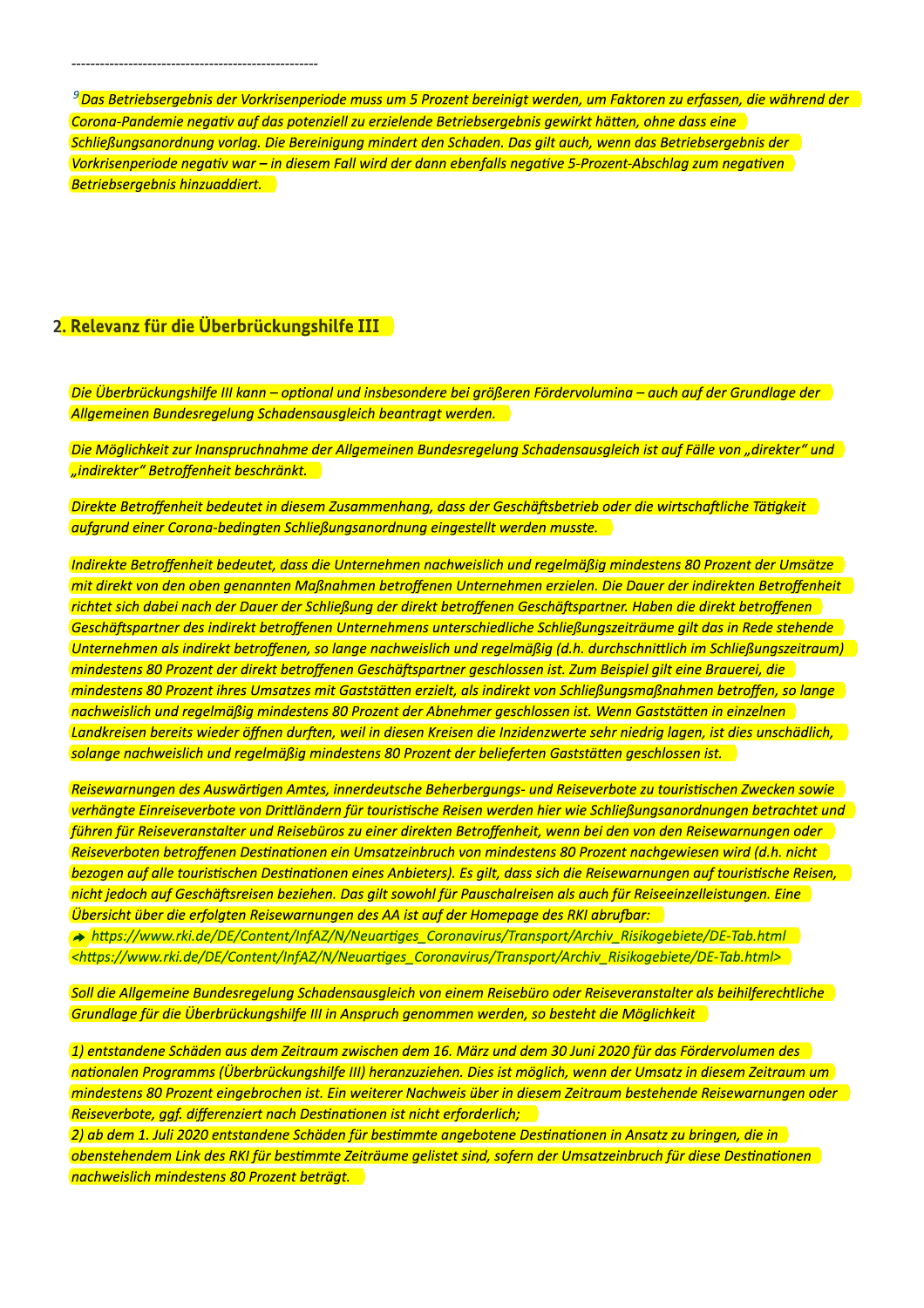#### **Beispiel:**

**Ein spezialisierter Reiseveranstalter, der etwa 40 Prozent mit USA-Reisen und 60 Prozent mit Spanien-Reisen** erzielt, muss tagesgenau prüfen, welche seiner angebotenen Destinationen wann von welchen Reisewarnungen – gemäß Klassifizierung als Risikogebiet des RKI - betroffen waren. Für die gesamte USA lag ab dem 3. Juli 2020 eine solche Reisewarnung vor, zuvor waren nur einige Bundesstaaten gelistet. Verzeichnet der Reiseveranstalter für die Destination USA also im Zeitraum zwischen Juli und September 2020 einen Umsatzeinbruch von 80 Prozent, kann er (spätestens) für den Zeitraum ab dem 3. Juli 2020 entstandene Schäden im Rahmen der Überbrückungshilfe III geltend machen. Bei den Zielen in Spanien müssen die Einstufungen der einzelnen Regionen genau geprüft werden. So wurden innerhalb Spaniens ab dem 31. Juli bzw. 11. August 2020 bestimmte autonome Gemeinschaften (Aragón, Baskenland, Katalonien, Madrid, Navarra, ab 14. August 2020 dann Gesamtspanien außer den Kanarischen Inseln, ab dem 2. September 2020 auch die Kanarischen Inseln) als Risikogebiete eingestuft. Auch hier muss tagesgenau vorgegangen und dann Reiseziel für Reiseziel geprüft werden, wie hoch die jeweiligen Umsatzeinbrüche (mindestens 80 Prozent) waren.

Für alle Unternehmen besteht darüber hinaus die Möglichkeit, den Antrag auf Überbrückungshilfe III unter Beachtung der beihilferechtlichen Vorgaben zusätzlich oder alternativ auf die Bundesregelung Kleinbeihilfen 2020 und/oder die Bundesregelung Fixkostenhilfe 2020 (ggf. kumuliert mit der De-minimis-Verordnung) zu stützen. Bei der Kombination aus der Allgemeinen Bundesregelung Schadensausgleich, COVID-19 und der Bundesregelung Fixkostenhilfe 2020 ist grundsätzlich darauf zu achten, dass sich die jeweiligen zugrundeliegenden Zeiträume nicht überschneiden (s. hierzu und zur Ausnahme unter A.IV.4.).

Näheres zu den Kombinationsmöglichkeiten der verschiedenen Beihilferegime im Rahmen der Überbrückungshilfe III siehe unten, unter Frage B.III.3.

#### 3. Beihilfefähiger Zeitraum im Sinne der Allgemeinen Bundesregelung Schadensausgleich, COVID-19

Wie bei der Bundesregelung Fixkostenhilfe 2020 bzw. der Bundesregelung Novemberhilfe/Dezemberhilfe (Schadensausgleich) unterscheiden sich der Leistungszeitraum und der "beihilfefähige Zeitraum" eines Programms auch im Sinne der Allgemeinen Bundesregelung Schadensausgleich:

- Der Leistungszeitraum ist jener Zeitraum, für den eine Förderung aufgrund einer Schließungsanordnung beantragt werden kann. Das heißt im Rahmen der Überbrückungshilfe III längstens der Zeitraum vom 1. November 2020 bis zum 30. Juni 2021.
- Der "beihilfefähige Zeitraum" ist jener Zeitraum zwischen dem 16. März 2020 und dem Ende des Leistungszeitraums der  $\bullet$ Uberbrückungshilfe III (30. Juni 2021), in dem durch die Beschlüsse des Bundes und der Länder Schließungsanordnungen bestanden. Für diese Zeiträume können Schäden ermittelt werden. Das genaue Datum und die Dauer der Schließungsanordnungen durch die Länder waren regional und auch hinsichtlich der betroffenen Branchen jeweils unterschiedlich.

Der beihilfefähige Zeitraum ist demnach nicht identisch mit dem Leistungszeitraum des jeweiligen Förderprogramms. Die Abweichungen ergeben sich daraus, dass die beihilferechtlichen Vorgaben möglichst flexibel angewendet werden, um die betroffenen Unternehmen zielgerichtet zu unterstützen. Natürlich steht es jedem Unternehmen frei, als beihilfefähigen Zeitraum nur den entsprechenden Leistungszeitraum zu wählen. Antragsteller können zur Berechnung des Schadens jedoch wahlweise auch den gesamten beihilfefähigen Zeitraum oder Teile hiervon heranziehen. Dabei ist der tatsächlich entstandene Schaden in den von den Schließungsanordnungen betroffenen Monaten im Wege einer Ex-Post-Betrachtung jeweils auf den Tag zu berechnen.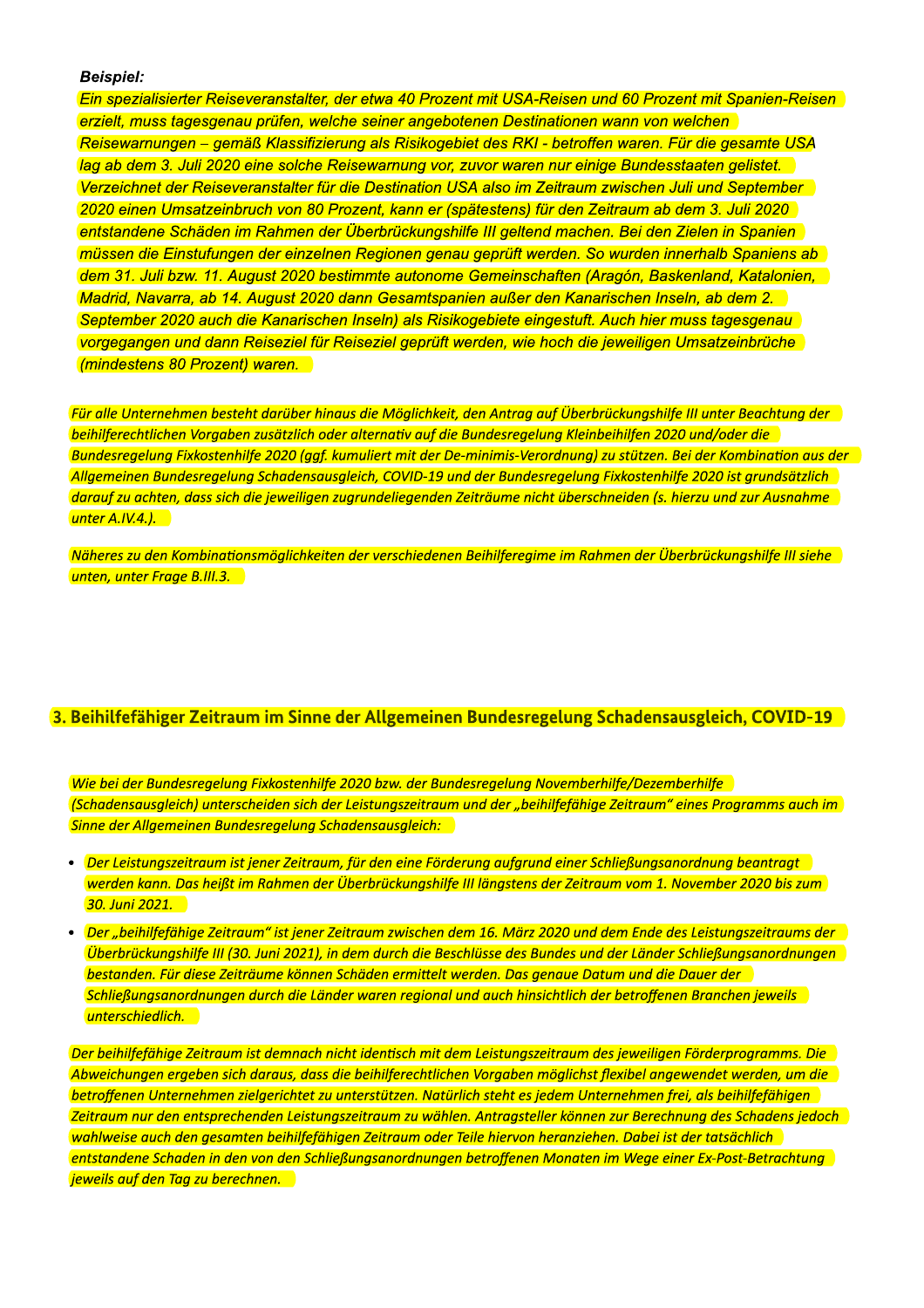Die Hilfen dürfen für Schäden gewährt werden, die aufgrund der Schließungsanordnungen im beihilfefähigen Zeitraum entstanden sind, einschließlich für solche Schäden, die in einem Teil dieses Zeitraums entstanden sind. Es ist sicherzustellen, dass alle Schäden unmittelbar auf die Schließungsanordnungen des Bundes und der Länder zur Bekämpfung der Corona-Pandemie zurückzuführen sind. Durch andere Ereignisse verursachte Schäden dürfen nicht geltend gemacht werden. Eine Überkompensation ist auszuschließen.

Sollte ein Antraasteller also Überbrückungshilfe III auf Basis der Allgemeinen Bundesregelung Schadensausgleich beantragen, kann er zur Erfüllung der beihilferechtlichen Voraussetzungen hierfür die aus Schließungsanordnungen entstandenen Schäden vom 1. November 2020 und dem Ende des Leistungszeitraums der Überbrückungshilfe III (30. Juni 2021) und wahlweise Schäden, die im Zeitraum zwischen max. dem 16. März und dem 30. Oktober 2020 entstanden sind, anrechnen. Allerdings darf er die auf Grundlage der Bundesregelung Novemberhilfe/Dezemberhilfe (Schadensausgleich) bereits geltend gemachten Schäden nicht erneut heranziehen. Auch bereits geltend gemachte Verluste auf Grundlage der Bundesregelung Fixkostenhilfe 2020 müssen bei der Schadensberechnung berücksichtigt und können nicht erneut herangezogen werden.

Die Betrachtung der Schäden erfolgt hierbei tagesgenau. Es ist jedoch zulässig, die Tageswerte (soweit diese nicht einzeln konkret berechnet werden können) auf der Grundlage der Bildung von Durchschnittswerten aus den jeweils betroffenen Monaten zu bestimmen. (Rechnung: Gesamtbetriebsergebnis des betroffenen Monats / [geteilt durch] Anzahl der Tage dieses Monats x [mal] Anzahl der vom Lockdown betroffenen Tage des Monats.)

#### 4. Kumulierbarkeit mit Beihilfen auf anderen Grundlagen

Soweit die Vorgaben aller Regelungen eingehalten werden, ist eine Kumulierung von Beihilfen auf Grundlage der Allgemeinen Bundesregelung Schadensausgleich mit Beihilfen auf Grundlage der Bundesregelung Kleinbeihilfen 2020 und der De-minimis-Verordnung möglich.

Eine Kumulierung mit Beihilfen auf Grundlage der Bundesregelung Fixkostenhilfe 2020 ist im Rahmen der Überbrückungshilfe III grundsätzlich möglich, wenn sich die jeweiligen Zeiträume, für welche die unterschiedlichen beihilferechtlichen Grundlagen herangezogen werden, nicht überschneiden. Etwas anderes gilt bei Unternehmen, die nur auf einem wirtschaftlichen Tätigkeitsfeld aktiv sind und mehrere Filialen oder Betriebsstätten haben, die aufgrund unterschiedlicher regionaler Schließungsanordnungen teilweise geschlossen und teilweise nicht geschlossen sind. In diesem Fall kann sich der Antragsteller für denselben Zeitraum auf die Bundesregelung Fixkostenhilfe 2020 (für den nicht geschlossenen Teil) und die Allgemeine Bundesregelung Schadensausgleich (für den geschlossenen Teil) stützen. Voraussetzung dafür ist, dass eine strikte Zuordnung der in Ansatz gebrachten Kosten zu den jeweiligen (geschlossenen und nicht geschlossenen) Filialen erfolgt. Sollte die strikte Zuordnung aus nachvollziehbaren Gründen nicht möglich sein, ist auch eine näherungsweise Zuordnung über einen Koeffizienten möglich, der den Anteil der betreffenden Filialen am Gesamtbetriebsergebnis nachvollziehbar und sachgemäß widerspiegelt (z.B. Umsatzanteil, Anteil der Verkaufsfläche o.ä.). In jedem Fall muss sichergestellt sein, dass auf der Grundlage beider Beihilferegime nicht dieselben beihilferechtlichen Kosten in Ansatz gebracht werden.

Bei Beantragung der Überbrückungshilfe III sowie im Rahmen des Änderungsantrags können wahlweise die unterschiedlichen Beihilferahmen kombiniert ausgewählt werden (siehe zu den einzelnen Kumulierungsmöglichkeiten auch unter B.III.3.).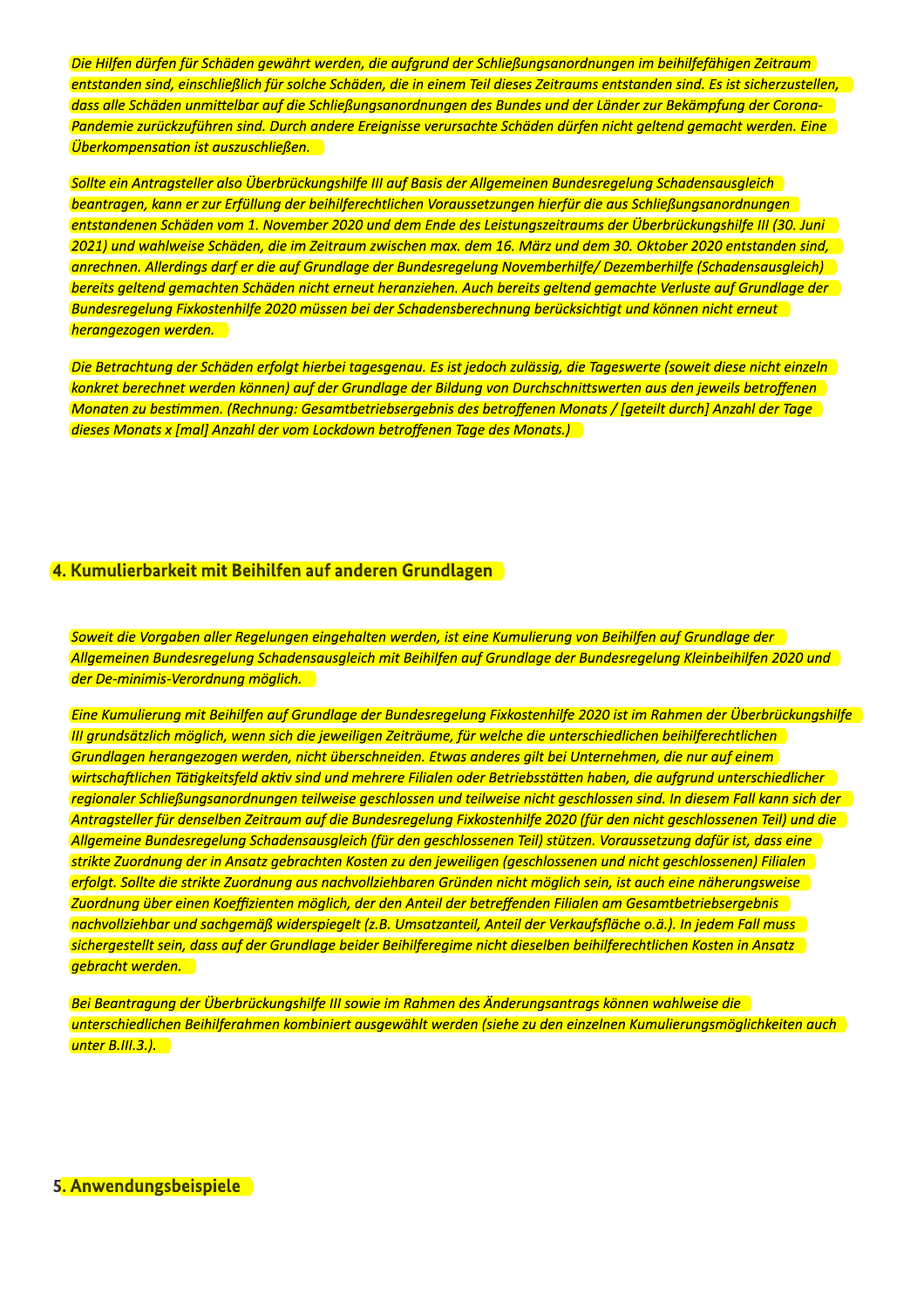Ausgangsbeispiel

Ein Einzelhandelsunternehmen mit 10 Filialen ist aufgrund einer Landesverordnung zur Eindämmung der Corona-Pandemie im Zeitraum Januar bis April 2021, also für 4 Monate, geschlossen. Weitere Corona bedingte Schließungen gab es nicht.

Das Unternehmen beantragt deshalb für diesen Zeitraum Überbrückungshilfe III. Es hat monatliche, förderfähige Fixkosten von 4 Millionen Euro, die mit einem Satz von 100 Prozent (Umsatzeinbruch > 70 Prozent) erstattet werden. Der Uberbrückungshilfeanspruch beträgt deshalb 4 Millionen Euro pro Monat, für den gesamten Zeitraum von 4 Monaten also 16 Millionen Euro. Vom Eigenkapitalzuschlag, auf den das Unternehmen programmseitig Anspruch hätte, wird hier aus Vereinfachungsgründen abstrahiert.

#### **Bitte beachten:**

Aus Gründen der Übersichtlichkeit werden in den Beispielen alle Beträge in Millionen Euro angegeben und auf eine oder zwei Stellen nach dem Komma gerundet.

Bei der tatsächlichen Schadensberechnung in Ihrem Antrag auf Überbrückungshilfe nehmen Sie bitte keine Rundung vor, sondern rechnen mit den exakten Werten.

Da unter dem Kleinbeihilfen- und Fixkostenrahmen eine Förderung von maximal 12 Millionen Euro zulässig ist, möchte das Unternehmen die Schadensregelung in Anspruch nehmen.

Der maßgebliche Schaden berechnet sich durch einen Vergleich des Betriebsergebnisses ohne die Folgen der Corona-Pandemie und des Ergebnisses mit der Corona-Pandemie. Als Indikator für ein Betriebsergebnis ohne Corona wird das Betriebsergebnis aus 2019 herangezogen, das um 5 Prozent gekürzt wird. Dieser 5 Prozent-Abschlag spiegelt den allgemeinen Wirtschaftseinbruch in den Jahren 2020/2021 wider ("kontrafaktisches Betriebsergebnis"). Das Betriebsergebnis mit Corona ist das tatsächliche, "rohe" Betriebsergebnis im Jahr 2021. Der Schaden ergibt sich dann aus der Differenz beider Betriebsergebnisse für die Schließungsmonate in 2021 und 2019.

In diesem Beispiel werden folgende betriebswirtschaftliche Kennzahlen angenommen:

#### Betriebsergebnis 2019 (in Millionen Euro)

|                                 | <b>Januar</b>   | Februar         | <b>März</b>     | <b>April</b>    | <b>Summe</b><br>Jan. - April |
|---------------------------------|-----------------|-----------------|-----------------|-----------------|------------------------------|
| <b>Umsatz</b>                   | 12 <sup>7</sup> | 12 <sup>7</sup> | 12 <sup>7</sup> | 12 <sup>7</sup> | 48                           |
| Kosten                          | 10 <sup>°</sup> | 10 <sup>°</sup> | 10 <sub>1</sub> | 10 <sub>1</sub> | 40 <sub>1</sub>              |
| Betriebsergebnis 2<br>roh       |                 | $\boxed{2}$     | $\boxed{2}$     | $\boxed{2}$     | $\boldsymbol{8}$             |
| Betriebsergebnis 1,9<br>gekürzt |                 | 1,9             | 1,9             | 1,9             | 7,6                          |

#### **Betriebsergebnis 2021 (in Millionen Euro)**

|               | <mark>Januar </mark> | <b>Februar</b> | März | <b>April</b> | <b>Summe</b><br><mark>Jan. - April</mark> |
|---------------|----------------------|----------------|------|--------------|-------------------------------------------|
| <b>Umsatz</b> | 0                    | 0              | 0    |              | 0                                         |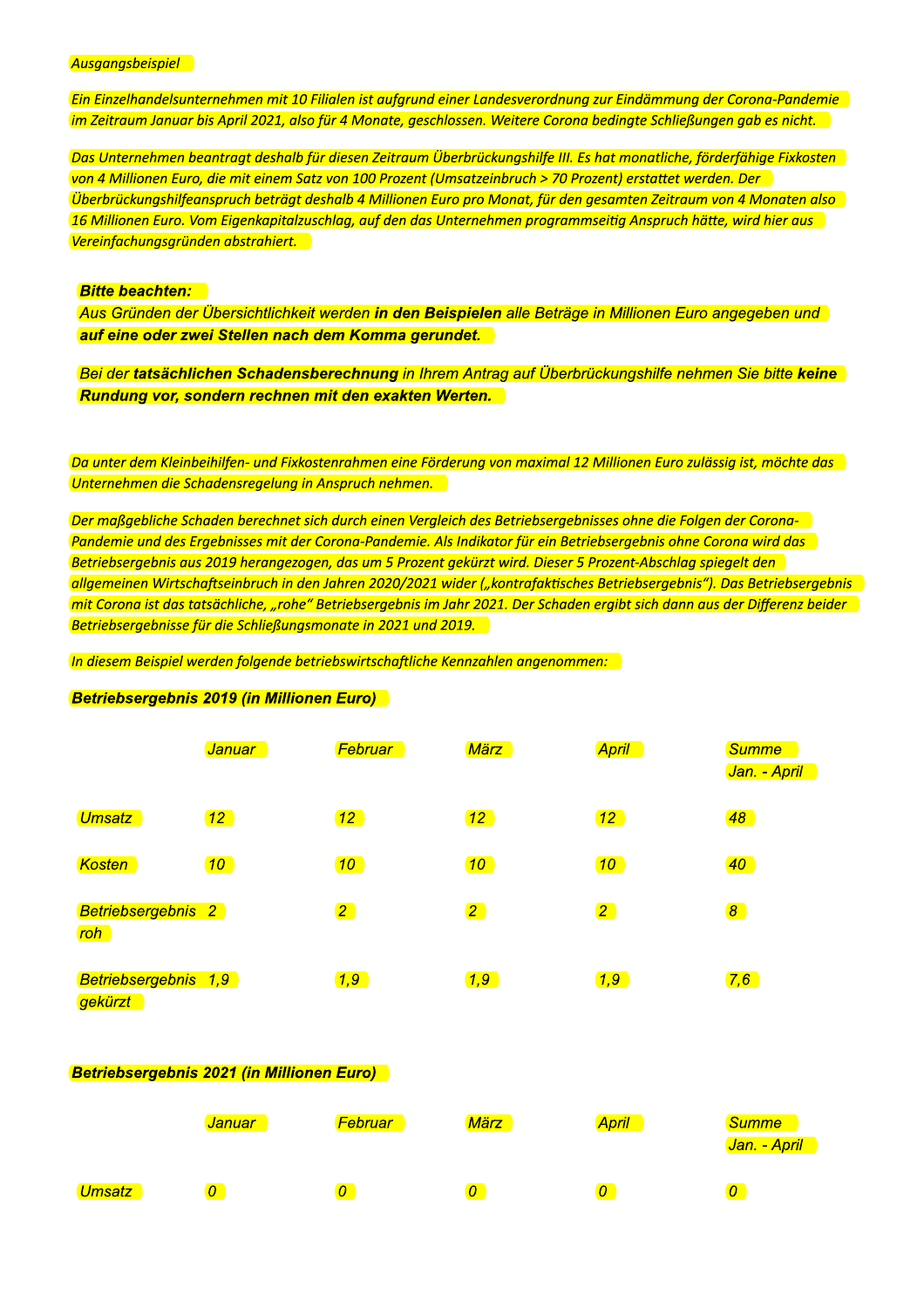| <b>Kosten</b>       |      | $\boldsymbol{a}$ |      |   |
|---------------------|------|------------------|------|---|
| Betriebsergebnis -4 | $-4$ | -4               | $-4$ | - |
| <b>roh</b>          |      |                  |      |   |

Der beihilferechtliche Schaden ergibt sich jetzt aus der Differenz beider Betriebsergebnisse.

**Beihilferechtlicher Schaden (in Millionen Euro)** 

|                                                                | <b>Januar</b> | <b>Februar</b> | <b>März</b> | <b>April</b>  | <b>Summe</b><br><mark>Jan. - April</mark> |
|----------------------------------------------------------------|---------------|----------------|-------------|---------------|-------------------------------------------|
| Betriebsergebnis 1,9<br>2019 gekürzt                           |               | 1,9            | 1,9         | $\boxed{1,9}$ | 7,6                                       |
| Betriebsergebnis -4<br>2021                                    |               | $-4$           | $-4$        | $-4$          | $-16$                                     |
| <b>Schaden</b><br>(Differenz der<br><b>Betriebsergebnisse)</b> | $-5,9$        | $-5,9$         | $-5,9$      | $-5,9$        | $-23,6$                                   |

Maßgeblich dafür, wie viel Förderung ein Unternehmen nun tatsächlich aus der ÜH III erhalten kann, ist ein Vergleich des Anspruchs aus dem Programm mit dem beihilferechtlichen Spielraum, der sich aus der Höhe des Schadens ergibt. Als Förderung wird der jeweils niedrigere Betrag geleistet.

In unserem Beispiel beträgt der durch den Lockdown verursachte rechnerische Schaden -23,6 Millionen Euro und ist damit höher als der Erstattungsanspruch aus der ÜH III, denn dieser beläuft sich nur auf 16 Millionen Euro. Das Unternehmen kann die ihm zustehende Förderung aus der Überbrückungshilfe III dank der Schadensregelung in vollem Umfang von 16 Millionen **Euro in Anspruch nehmen.** 

Variante 1: Tageweise Schließung

Beispiel wie oben, aber in diesem Fall ist das Unternehmen nur vom 1. Januar 2021 bis zum 13. März 2021 vollständig geschlossen. Ab dem 14. März ist die Abholung von bestellten Waren im Geschäft (click & collect) möglich, ab dem 12. April auch die Öffnung für getestete Kunden nach Terminvereinbarung (click&test&meet – s. hierzu auch B.IIa.6)).

Es wird angenommen, dass der Erstattungsanspruch aus der ÜH III für den Zeitraum Januar – April 2021 unverändert bei 16 Millionen Euro liegt.

Zu prüfen ist, ob das Unternehmen immer noch einen ausreichenden Beihilfespielraum hat, um die Förderung in vollem Umfang in Anspruch zu nehmen.

Für die Zwecke der Schadensregelung ist click&collect mit einer Schließung gleichzusetzen. Hingegen ist eine Öffnung mit Terminvereinbarung (mit oder ohne Testpflicht) nicht mehr als Schließung zu betrachten. Von Schließungsanordnungen betroffen ist das Unternehmen deshalb nur im Zeitraum 1. Januar – 11. April 2021. Grundsätzlich kann nur für diesen Zeitraum die Schadensregelung zugrunde gelegt werden (s. hierzu unter A.IV.4).

Für die Schadensberechnung sind wiederum die Betriebsergebnisse 2019 und 2021 zu vergleichen. Die Werte für das Betriebsergebnis 2019 bleiben unverändert, hingegen ergeben sich für 2021 aufgrund der zusätzlichen Geschäftsmöglichkeiten durch click&collect und click&meet folgende Werte:

**Betriebsergebnis 2021 (in Millionen Euro)**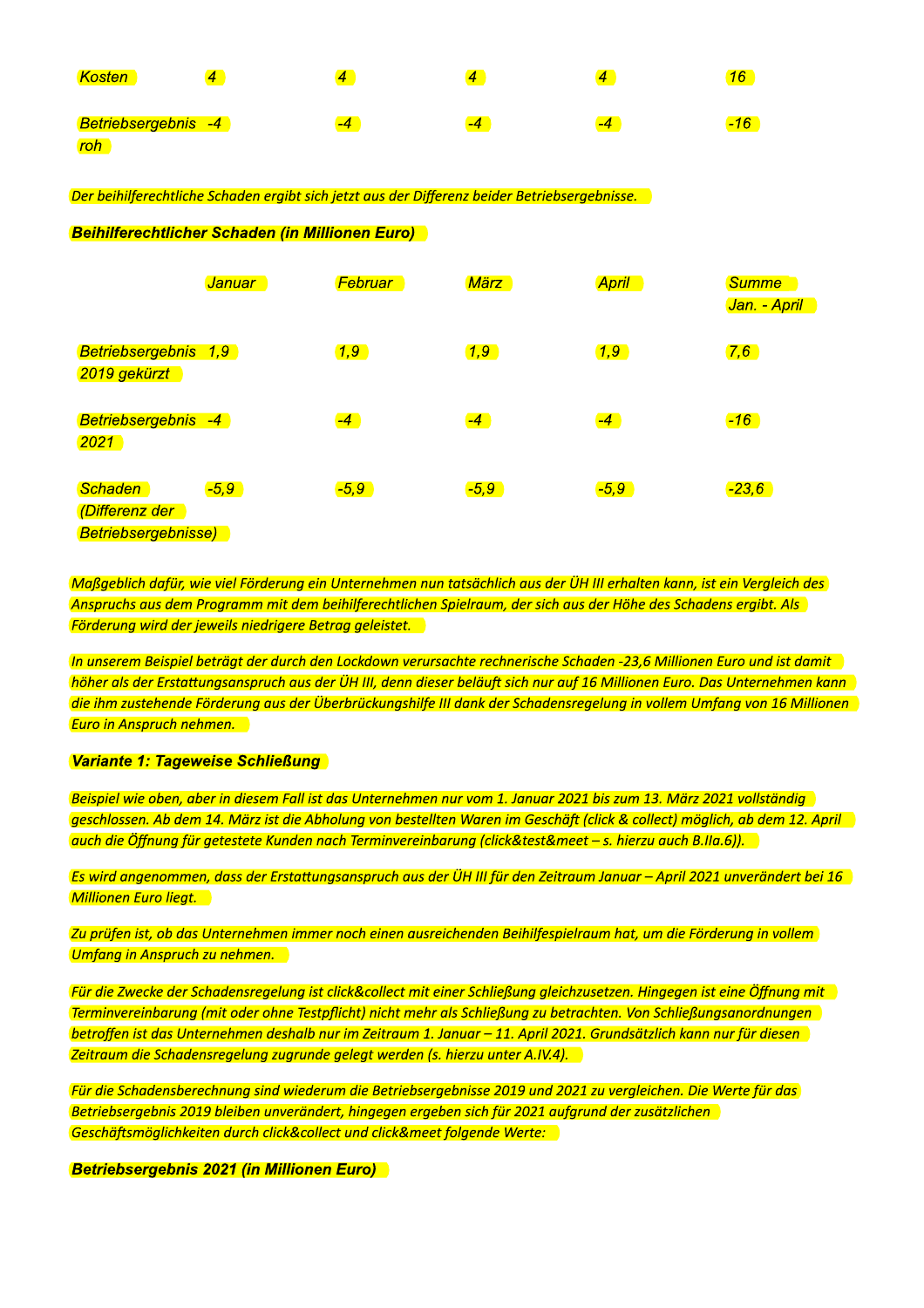|                            | <b>Januar</b>                         | Februar                                                                                                       | <b>März</b>      | <b>April</b>     | <b>Summe</b><br><mark>Jan. - April</mark>                                                                              |
|----------------------------|---------------------------------------|---------------------------------------------------------------------------------------------------------------|------------------|------------------|------------------------------------------------------------------------------------------------------------------------|
| <b>Umsatz</b>              | $\boxed{O}$                           | $\boxed{O}$                                                                                                   | $\overline{0,5}$ | $\boxed{3}$      | 3,5                                                                                                                    |
| Kosten                     | $\overline{4}$                        | $\overline{4}$                                                                                                | $\boxed{4}$      | $\overline{5,5}$ | (17,5)                                                                                                                 |
| Betriebsergebnis -4<br>roh |                                       | $-4$                                                                                                          | $-3,5$           | $-2,5$           | $-14$                                                                                                                  |
|                            |                                       |                                                                                                               |                  |                  |                                                                                                                        |
|                            |                                       |                                                                                                               |                  |                  | Für die Schadensberechnung können die Monate Januar - März voll angesetzt werden, aus dem Monat April hingegen nur     |
|                            |                                       |                                                                                                               |                  |                  | der Schließungszeitraum, also 11 Tage. Das monatliche Betriebsergebnis aus dem April 2021 von - 2,5 Millionen Euro ist |
|                            |                                       |                                                                                                               |                  |                  | deshalb tagesgenau umzurechnen. Pro Tag beträgt der Schaden ein Dreißigstel des Monatsbetrags, also 2.500.000 Euro: 30 |
|                            |                                       | = 83.333 Euro. Bei 11 Schließungstagen ergibt sich ein Schaden von 916.667 Euro, gerundet 0,9 Millionen Euro. |                  |                  |                                                                                                                        |
|                            |                                       |                                                                                                               |                  |                  | Analog ist auch für 2019 das Betriebsergebnis für April auf 11 Tage umzurechnen, es beträgt dann 1.900.000 x 11/30 =   |
|                            | 696.667, gerundet 0,7 Millionen Euro. |                                                                                                               |                  |                  |                                                                                                                        |
|                            | <b>Beihilferechtlicher Schaden</b>    |                                                                                                               |                  |                  |                                                                                                                        |

| Betriebsergebnis 1,9<br>$\boxed{1,9}$<br>$\overline{0,7}$<br>$\boxed{6,4}$<br>(1, 9)<br>2019 gekürzt<br>Betriebsergebnis -4<br>$-4$<br>$\boxed{-0, 9}$<br>$-12,9$<br>$-4$<br>$2021$ roh<br>Schaden<br>$-5,9$<br>$-5,9$<br>$-5,9$<br>$-1,6$<br>$-19,3$<br>(Differenz der<br><b>Betriebsergebnisse)</b><br>Im vorliegenden Fall beträgt der durch Schließungsanordnungen angefallene Schaden -19,3 Millionen Euro. Dieser Betrag ist<br>zwar geringer als im Ursprungsbeispiel, er ist aber immer noch hinreichend, um die dem Unternehmen zustehende<br>Förderung aus der Überbrückungshilfe III in vollem Umfang von 16 Millionen Euro in Anspruch zu nehmen.<br>Variante 2: Einbeziehung zurückliegender Schließungszeiträume<br>In diesem Beispiel liegt abweichend von Variante 1 nur für die Monate Januar und Februar eine Schließung vor. Der Schaden,<br>den das Unternehmen erleidet, beträgt deshalb 11,8 Millionen Euro. Dieser Betrag ist geringer als der programmseitige<br>Förderanspruch aus der UH III in Höhe von 16 Millionen Euro (der Umsatzeinbruch im gesamten Zeitraum Januar bis April ist<br>wie im Ausgangsbeispiel größer als 70 Prozent). Der Förderbetrag müsste deshalb – wenn keine weiteren beihilferechtlichen<br>Grundlagen zur Verfügung stehen - gekürzt werden.<br>Das Unternehmen war aber bereits im ersten Lockdown im März - Mai 2020 geschlossen und hat in dieser Zeit einen<br>weiteren Schaden von 8 Millionen Euro erlitten. Diesen kann es zur Bemessung seines beihilferechtlichen Spielraums<br>ebenfalls heranziehen, so dass sich ein Gesamtspielraum nach der Schadensregelung von 8 Millionen Euro + 11,8 Millionen<br>Euro = 19,8 Millionen Euro ergibt. Durch Einbeziehung zurückliegender Schäden im beihilfefähigen Zeitraum kann das<br>Unternehmen deshalb den vollen Förderbetrag von 16 Millionen Euro erhalten. | <mark>Januar</mark> | Februar | <b>März</b> | 1. bis 11. April | <b>Summe</b><br><mark>Jan. - April</mark> |
|-------------------------------------------------------------------------------------------------------------------------------------------------------------------------------------------------------------------------------------------------------------------------------------------------------------------------------------------------------------------------------------------------------------------------------------------------------------------------------------------------------------------------------------------------------------------------------------------------------------------------------------------------------------------------------------------------------------------------------------------------------------------------------------------------------------------------------------------------------------------------------------------------------------------------------------------------------------------------------------------------------------------------------------------------------------------------------------------------------------------------------------------------------------------------------------------------------------------------------------------------------------------------------------------------------------------------------------------------------------------------------------------------------------------------------------------------------------------------------------------------------------------------------------------------------------------------------------------------------------------------------------------------------------------------------------------------------------------------------------------------------------------------------------------------------------------------------------------------------------------------------|---------------------|---------|-------------|------------------|-------------------------------------------|
|                                                                                                                                                                                                                                                                                                                                                                                                                                                                                                                                                                                                                                                                                                                                                                                                                                                                                                                                                                                                                                                                                                                                                                                                                                                                                                                                                                                                                                                                                                                                                                                                                                                                                                                                                                                                                                                                               |                     |         |             |                  |                                           |
|                                                                                                                                                                                                                                                                                                                                                                                                                                                                                                                                                                                                                                                                                                                                                                                                                                                                                                                                                                                                                                                                                                                                                                                                                                                                                                                                                                                                                                                                                                                                                                                                                                                                                                                                                                                                                                                                               |                     |         |             |                  |                                           |
|                                                                                                                                                                                                                                                                                                                                                                                                                                                                                                                                                                                                                                                                                                                                                                                                                                                                                                                                                                                                                                                                                                                                                                                                                                                                                                                                                                                                                                                                                                                                                                                                                                                                                                                                                                                                                                                                               |                     |         |             |                  |                                           |
|                                                                                                                                                                                                                                                                                                                                                                                                                                                                                                                                                                                                                                                                                                                                                                                                                                                                                                                                                                                                                                                                                                                                                                                                                                                                                                                                                                                                                                                                                                                                                                                                                                                                                                                                                                                                                                                                               |                     |         |             |                  |                                           |
|                                                                                                                                                                                                                                                                                                                                                                                                                                                                                                                                                                                                                                                                                                                                                                                                                                                                                                                                                                                                                                                                                                                                                                                                                                                                                                                                                                                                                                                                                                                                                                                                                                                                                                                                                                                                                                                                               |                     |         |             |                  |                                           |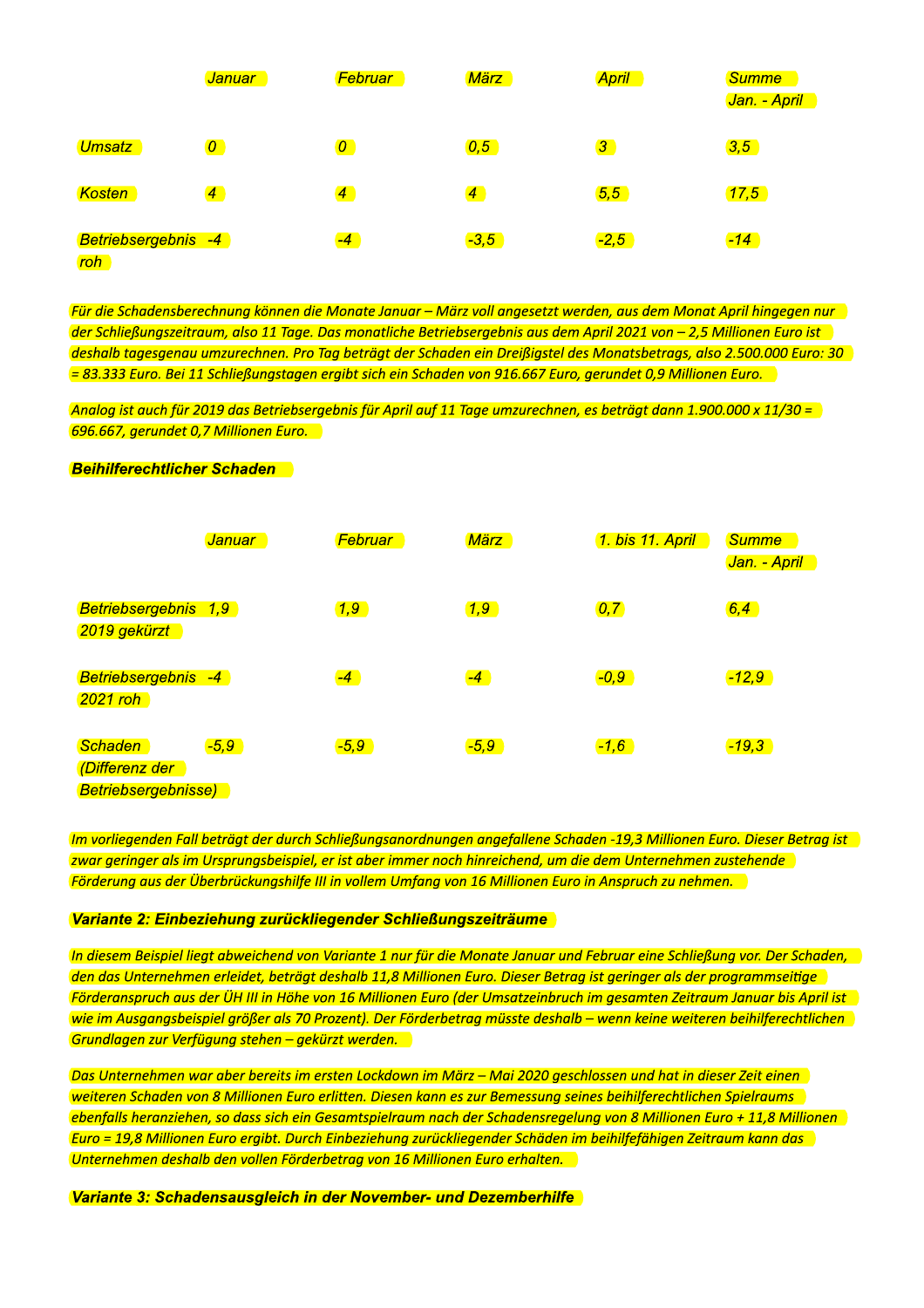Wie in Variante 2 liegt nur für die Monate Januar und Februar eine Schließung vor und das Unternehmen erleidet einen Schaden von 11,8 Millionen Euro. Dieser Betrag ist geringer als der programmseitige Förderanspruch aus der ÜH III in Höhe von 16 Millionen Euro.

Wie in Variante 2 war das Unternehmen im ersten Lockdown im März – Mai 2020 geschlossen und hat in dieser Zeit einen weiteren Schaden von 8 Millionen Euro erlitten. Abweichend von Variante 2 handelt es sich bei dem Unternehmen um einen Gastronomiebetrieb, der auch im November und Dezember 2020 geschlossen war und in diesen Monaten einen Schaden von 4 Millionen Euro erlitten hat. Im Rahmen der erweiterten November- und Dezemberhilfe wurde eine Förderung (Umsatzerstattung) in Höhe von 3 Millionen Euro gewährt.

Der gesamte Schaden, der zur Bemessung des beihilferechtlichen Spielraums herangezogen werden kann, liegt also bei 8 Millionen Euro + 4 Millionen Euro+ 11.8 Millionen Euro = 23.8 Millionen Euro ergibt. Hiervon ist die erweiterte Novemberund Dezemberhilfe abzuziehen, die zum Ausgleich des beihilferechtlichen Schadens ausgezahlt wurde. Es verbleibt für die Überbrückungshilfe III demnach ein Schaden von 23,8 Millionen Euro - 3 Millionen Euro = 20,8 Millionen Euro.

Durch Einbeziehung zurückliegender Schäden im beihilfefähigen Zeitraum kann das Unternehmen auch hier den vollen Förderbetrag von 16 Millionen Euro erhalten.

#### Variante 4: Stationärer und Online-Handel

a. Der stationäre Vertrieb des Unternehmens ist für den gesamten Zeitraum Januar – April komplett geschlossen. Online-Umsätze sind während des ganzen Zeitraums möglich und bleiben konstant. Das Unternehmen kann den gesamten Schaden, der durch die Schließungsanordnung im stationären Handel entstanden ist, berücksichtigen.

b. Wie unter a., allerdings nehmen die Online-Umsätze im Verlauf des Lockdowns zu.

Sollte die Zunahme der Online-Umsätze auf eine Umlenkung von dem stationären in den Online-Handel zurückzuführen sein, müssen Mehreinnahmen bei der Schadensermittlung berücksichtigt werden (§ 3 Abs. 4 der Allgemeinen Bundesregelung Schadensausgleich: "Es darf mithin aus der Tatsache, dass nur die von den Schließungsanordnungen betroffenen wirtschaftlichen Tätigkeiten betrachtet werden, darf nach den Vorgaben der EU-Kommission kein Vorteil gezogen werden für den Fall, dass andere wirtschaftliche Tätigkeiten dadurch profitabler geworden sind. Eine Überkompensation des entstandenen Schadens wird dadurch ausgeschlossen.").

Ist eine genaue Berechnung der umgelenkten Einnahmen vom stationären in den Online-Handel aus nachvollziehbaren Gründen nicht möglich, ist ein sachgerechte Schätzung zulässig.

Sobald die Mehreinnahmen (ggf. abzüglich entstandener Mehrkosten) aus der Zunahme des Online-Handels die Mindereinnahmen aus dem stationären Handel übersteigen, kann kein Schaden mehr geltend gemacht werden. So wird sichergestellt, dass keine Überkompensation des Schadens erfolgt.

#### Variante 5: Fixkosten- statt Schadensregelung

Ein Einzelhandelsunternehmen mit 5 Filialen und mehr als 50 Mitarbeitern ist im Januar und Februar 2021 von der Schließung betroffen, kann aber trotzdem Umsätze mit Click&Collect erzielen. Im März und April 2021 kann das Unternehmen unter Click&Meet Bedingungen Geschäft machen und es liegt keine Schließung vor. Weitere Corona-bedingte Schließungen gab es nicht. Das Unternehmen hat monatliche, förderfähige Fixkosten von 3 Millionen Euro. <sup>10</sup> Mit dem Click&Collect/ Click&Meet Konzept konnte das Unternehmen den Umsatzeinbruch auf 67 Prozent bzw. 50 Prozent begrenzen und die Fixkosten werden mit einem Satz von 60 Prozent (Umsatzeinbruch < 70 Prozent) erstattet. Der Überbrückungshilfeanspruch beträgt deshalb 1,8 Millionen Euro pro Monat, für den gesamten Zeitraum von 4 Monaten also 6,4 Millionen Euro.

Das Unternehmen hat aus dem beihilfefähigen Zeitraum im Jahr 2020 noch 3,5 Millionen Euro ungedeckte Fixkosten, die nicht bei anderen Hilfen berücksichtigt wurden. Das Unternehmen überlegt, ob es die Schadensregelung oder die **Fixkostenregelung in Anspruch nehmen soll.** 

**Betriebsergebnis 2019 (in Millionen Euro)** 

**Januar** 

**Februar** 

**März** 

**April** 

**Summe** Jan. - April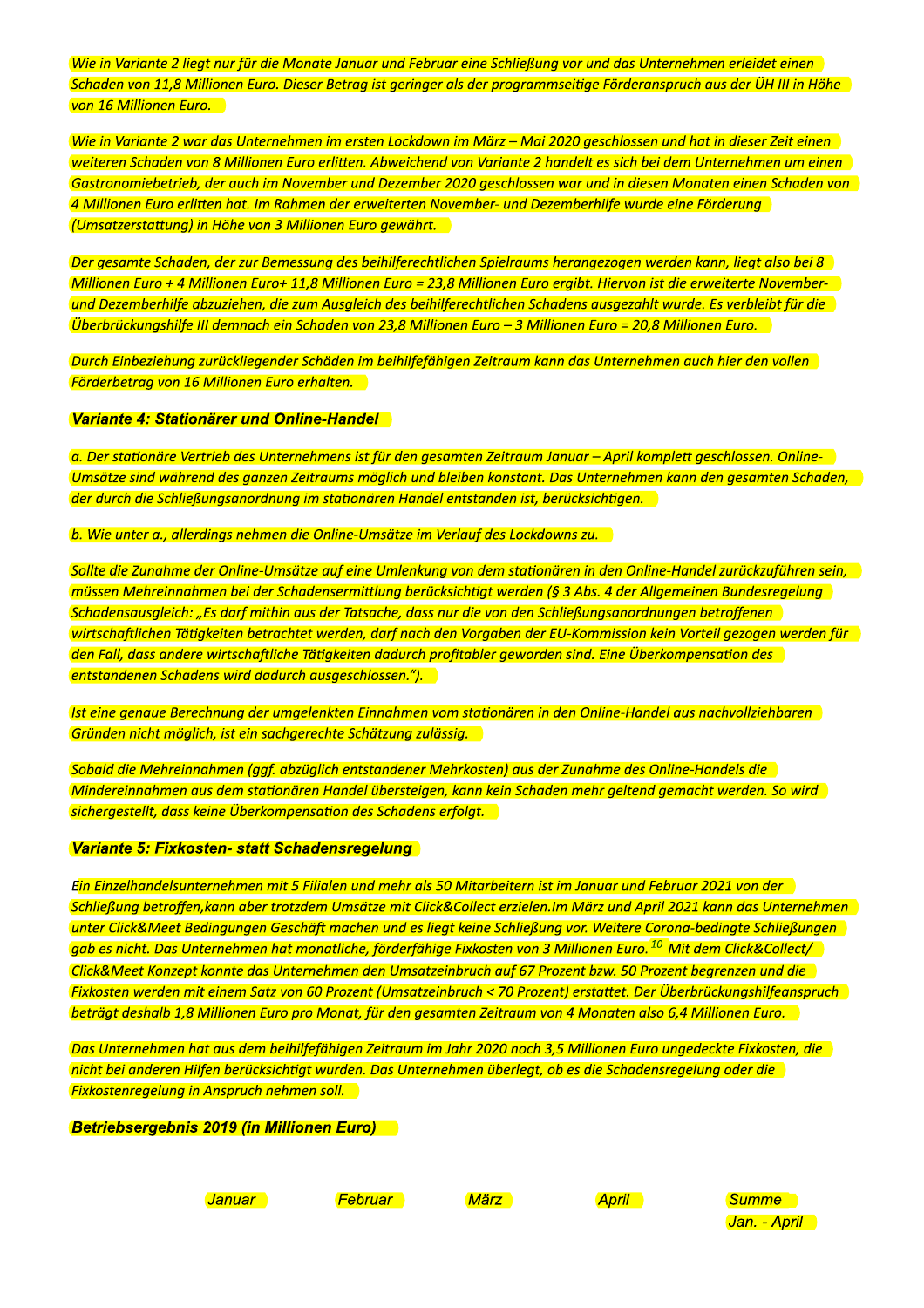| Umsatz                                 | $\boldsymbol{6}$ | $\boldsymbol{6}$ | $\boldsymbol{6}$ | $\boldsymbol{6}$  | 24             |
|----------------------------------------|------------------|------------------|------------------|-------------------|----------------|
| <b>Kosten</b>                          | $\overline{5}$   | $\overline{5}$   | $\overline{5}$   | $\overline{5}$    | $20\,$         |
| Betriebsergebnis 1<br><mark>roh</mark> |                  | $\mathcal{I}$    | $\mathbf{T}$     | $\mathcal{I}$     | $\overline{4}$ |
| Betriebsergebnis 0,95<br>gekürzt       |                  | [0, 95]          | [0, 95]          | $\overline{0,95}$ | 3,8            |

### **Betriebsergebnis 2021 (in Millionen Euro)**

|                                         | <mark>Januar</mark> | <b>Februar</b> | März           | <b>April</b>   | <b>Summe</b><br><mark>Jan. - April</mark> |
|-----------------------------------------|---------------------|----------------|----------------|----------------|-------------------------------------------|
| <b>Umsatz</b>                           | $\mathbf{2}$        | $\mathbf{2}$   | $\mathbf{3}$   | $\mathbf{3}$   | 10                                        |
| <b>Kosten</b>                           | $\sqrt{4}$          | $\overline{4}$ | $\overline{4}$ | $\overline{4}$ | 16                                        |
| Betriebsergebnis -2<br><mark>roh</mark> |                     | $-2$           | $\bullet$      | $\bullet$      | $-6$                                      |

## Beihilferechtlicher Schaden (in Millionen Euro) - nur in den Schließungsmonaten

|                                                         | <b>Januar</b> | <b>Februar</b>    | März | <mark>April</mark> | <b>Summe</b><br><mark>Jan. - April</mark> |
|---------------------------------------------------------|---------------|-------------------|------|--------------------|-------------------------------------------|
| Betriebsergebnis 0,95<br>2019 gekürzt                   |               | $\overline{0,95}$ |      |                    | $\boxed{1,9}$                             |
| Betriebsergebnis -2<br>2021 roh                         |               | $-2$              |      |                    | $-4$                                      |
| <b>Schaden</b><br>(Differenz der<br>Betriebsergebnisse) | $-2,95$       | $-2,95$           |      |                    | $-5,9$                                    |

### **Beihilferahmen Fixkosten (in Millionen Euro)**

|                                     | <u>Januar</u> | <b>Februar</b> | März         | <b>April</b> | <b>Summe</b><br><mark>Jan. - April</mark> |
|-------------------------------------|---------------|----------------|--------------|--------------|-------------------------------------------|
| Betriebsergebnis -2<br>2019 gekürzt |               | $-2$           | $\mathbf{C}$ | $\mathbf{F}$ | $-8$                                      |
| Betriebsergebnis -1,4<br>2021 roh   |               | $-1,4$         | $-0, 7$      | $-0, 7$      | $-4,2$                                    |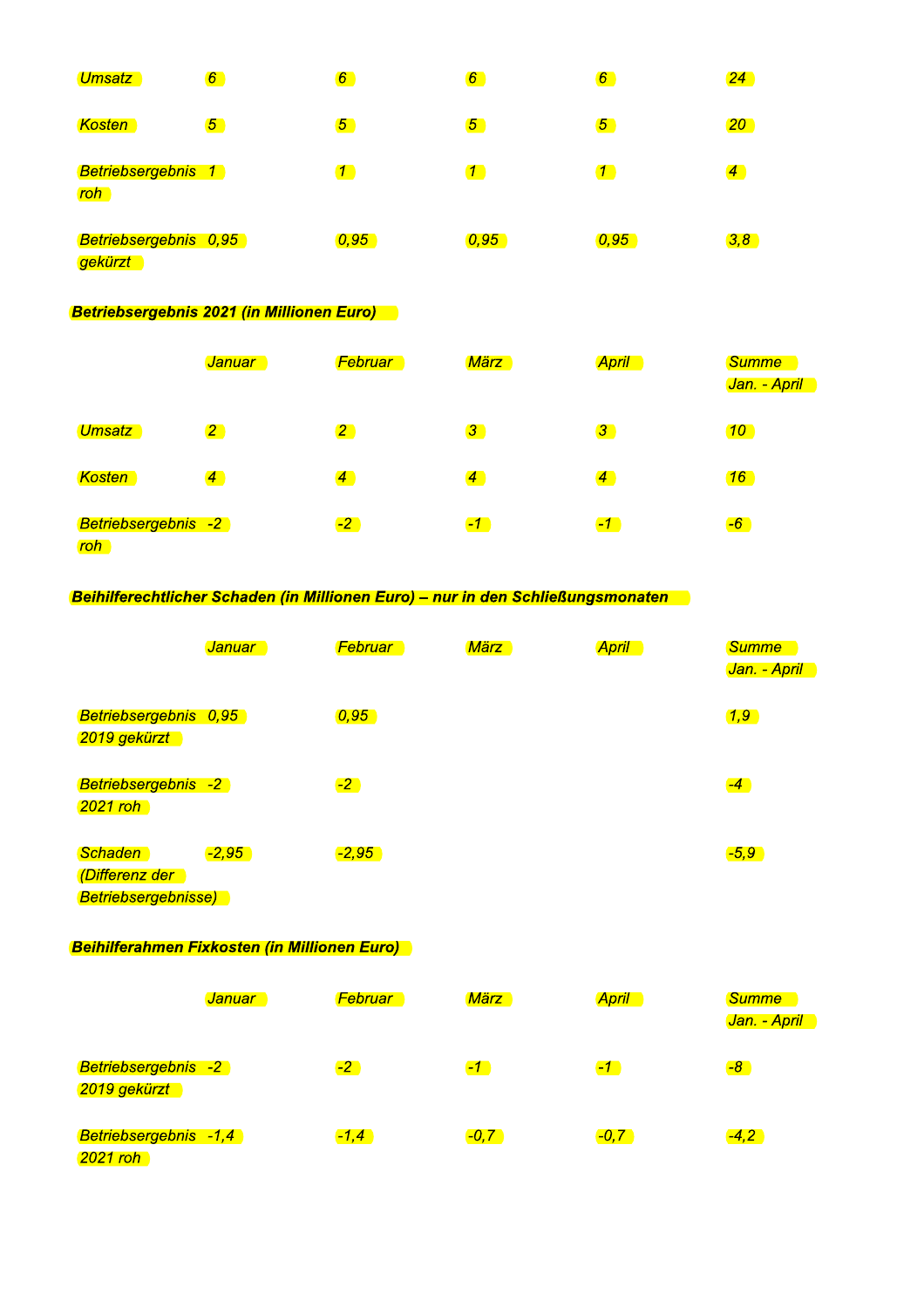Im vorliegenden Fall ist sowohl der beihilferechtliche Schaden (5,9 Millionen Euro) als auch der Beihilferahmen der Bundesregelung Fixkosten (4,2 Millionen Euro) im Jahr 2021 geringer als der Überbrückungshilfeanspruch von 6,4 Millionen Euro. Bei der Anwendung der Fixkostenregelung lassen sich aber noch 3,5 Millionen Euro ungedeckte Fixkosten aus anderen Monaten des beihilfefähigen Zeitraums heranziehen. 70 Prozent dieser Verluste kann es bei der Berechnung der Fixkostenregelung ebenfalls heranziehen. Das sind 3,5 Millionen Euro x 0,7 = 2,45 Millionen Euro.

Der vollständige beihilferechtliche Spielraum nach Fixkostenregelung beträgt also 4.2 Millionen Euro + 2.45 Millionen Euro = 6,45 Millionen Euro. Das Unternehmen kann also den ihm in der ÜH III zustehenden Förderbetrag von 6,4 Millionen Euro vollständig in Anspruch nehmen, wenn es die Fixkostenregelung wählt. Wählte es die Schadensregelung, könnte es nur 5,9 Millionen Euro an Förderung erhalten.

#### Variante 6: Kumulierung Schadensregelung und Fixkostenregelung

Die Rückkehr zur Normalität ist langsamer als gedacht und das Unternehmen aus Variante 5 hat im Mai und im Juni unter einem 30 Prozent Umsatzeinbruch zu leiden und die Fixkosten können mit einem Satz von 40 Prozent erstattet werden. Das Unternehmen entscheidet sich, einen Änderungsantrag zu stellen.

Das Unternehmen hat monatliche, förderfähige Fixkosten von 3 Millionen Euro. Für die Monate Mai und Juni kommt also ein Förderanspruch von je 1,2 Millionen Euro hinzu. Der Anspruch auf Überbrückungshilfe III beläuft sich also auf 8,8 Millionen Euro (6,4 Millionen Euro aus den Monaten Januar bis April + 2,4 Millionen Euro aus Mai und Juni).

Wie in Variante 4 hat das Unternehmen aus dem beihilfefähigen Zeitraum im Jahr 2020 noch 3,5 Millionen Euro ungedeckte Fixkosten, die nicht bei anderen Hilfen berücksichtigt wurden.

#### **Januar Februar März April Mai** <mark>Juni</mark> **Summe** <mark>Jan. - April</mark> Umsatz  $6<sup>o</sup>$  $6 \n$  $6$  $6$  $\boxed{6}$  $\boxed{6}$  $30<sup>°</sup>$ Kosten  $\boxed{5}$  $\sqrt{5}$  $\sqrt{5}$  $\sqrt{5}$  $\boxed{25}$  $\sqrt{5}$  $\boxed{5}$ Betriebsergebfils  $\boxed{1}$  $\boxed{1}$  $\boxed{1}$  $\boxed{1}$  $\boxed{1}$  $6$  $roh$ **Betriebsergebûj95**  $\overline{0.95}$  $0.95$  $\overline{0.95}$  $\overline{0.95}$  $\overline{0.95}$  $5.7$ gekürzt<sup>1</sup>

#### **Betriebsergebnis 2019 (in Millionen Euro)**

#### **Betriebsergebnis 2021 (in Millionen Euro)**

|                                 | <mark>Januar</mark> | Februar                  | März                     | <b>April</b>   | Mai            | Juni           | <b>Summe</b><br>Jan. - April |
|---------------------------------|---------------------|--------------------------|--------------------------|----------------|----------------|----------------|------------------------------|
| Umsatz                          | $\overline{2}$      | $\overline{2}$           | $\mathbf{3}$             | $\sqrt{3}$     | $\overline{4}$ | $\overline{4}$ | 18                           |
| Kosten                          | $\overline{4}$      | $\overline{\mathcal{A}}$ | $\overline{\mathcal{A}}$ | $\overline{4}$ | $\overline{4}$ | $\overline{4}$ | $\overline{24}$              |
| <b>Betriebsergebrils</b><br>roh |                     | $-2$                     | $-1$                     | $-1$           | $\boxed{0}$    | $\overline{0}$ | $-6$                         |

Beihilferechtlicher Schaden (in Millionen Euro) - nur in den Schließungsmonaten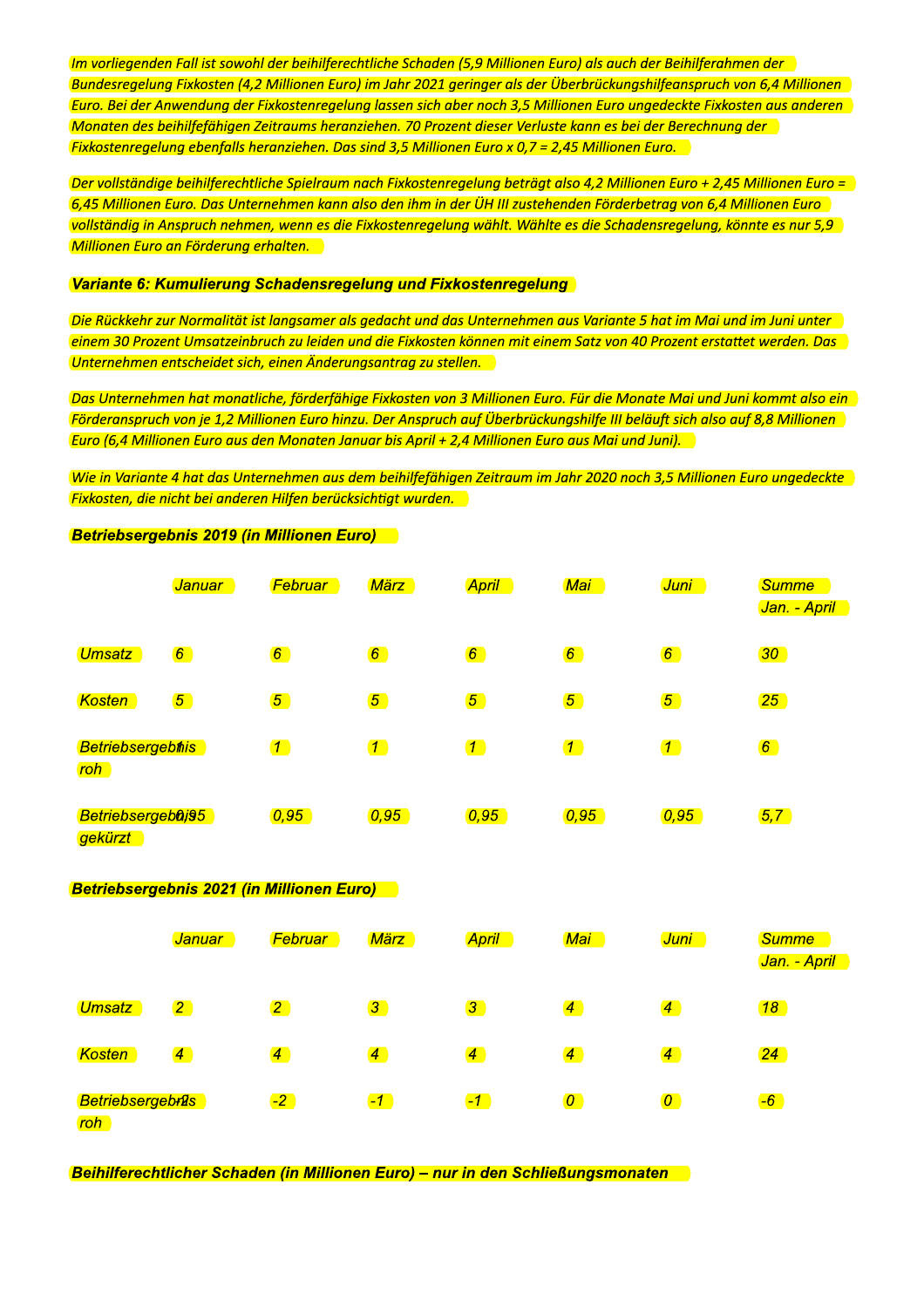|                                                                   | <b>Januar</b> | <b>Februar</b> | <b>März</b> | April 1 | <mark>Mai</mark> | <mark>Juni</mark> | <b>Summe</b><br>Jan. - Feb. |
|-------------------------------------------------------------------|---------------|----------------|-------------|---------|------------------|-------------------|-----------------------------|
| Betriebsergebûj95<br>2019<br>gekürzt                              |               | 0,95           |             |         |                  |                   | $\boxed{1,9}$               |
| <b>Betriebsergebrûs</b><br>$2021$ roh                             |               | $-2$           |             |         |                  |                   | $-4$                        |
| <b>Schaden</b><br>(Differenz<br>der<br><b>Betriebsergebnisse)</b> | $-2,95$       | $-2,95$        |             |         |                  |                   | $-5,9$                      |

#### **Beihilferahmen Fixkosten (in Millionen Euro)**

|                                                                     | <b>Januar</b> | <b>Februar</b> | März    | <b>April</b> | Mai         | <mark>Juni</mark> | <b>Summe</b><br>Jan. - Juni |
|---------------------------------------------------------------------|---------------|----------------|---------|--------------|-------------|-------------------|-----------------------------|
| Verluste<br>$ 2021\rangle$<br>(unge-<br>deckte<br><b>Fixkosten)</b> | $-2$          | $-2$           | $-1$    | $-1$         | $\boxed{O}$ | $\boldsymbol{0}$  | $-6$                        |
| 70 Prozent<br>der<br>ungedeckten<br><b>Fixkosten</b>                | $-1,4$        | $-1,4$         | $-0, 7$ | $-0, 7$      | $\boxed{O}$ | $\overline{0}$    | $-4,2$                      |

Aus anderen Monaten des beihilfefähigen Zeitraums können noch 2,45 Millionen Euro bei der Berechnung der Fixkostenregelung herangezogen werden (vgl. Variante 4). Der vollständige beihilferechtliche Spielraum nach Fixkostenregelung beträgt also 4,2 Millionen Euro + 2,45 Millionen Euro = 6,45 Millionen Euro.

Weder der beihilferechtliche Schaden (5,9 Millionen Euro) noch der Beihilferahmen Fixkostenregelung (6,45 Millionen Euro) reichen alleine um den Förderanspruch von 8,8 Millionen Euro auszuzahlen. Der Förderanspruch müsste gekürzt werden. Das Unternehmen entscheidet sich in seinem Änderungsantrag auf eine Kumulierung von Schadensregelung und **Fixkostenreglung zurückzugreifen.** 

#### **Kumulierung Schadensregelung und Fixkostenregelung (in Millionen Euro)**

|                            | <mark>Januar</mark> | <b>Februar</b> | März | <b>April</b> | Mai | Juni | <b>Summe</b> |
|----------------------------|---------------------|----------------|------|--------------|-----|------|--------------|
|                            |                     |                |      |              |     |      | Jan. - Feb.  |
| Schaden                    | $-2,95$             | $-2,95$        |      |              |     |      | $-5,9$       |
| (Differenz                 |                     |                |      |              |     |      |              |
| der                        |                     |                |      |              |     |      |              |
| <b>Betriebsergebnisse)</b> |                     |                |      |              |     |      |              |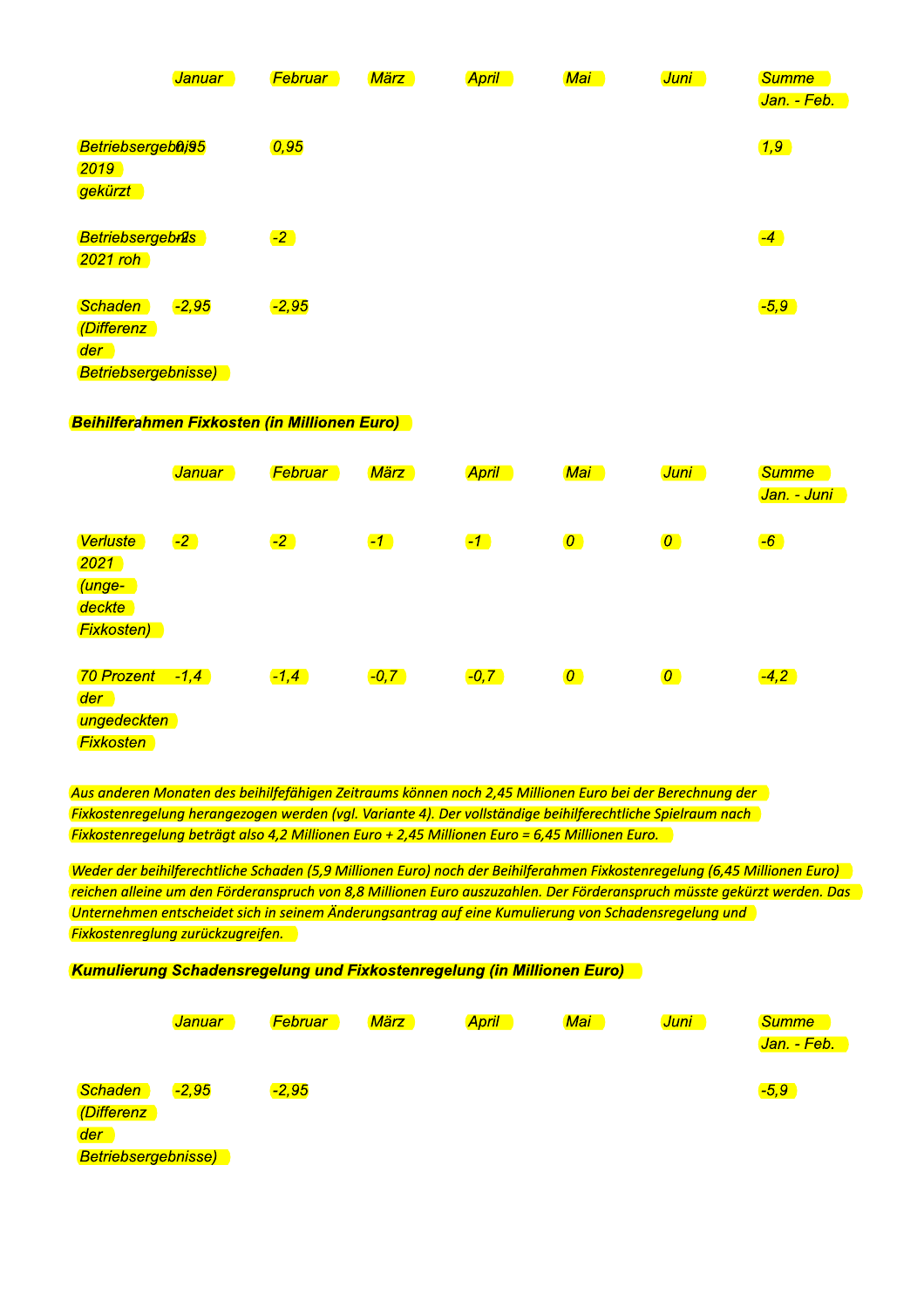| <b>70 Prozent</b> | $-0.$ | $-0, 7$ | 0 | $-1.4$ |
|-------------------|-------|---------|---|--------|
| der               |       |         |   |        |
| ungedeckten       |       |         |   |        |

Bei einer Inanspruchnahme der Schadensregelung für Januar und Februar 2021 und der Fixkostenregelung für März bis Juni 2021 sowie Rückariff auf ungedeckte Fixkosten aus dem Jahr 2020 ergibt sich ein kumulierter Beihilferghmen von 5.9 Millionen Euro + 1,4 Millionen Euro + 2,45 Millionen Euro = 9,75 Millionen Euro. Der gesamte Förderanspruch von 8,8 Millionen Euro kann ausgezahlt werden.

Bei einer Kumulierung von Schadensregelung und Fixkostenregelung kann jeder Zeitraum grundsätzlich nur einmal zugrunde gelegt werden (s. zur Ausnahme unter A.IV.4). Da für die Monate Januar und Februar 2021 ein beihilferechtlicher Schaden geltend gemacht wird, können die ungedeckten Fixkosten aus diesen beiden Monaten in der Fixkostenregelung nicht geltend gemacht werden. Wenn eine Schließung wie in Variante 1 nur einen Teil eines Monats andauert, muss der jeweilige beihilferechtliche Rahmen taggenau berechnet werden. Dies muss auch bei dem Rückgriff auf vergangene Zeiträume sichergestellt werden. In diesem Fall hat das Unternehmen im Jahr 2020 keinen beihilferechtlichen Schaden geltend gemacht und kann insoweit die verbleibenden ungedeckten Fixkosten zugrunde legen.

 $^{10}$  Anders als im Ausgangsbeispiel sind die förderfähigen Fixkosten hier mit 3 Millionen Euro pro Monat niedriger als die  $\,$ Gesamtkosten des Unternehmens in 2021 von 4 Millionen Euro pro Monat.

# **B) Häufige Fragen** I. Fragen zur Bundesregelung Fixkostenhilfe 2020

**Fixkosten** 

#### 1. Was sind ungedeckte Fixkosten und was ist davon erfasst?

Als Fixkosten werden Kosten verstanden, die unabhängig von der Ausbringungsmenge entstehen. Ungedeckte Fixkosten im Sinne der Bundesregelung Fixkostenhilfe 2020 sind Fixkosten bzw. <beziehungsweise> Verluste, die einem Unternehmen während des beihilfefähigen Zeitraums entstanden sind bzw. <beziehungsweise> entstehen und die im selben Zeitraum weder durch den Deckungsbeitrag (d. h. <das heißt> die Differenz zwischen Erlösen und variablen Kosten) noch aus anderen Quellen wie Versicherungen, befristeten Beihilfemaßnahmen oder Unterstützung aus anderen Quellen gedeckt sind.

Zur Bestimmung des Verlusts können alle Fixkosten herangezogen werden – also auch solche, die im Rahmen der Überbrückungshilfe nicht förderfähig sind (und daher nicht in den Listen unter 2.4 FAQ zur Überbrückungshilfe II und 2.4 FAQ zur Überbrückungshilfe III aufgeführt sind).

Ungedeckte Fixkosten im beihilfefähigen Zeitraum sind zwingende Voraussetzung für die Gewährung von Beihilfen unter der Bundesregelung Fixkostenhilfe. Sie sind maßgeblich für die beihilferechtliche Höchstgrenze. Dies gilt unabhängig von der Förderhöhe.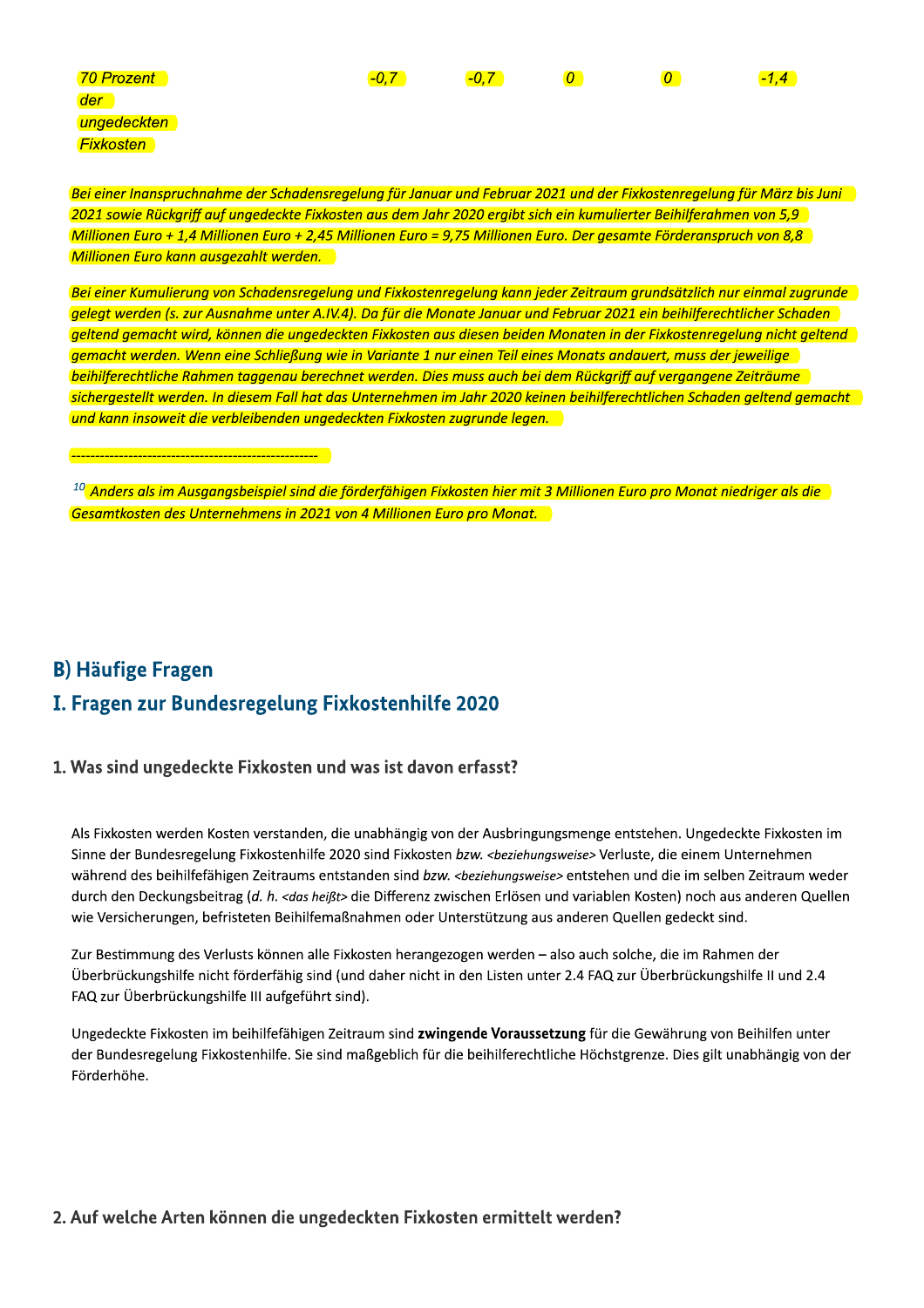Die ungedeckten Fixkosten konnen auf unterschiedliche Art und Weise ermittelt werden:

- Die Berechnung der Verluste kann auf Grundlage der jahrlichen steuerlichen Gewinn- und Verlustrec r steuerlichen Ergebnisrechnung erfolgen.
- Die ungedeckten Fixkosten können auf unterschiedliche Art und Weise ermittelt werden:<br>
 Die Berechnung der Verluste kann auf Grundlage der jährlichen steuerlichen Gewinn- und Verlustrechnung *bzw.*<br>
 *Es können jene Ver* Es konnen jene Verluste als ungedeckte Fixkosten zugrunde gelegt werden, die durch die handelsubliche Ausweisung der Gewinne und Verluste, die nach Maßgabe von Handels- und Steuergesetzen ermittelt werden, nachgewiesen werden konnen (z.*B. <zum Beispiel>* betriebswirtschaftliche Auswertung, soweit diese nach Maßgabe von Handels- und deckten Fixkosten können auf unterschiedliche<br>rechnung der Verluste kann auf Grundlage der<br>*ungsweise>* der steuerlichen Ergebnisrechnung<br>nen jene Verluste als ungedeckte Fixkosten zug<br>winne und Verluste, die nach Maßgabe Steuergesetzen ermittelt wurde) und deren Richtigkeit durch einen Rechtsanwalt, Steuerberater, Wirtschaftsprufer oder vereidigten Buchprufer gepruft und bestatigt wird.
	- Schließlich konnen ungedeckte Fixkosten individuell (und wenn notig monatsgenau) berechnet werden als die Kosten, die unabhängig von der Ausbringungsmenge entstehen und ungedeckt sind.

Zum Zeitpunkt der Antragstellung durfen entsprechende Prognosen zugrunde gelegt werden. Die festgestellten Verluste sind dann nach Erstellung von geprüften Jahresabschlussen oder der steuerlichen Ergebnisrechnung durch den Begunstigten, unterstutzt durch seinen Berater, im Nachhinein auf Richtigkeit der vorangegangenen Ausweisung zu prufen. Betrage, die  $\,$ den auf dieser Grundlage ermittelten endgultigen zulassigen Beihilfebetrag übersteigen, sind zurückzuzahlen.

lm Rahmen der Überbrückungshilfe II und der Überbrückungshilfe III sind samtliche Kösten, die durch die Uberbruckungshilfe II *bzw. <beziehungsweise>* durch die Überbruckungshilfe III jeweils forderfahig sind, in diesem Sinne den punkt der Antragstellung dürfen entsprechende Progn<br>h Erstellung von geprüften Jahresabschlüssen oder de<br>tzt durch seinen Berater, im Nachhinein auf Richtigkeit<br>dieser Grundlage ermittelten endgültigen zulässigen Be<br>en der Fixkosten gleichgestellt. Solche Kosten durfen auch dann bei der Ermittlung der ungedeckten Fixkosten berücksichtigt werden, wenn sie üblicherweise nicht Teil einer steuerlichen Gewinn- und Verlüstrechnung oder einer handelsüblichen Ausweisung der Gewinne und Verluste sind. l sämtliche Kosten, die durch die<br>fe III jeweils förderfähig sind, in diesem Sinne den<br>ng der ungedeckten Fixkosten berücksichtigt<br>d Verlustrechnung oder einer handelsüblichen<br>ustrechnung *bzw. <beziehungsweise>* die<br>sen n

Entsprechende Berechnungen, die über die steuerliche Gewinn- und Verlüstrec handelsubliche Ausweisung der Gewinne und Verluste hinausgehen, mussen nachvollziehbar sein und auf Anfrage vorgelegt werden konnen.

#### 3. Können Abschreibungen bei der Bestimmung der ungedeckten Fixkosten berücksichtigt werden?

Ja. Abschreibungen bis zur Höhe der steuer- bzw. handelsrechtlichen Abschreibungen können als regulärer Teil der steuerlichen Gewinn- und Verlustrechnung bei der Bestimmung der ungedeckten Fixkosten berücksichtigt werden (vgl.  $\mathsf{auch\,B.I.12})^{11}.$  Die Bundesregelung Fixkostenhilfe schließt lediglich die Berücksichtigung **einmaliger** Verluste durch Wertminderung aus. Alle Abschreibungen, die konstant und/oder regelmalsig vorgenommen werden, konnen also berucksichtigt werden (z.B. Abschreibungen für Abnutzung an Gebauden, regelmaßige Abschreibungen auf Umlaufvermogen im Einzelhandel)

@1 K2- K--- - --4--B--- - {{ Fixkosten als solche nicht relevant. Jedoch sind Tilgungszahlungen in der Regel mit einer abschreibungsfahigen Investition verbunden, und diese Abschreibungen konnen für die Bestimmung der ungedeckten Fixkosten berücksichtigt werden. Sofern eine individuell vereinbarte Tilgung höher sein sollte als die Abschreibung, muss der Betrag entsprechend "gedeckelt" werden. Es ist nicht moglich, die Tilgungszahlung zusatzlich zur Abschreibung zu berücksichtigen.

## 4. Kann ein fiktiver Unternehmerlohn bei der Bestimmung der ungedeckten Fixkosten berücksichtigt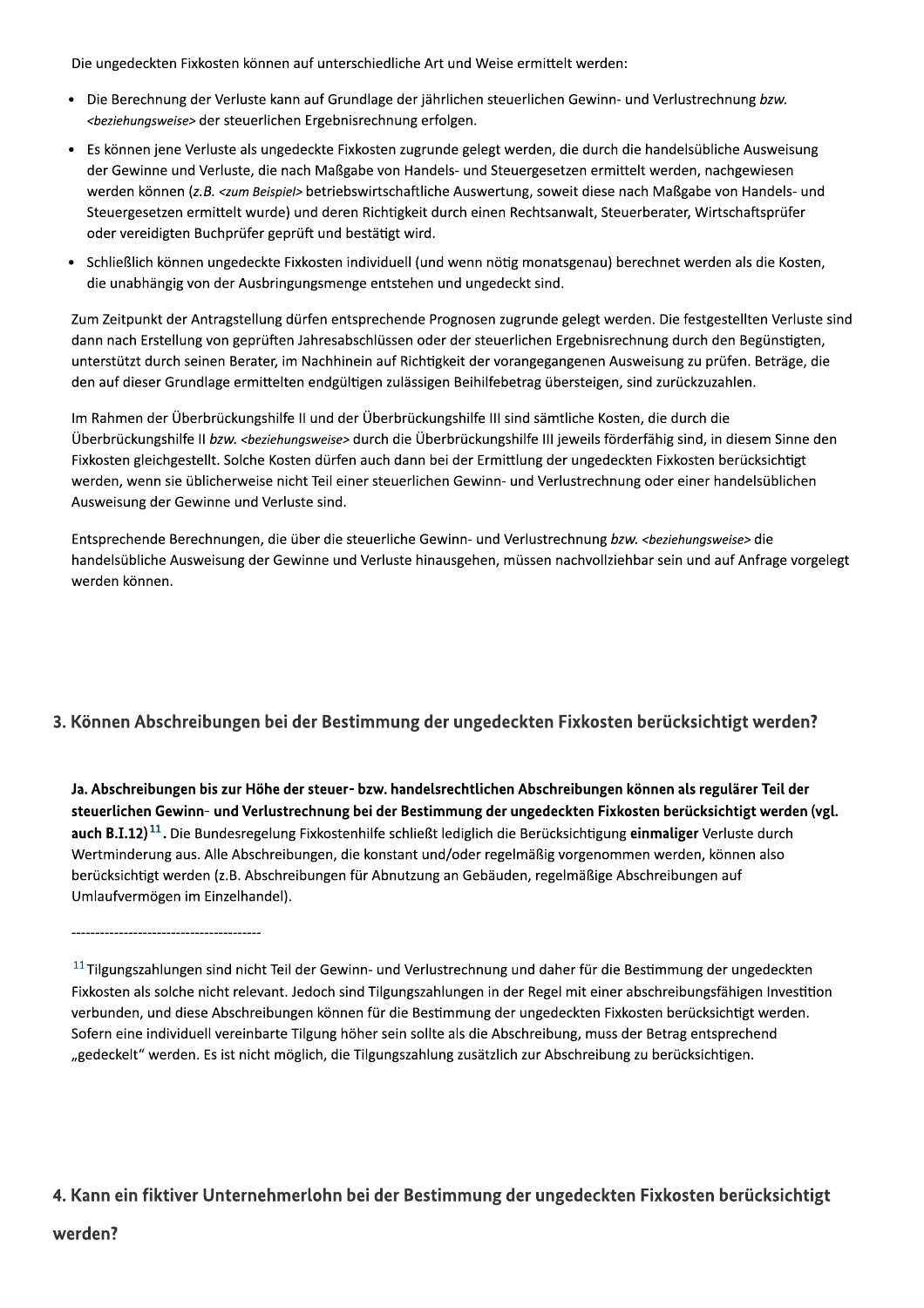Achtung: Die Überbrückungshilfe des Bundes gewährt keinen Unternehmerlohn (vgl. 2.11 FAQ zu Überbrückungshilfe III). Die nachfolgenden Aussagen beziehen sich - wie diese Seite im Allgemeinen - nur auf beihilferechtliche Aspekte und nicht auf Fördervoraussetzungen bzw. förderfähige Positionen im Rahmen der einzelnen Corona-Hilfsprogramme (z.B. Überbrückungshilfe II, Überbrückungshilfe III). Zu diesen Fördervoraussetzungen konsultieren Sie bitte die FAQ der jeweiligen Programme. Ein fiktiver Unternehmerlohn ist kein förderfähiger Posten im Rahmen der Überbrückungshilfe; der fiktive Unternehmerlohn kann lediglich bei der Berechnung der beihilferechtlich möglichen Höchstfördergrenze herangezogen werden.

Ja. Ein fiktiver Unternehmerlohn kann bei Unternehmen und Soloselbständigen, die kein Geschäftsführergehalt in ihrer Gewinn- und Verlustrechnung ausweisen, bis zur Höhe der gesetzlichen Pfändungsfreigrenze als Fixkosten bei der Berechnung der ungedeckten Fixkosten zur Bestimmung der beihilferechtlich zulässigen Höchstfördergrenze angerechnet werden (siehe Publikation des Bundesministeriums der Justiz und für Verbraucherschutz zu den → "Pfändungsfreigrenzen für Arbeitseinkommen")

<https://www.bmjv.de/SharedDocs/Publikationen/DE/Pfaendungsfreigrenzen Arbeitseinkommen Juli2019.pdf? blob=publicationFile&v=20>

Die Pfändungsfreigrenze beträgt hiernach grundsätzlich 1.178,59 Euro monatlich.

Sofern gesetzliche Unterhaltspflichten bestehen, erhöht sich dieser Betrag um 443,57 Euro monatlich für die erste unterhaltspflichtige Person, 247,12 Euro monatlich für die zweite bis fünfte unterhaltspflichtige Person, bis zu maximal 2.610,63 Euro monatlich.

Sofern der Gewinn im angesetzten Monat den o.g. < oben genannten> Betrag übersteigt, darf der überschießende Teil in Höhe von drei Zehnteln, oder, wenn Unterhaltspflichten bestehen, zu zwei weiteren Zehnteln für die erste Person, der Unterhalt gewährt wird, und je einem weiteren Zehntel für die zweite bis fünfte Person aufsummiert werden. Maximal ansetzbar sind hier 3.613,08 Euro monatlich.

Achtung: Die obenstehenden Beträge sind Nettobeträge. Um diese an Bruttowerte anzugleichen, ist zur Berücksichtigung von Sozialversicherungsbeiträgen und Steuern jeweils ein pauschaler Aufschlag um 40 Prozent zulässig. Alternativ kann aus Vereinfachungsgründen auch ein Pauschalbetrag in Höhe von 2.000 Euro brutto monatlich angesetzt werden.

Weitere Einnahmen aus anderen Quellen (z.B. <zum Beispiel> aus Vermietung) mindern die Höhe des ansetzbaren fiktiven Unternehmerlohns an dieser Stelle nicht.

#### 5. Muss Kurzarbeitergeld bei der Bestimmung der ungedeckten Fixkosten berücksichtigt werden?

Kurzarbeitergeld müssen Unternehmen insoweit bei der Bestimmung ihrer ungedeckten Fixkosten berücksichtigen, als dadurch ihre Personalkosten verringert werden.

#### 6. Müssen Einnahmen aus anderen Corona-Hilfen bei der Bestimmung der ungedeckten Fixkosten

berücksichtigt werden?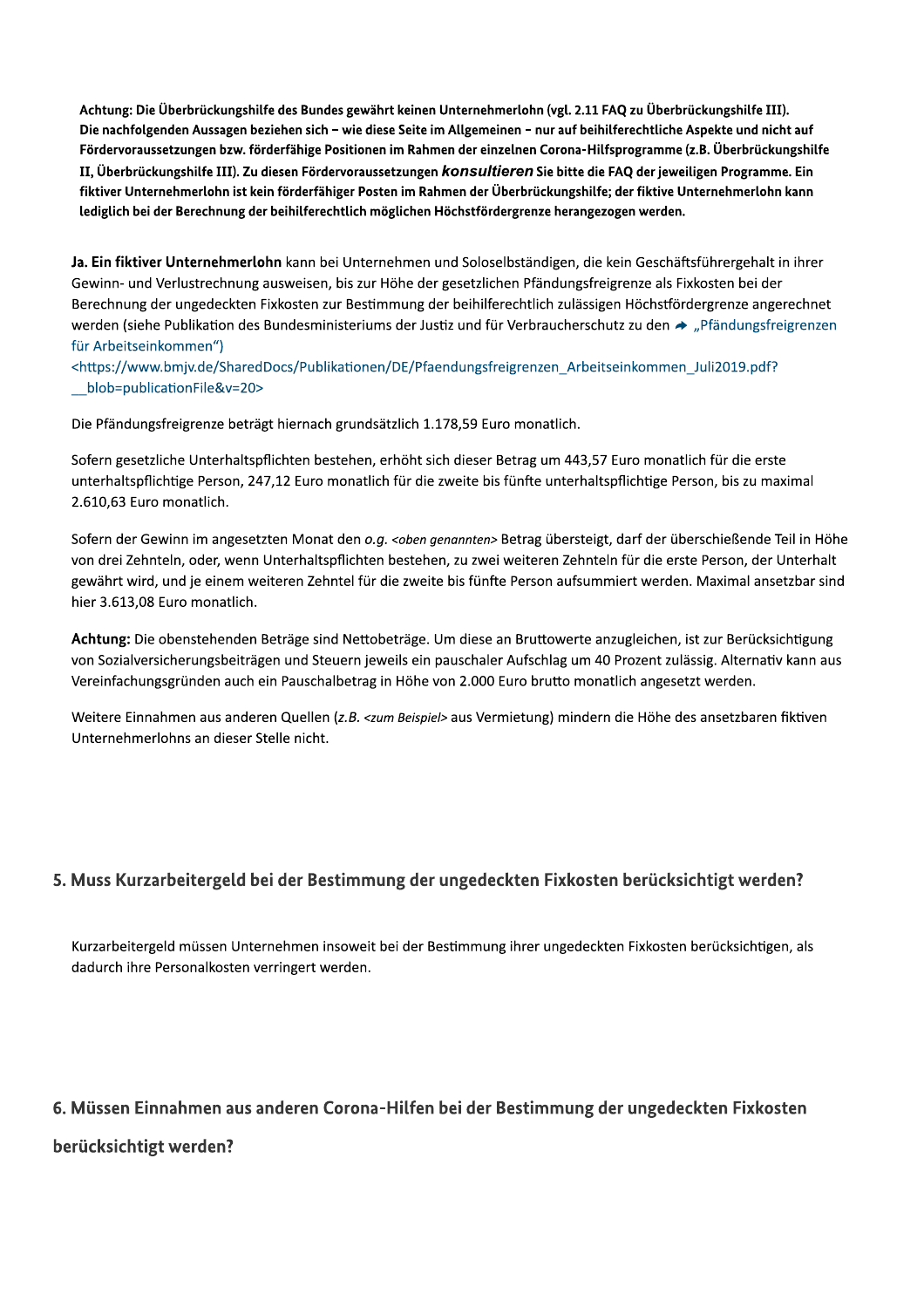Ja. Einnahmen aus anderen Corona-Hilfen sind grundsätzlich Einnahmen, die im Rahmen der Bestimmung der ungedeckten Fixkosten dem Deckungsbetrag zuzurechnen sind. Ein erhaltener Förderbetrag darf grundsätzlich unabhängig vom Zeitpunkt der Auszahlung den Monaten zugeordnet werden, für die er gemäß Bewilligungsbescheid bestimmt ist. Die Auszahlung einer Unterstützungsleistung für einen früheren Leistungszeitraum zu einem späteren Zeitpunkt, der in einen neuen Leistungszeitraum für ein anderes Programm fällt, hat insoweit keinen Einfluss auf die Berechnung der ungedeckten Fixkosten zu diesem späteren Zeitpunkt. Wurde beispielsweise die Überbrückungshilfe I für den Zeitraum Juni bis August 2020 beantragt und erst im September 2020 ausgezahlt, muss diese Leistung nicht als Einnahme im September 2020 angerechnet werden, sondern kann als Einnahme den Monaten Juni bis August 2020 zugeordnet werden.

Entscheidet sich der Antragsteller, die Einnahme nicht dem Monat der Auszahlung zuzuordnen, sind die entsprechenden Angaben aus dem Bescheid als Leistungszeitraum zu berücksichtigen. Ergibt sich aus dem Bescheid also z.B. <zum Beispiel>, dass für den Monat Juni, für den Monat Juli und für den Monat August Überbrückungshilfe I jeweils in einer bestimmten Höhe geleistet wird, muss die Zuordnung auch jeweils monatsweise erfolgen.

Wenn im Bescheid nur ein Gesamtbetrag ausgewiesen ist, kann dieser wahlweise gedrittelt werden, einem bestimmten Monat zugeordnet werden, oder gemäß des Antrags auf die jeweiligen Monate aufgeteilt werden.

#### 7. Welche Wahlmöglichkeiten bestehen bezüglich des beihilfefähigen Zeitraums in den verschiedenen

#### Programmen?

Der maximal zulässige beihilfefähige Zeitraum wird programmspezifisch festgelegt. Innerhalb des festgelegten Zeitraums kann das antragstellende Unternehmen auswählen, welche Monate als beihilfefähiger Zeitraum berücksichtigt werden sollen.

Der Zeitraum, für den eine Förderung beantragt wird, ist dabei zwingend als Teil des beihilfefähigen Zeitraums zu berücksichtigen. Auf der Grundlage der Bundesregelung Fixkostenhilfe 2020 ist es zudem möglich, auch Verluste aus zurückliegenden Monaten seit dem 1. März 2020 zu berücksichtigten, die außerhalb der eigentlichen Programmlaufzeit liegen; dabei können auch nur einzelne Verlustmonate herangezogen werden. Verluste, die bereits für andere Förderprogramme geltend gemacht wurden, dürfen nicht nochmals geltend gemacht werden (s. hierzu ausführlicher unter A.II.3.).

#### 8. Muss die Gewinn- und Verlustrechnung für den beihilfefähigen Zeitraum nun monatsgenau nachgeholt

#### werden?

Nein. Unternehmen, die nur eine jährliche Gewinn- und Verlustrechnung erstellen, können die ungedeckten Fixkosten im beihilfefähigen Zeitraum aus Vereinfachungsgründen auch nachweisen, indem sie monatliche Durchschnittswerte auf Grundlage der entsprechenden Jahreswerte bilden. Möchte der Antragsteller jedoch zur Berechnung der ungedeckten Fixkosten nur einzelne Verlustmonate heranziehen, ohne dass eine Saldierung mit Gewinnmonaten desselben Jahres erfolgt, muss eine monatliche Aufstellung vorgelegt werden. Im Falle einer Quartals-Buchhaltung, bei der keine monatlichen Auswertungen möglich sind, können die Werte zur Ermittlung der monatlichen Verluste entsprechende gedrittelt werden.

Dies gilt unabhängig von der Höhe der Fördersumme für alle Unternehmen, die eine Unterstützungsleistung auf der beihilferechtlichen Grundlage der Bundesregelung Fixkostenhilfe 2020 beantragen (z.B. <zum Beispiel> Überbrückungshilfe II).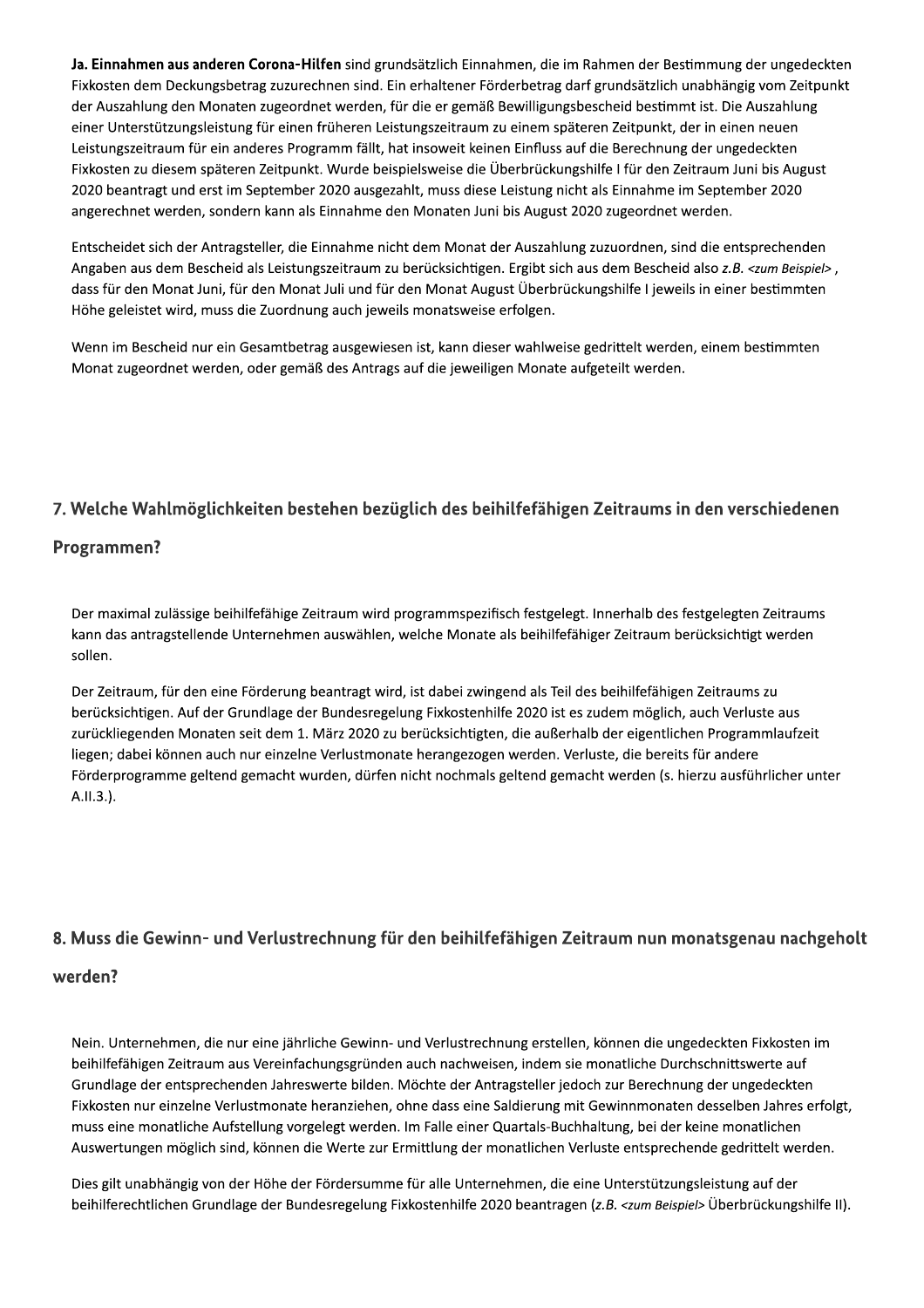#### 9. Was passiert mit Anträgen auf Überbrückungshilfe II, die bereits gestellt wurden?

Die Antragstellung für die Überbrückungshilfe II erfolgt in der Regel auf Grundlage von Prognosen. Die tatsächlich aufgetretenen und berücksichtigungsfähigen Umsatzverluste. Fixkosten und ungedeckten Fixkosten im Sinne des Beihilferechts werden dann im Rahmen der Schlussabrechnung zu einem späteren Zeitpunkt mitgeteilt.

Wird nach Antragstellung bekannt, dass die entsprechenden beihilferechtlichen Bedingungen nicht erfüllt waren, erfolgt eine Korrektur ebenfalls im Rahmen der Schlussabrechnung. Ein Änderungsantrag zur Korrektur der Angaben ist in solchen Fällen daher nicht erforderlich.

In der Schlussabrechnung kann auch angegeben werden, dass die Überbrückungshilfe II auf Grundlage der Bundesregelung Kleinbeihilfen 2020 gewährt werden soll, sofern die insgesamt beihilferechtlich zulässige Obergrenze pro Unternehmen hierdurch nicht überschritten wird (siehe zu diesem Wahlrecht auch die FAQ zur Überbrückungshilfe II, Punkt 4.16). Eine Verlustrechnung ist in solchen Fällen nicht notwendig. Wurde die beantragte Überbrückungshilfe aufgrund einer bereits vorgenommenen Verlustrechnung ggf. gekürzt, können die geltend gemachten Fixkosten als Teil der Schlussabrechnung entsprechend nach oben korrigiert werden. Möchten Antragsteller das Wahlrecht nutzen, ist hierzu kein separater Änderungsantrag nötig. Bereits auf Grundlage der Bundesregelung Fixkostenhilfe 2020 gestellte Anträge und die entsprechenden Bescheide behalten bis zur Schlussabrechnung ihre Gültigkeit.

#### 10. An welcher Stelle im Antragsverfahren werden die ungedeckten Fixkosten relevant?

Die ungedeckten Fixkosten werden bei der Überbrückungshilfe II und der Überbrückungshilfe III nicht als solche im Antrag vermerkt, dort sind zunächst nur die förderfähigen Fixkosten anzugeben. Die Antragsstellung erfolgt in der Regel auf der Grundlage von Prognosen. Die ungedeckten Fixkosten sind erst im Rahmen der Schlussabrechnung darzulegen. Wenn zum Zeitpunkt der Antragstellung bereits feststeht, dass und in welcher Höhe die ungedeckten Fixkosten nicht ausreichen, können entsprechende Kürzungen bei den angesetzten Fixkosten vorgenommen werden. Soweit jedoch im Rahmen des Wahlrechts zwischen der Bundesregelung Kleinbeihilfen 2020 und der Bundesregelung Fixkostenhilfe 2020 bereits zum Zeitpunkt der Antragstellung klar ist, dass die Wahl auf den Kleinbeihilfenrahmen fallen soll und die beihilferechtliche Obergrenze von 1,8 Millionen Euro pro Unternehmen hierdurch nicht überschritten wird (siehe zu diesem Wahlrecht auch die FAQ Überbrückungshilfe II, Punkt 4.16), sind keine Kürzungen vorzunehmen.

# 11. Werden die am 1. April 2021 verkündeten Verbesserungen der Überbrückungshilfe III einschließlich des Eigenkapitalzuschusses ebenfalls durch das europäische Beihilferecht gedeckelt?

Ja, die Vorgaben des europäischen Beihilferechts sind für die gesamte Förderung der Überbrückungshilfe III (d.h. auch inkl. des Eigenkapitalzuschusses) einzuhalten. Die Überbrückungshilfe III stützt sich auf die Bundesregelung Kleinbeihilfen, die De-minimis-Verordnung, die Bundesregelung Fixkostenhilfe und künftig zusätzlich auf die Bundesregelung Allgemeiner Schadensausgleich, COVID-19. Unternehmen, die auf Grundlage der Bundesregelung Fixkostenhilfe ihren Antrag stellen, können daher eine Förderung nur bis zu 70 Prozent der ungedeckten Fixkosten im Sinne des europäischen Beihilferechts im beihilfefähigen Zeitraum (März 2020 bis Juni 2021) erhalten. Im Falle von kleinen und Kleinstunternehmen (Unternehmen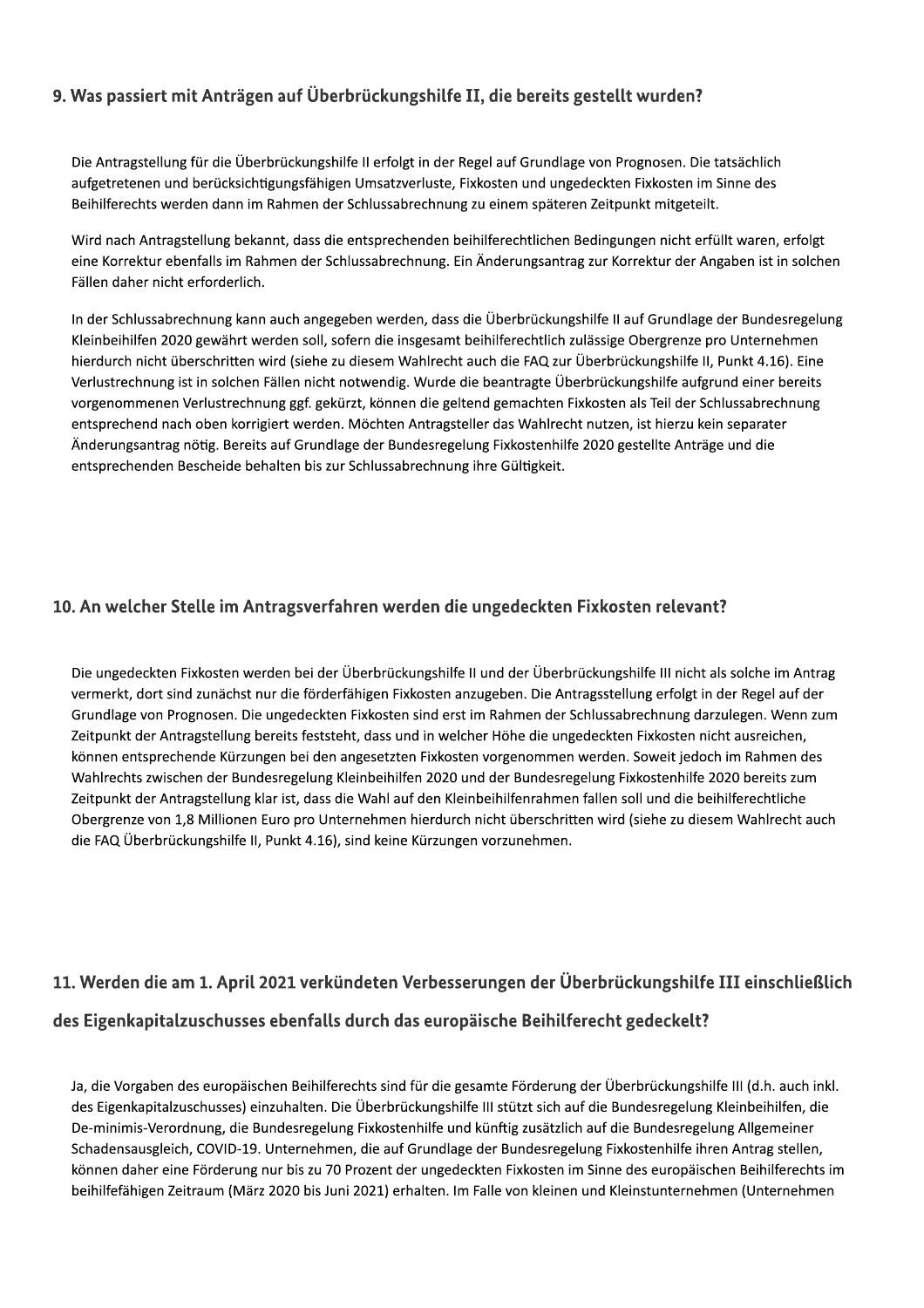mit weniger als 50 Beschäftigten und einem Jahresumsatz bzw. einer Jahresbilanz von nicht mehr als 10 Millionen Euro), die auf Grundlage der Bundesregelung Fixkostenhilfe ihren Antrag stellen, darf die gewährte Hilfe bis zu 90 Prozent der ungedeckten Fixkosten betragen.

#### 12. Wird bei der Ermittlung der ungedeckten Fixkosten auf die handelsrechtliche oder steuerrechtliche

#### **Bilanz abgestellt?**

Beide Gewinnermittlungsmethoden sind grundsätzlich zulässig. Bei Unternehmen, die nach handelsrechtlichen Vorgaben prüfungspflichtig sind, ist die handelsrechtliche Gewinnermittlung maßgeblich. Unternehmen, die nicht nach den Vorgaben des Handelsgesetzbuches verpflichtet sind, einen geprüften Jahresabschluss zu erstellen, können Gewinne und Verluste auch auf der Grundlage der steuerlichen Ergebnisrechnung berechnen.

Die bei der Antragstellung angewandte Gewinnermittlung ist auch bei der Schlussabrechnung anzuwenden.

# II. Fragen zur Bundesregelung Novemberhilfe/Dezemberhilfe (Schadensausgleich)

#### 1. Wie wird der Schaden im Sinne der Bundesregelung Novemberhilfe/Dezemberhilfe

#### (Schadensausgleich) definiert?

Der Schaden ist die Differenz des in den vom Lockdown betroffenen Zeiträumen ermittelten Betriebsergebnisses im Vergleich zum in den entsprechenden Zeiträumen des Jahres 2019 erzielten Betriebsergebnis, sofern die Differenz negativ ist. Zur Berücksichtigung des allgemeinen Konjunkturabschwungs im Jahr 2020 wird der so ermittelte Schaden gemäß den Vorgaben der Europäischen Kommission pauschal um 5 Prozent gekürzt.

Zur Ermittlung der Höhe des Schadens können seit März 2020 die Lockdown-Zeiträume im Frühjahr (max. 16. März bis Ende Mai 2020) und Herbst (max. 2. November bis 31. Dezember 2020) herangezogen werden, in denen das Unternehmen von den Schließungsanordnungen des Bundes und der Länder zur Bekämpfung der COVID 19-Pandemie betroffen war.

#### 2. Wie berechnet sich der Schaden im Rahmen der Bundesregelung Novemberhilfe/Dezemberhilfe

#### (Schadensausgleich)?

Das Betriebsergebnis ist die Summe aus Umsatzerlösen, Nettobestandsänderungen, aktivierten Eigenleistungen und sonstigen betrieblichen Erträgen abzüglich Materialaufwand, Personalaufwand, Abschreibungen und sonstigen betrieblichen Aufwendungen. Es soll über die monatliche handelsübliche Ausweisung der Gewinne und Verluste, die nach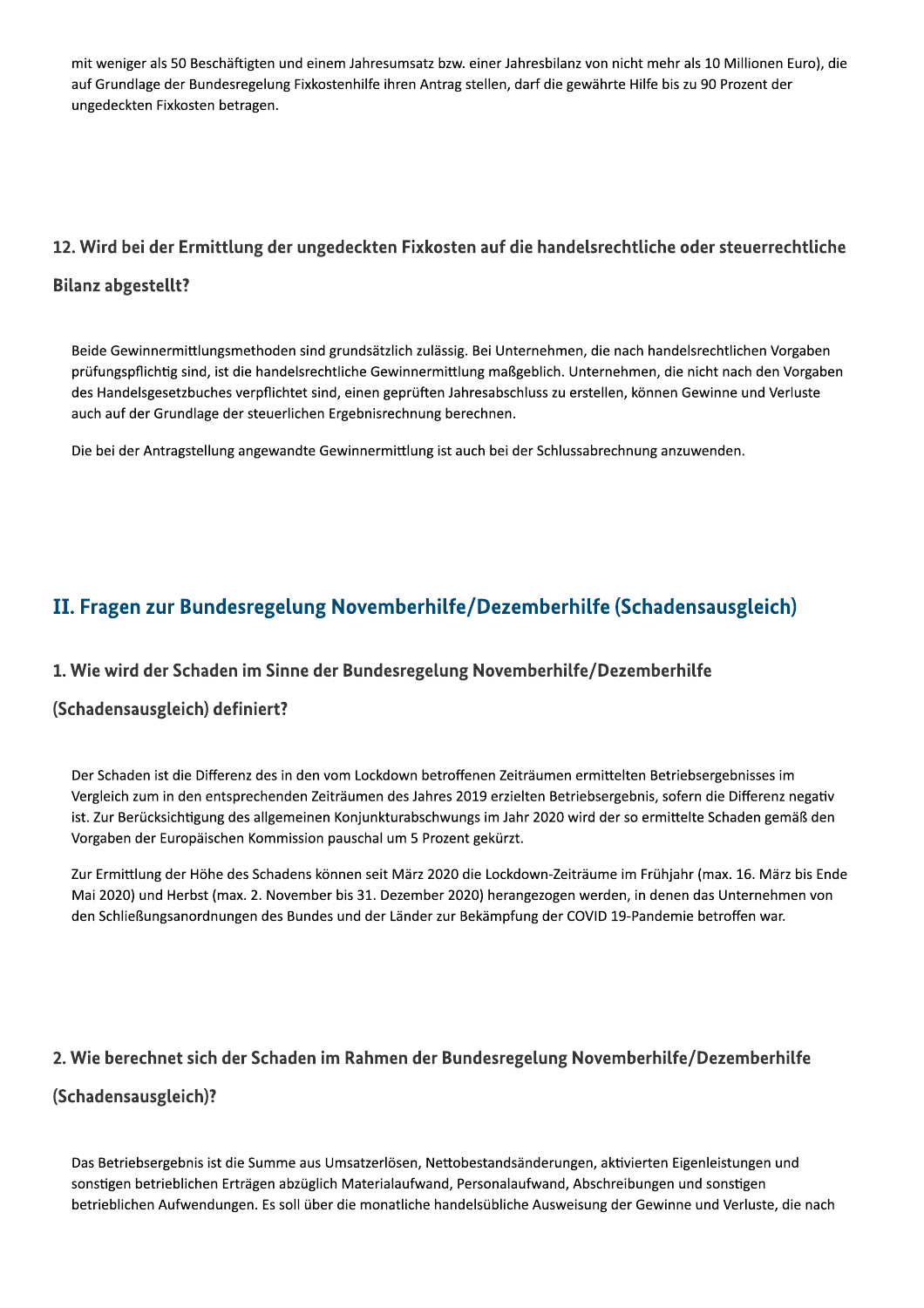Maßgabe von Handels- und Steuergesetzen ermittelt werden, belegt werden (z.B. die betriebswirtschaftliche Auswertung (BWA)).

Das durch solche Unterlagen festgestellte Betriebsergebnis ist nach Erstellung von geprüften Jahresabschlüssen oder der steuerlichen Ergebnisrechnung durch den Begünstigten im Nachhinein auf Richtigkeit der vorangegangenen Ausweisung zu prüfen und Beiträge, die den endgültigen Beihilfebetrag übersteigen, sind zurückzuzahlen. Es ist auch Grundlage für die Endabrechnung.

Bei der Beurteilung des auszugleichenden Schadens wird nur das Ergebnis der Tätigkeit des Betriebs berücksichtigt, das unmittelbar von den Lockdown-Beschlüssen betroffen ist. Es ist der tatsächlich entstandene Schaden in den vom Lockdown betroffenen Monaten, jeweils auf den Tag, zu berechnen.

Beispiel: Eine Fitnessstudiokette bietet auch medizinische Physiotherapien an. Die Fitnessstudios werden durch den Lockdown-Beschluss geschlossen, die medizinische Dienstleistung hingegen darf weiter betrieben werden. In diesem Fall darf der Antragsteller lediglich den Schaden, der durch die Schließungsanordnung des Fitnessstudios entsteht, heranziehen. Ein möglicher Schaden, der im Bereich der weiterhin gestatteten medizinischen Dienstleistungen entsteht, darf hingegen nicht berücksichtigt werden.

Wenn sich die Wirkung einer Lockdown-Maßnahme auf eine bestimmte wirtschaftliche Tätigkeit bezieht und die wirtschaftliche Tätigkeit deshalb auf eine andere verknüpfte wirtschaftliche Tätigkeit oder eine andere Einnahmequelle verlagert wird, werden in diesem Fall auch die Einnahmen dieser anderen verwandten bzw. verknüpften wirtschaftlichen Tätigkeit einschränkend berücksichtigt. Es darf mithin aus der Tatsache, dass nur die von den Lockdown-Beschlüssen betroffenen wirtschaftlichen Tätigkeiten betrachtet werden, kein Vorteil gezogen werden für den Fall, dass andere wirtschaftliche Tätigkeiten dadurch profitabler geworden sind. Eine Überkompensation des entstandenen Schadens wird dadurch ausgeschlossen.

Ein Beispiel hierfür wäre ein Hotel, das nach der Schließungsanordnung Räumlichkeiten z.B. für die Durchführung von COVID-19-Tests entgeltlich zur Verfügung stellt und so neue Einnahmen generiert. Diese neuen Einnahmen müssten bei der Ermittlung des Betriebsergebnisses berücksichtigt werden und würden sich entsprechend schadensmindernd auswirken.

Der Schaden muss so berechnet werden, als hätte der Antragsteller alle zumutbaren Maßnahmen ergriffen, um den entstandenen Schaden so gering wie möglich zu halten.

Eine Überkompensation der pandemiebedingten wirtschaftlichen Nachteile muss ausgeschlossen sein. Soweit ein Schaden nicht auf einen Lockdown-Beschluss zurückgeht, kann er nicht berücksichtigt werden.

Bei Antragstellung muss der Antragsteller (dem prüfenden Dritten) die Berechnung des ausgleichsfähigen Schadens vorlegen.

#### 3. Warum werden pauschal 5 Prozent vom ermittelten Schaden bei der zu berücksichtigenden

#### beihilfefähigen Fördersumme abgezogen?

Nicht Teil des zu erstattenden Schadens sind allgemeine Folgen des pandemiebedingten gesamtwirtschaftlichen Nachfragerückgangs im Jahr 2020 oder Folgen der allgemeinen Hygiene- und Vorsichtsmaßnahmen. Sie müssten bei dem Vergleich der Betriebsergebnisse herausgerechnet werden. Um die aufwendige Ermittlung dieser Faktoren im Einzelfall zu vermeiden, werden diese allgemeinen Corona-bedingten Einflüsse auf den Schaden gemäß den Vorgaben der Europäischen Kommission pauschal mit einem 5 prozentigen Abschlag auf den ermittelten Schaden abgegolten. Der 5 Prozent-Abschlag bildet dabei den Rückgang des Bruttoinlandprodukts in Deutschland im Jahr 2020 ab. Im Ergebnis können also 95 Prozent der über den Vergleich der Betriebsergebnisse ermittelten Schäden erstattet werden.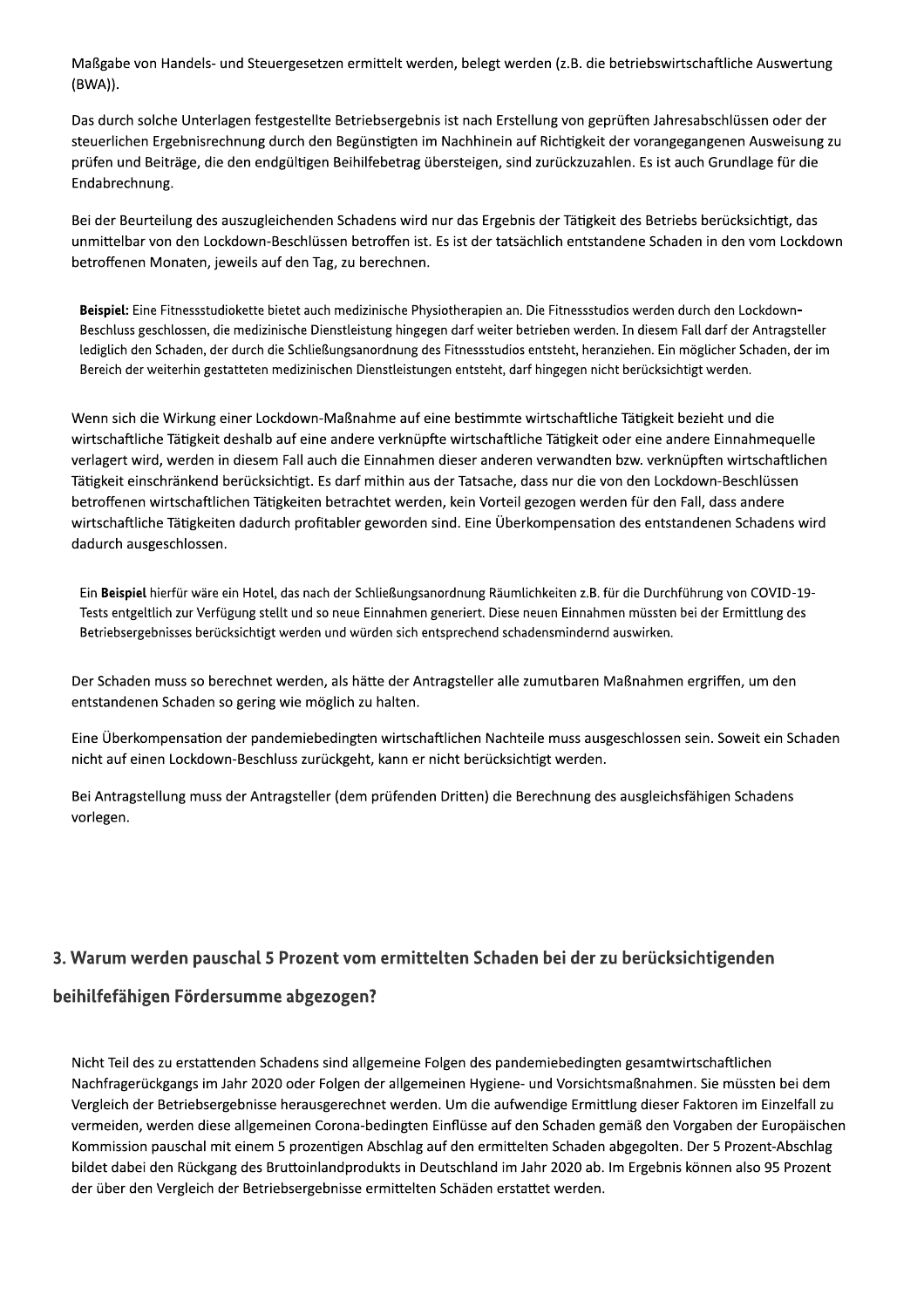#### 4. Müssen Einnahmen aus anderen Corona-Hilfen bei der Berechnung des Schadens berücksichtigt

#### werden?

Ja. Einnahmen aus anderen Corona-Hilfen sind bei der Berechnung des Schadens zu berücksichtigen. Ein erhaltener Förderbetrag muss unabhängig vom Zeitpunkt der Auszahlung den Monaten zugeordnet werden, für die er gemäß Bewilligungsbescheid bestimmt ist. Wurde beispielsweise die Überbrückungshilfe II für die Monate November und Dezember 2020 beantragt und erst im Januar 2021 ausgezahlt, muss diese Leistung als Einnahme jeweils im November und Dezember 2020 angerechnet werden.

#### 5. Was gilt für Mischbetriebe?

Unternehmen, die ihren Geschäftsbetrieb aufgrund des Beschlusses des Bundes und der Länder vom 28. Oktober 2020 und den Verlängerungen vom 25. November und 2. Dezember nur teilweise einstellen mussten (Mischbetriebe, vgl. 1.5 FAQ-Novemberhilfe) sind antragsberechtigt, wenn sie insgesamt zu mindestens 80 Prozent als direkt, indirekt oder indirekt über Dritte vom Lockdown betroffen gelten. Mischbetriebe können einen Antrag auf Grundlage der Bundesregelung Novemberhilfe/Dezemberhilfe (Schadensausgleich) stellen, wenn der betroffene Umsatz überwiegend durch direkt und/oder indirekt betroffene Tätigkeiten erzielt wird.

# 6. Wie wird Kurzarbeitergeld sowohl bei der Antragstellung auf November-/Dezemberhilfe als auch bei der beihilferechtlichen Schadensberechnung berücksichtigt? Besteht die Gefahr einer doppelten

#### Anrechnung?

Erhaltenes Kurzarbeitergeld wird sowohl (1) bei der Berechnung des Förderbetrags nach dem Förderprogramm Novemberhilfe/Dezemberhilfe als auch (2) bei der Berechnung des Schadens zur Bestimmung der beihilferechtlich zulässigen Höchstförderhöhe berücksichtigt. Dies sind jedoch zwei unabhängige Berechnungen, die nur am Ende miteinander abgeglichen werden, um zu bestimmen, ob der nach dem Förderprogramm ermittelte Förderbetrag innerhalb des nach dem jeweils ausgewählten Beihilferegimes zulässigen Rahmens liegt. Ein Abzug findet daher nicht doppelt statt.

(1) Die Höhe der November-/Dezemberhilfe wird ermittelt über den Vorjahresumsatz (75 Prozent) der Monate Nov/Dez. Sollten bereits andere Zuschüsse oder Leistungen im Leistungszeitraum (also Nov/Dez) bezogen worden sein, wie etwa Kurzarbeitergeld (s. Ziffer 4.4. der FAQ zur November-/Dezemberhilfe), werden diese angerechnet.

(2) Unabhängig davon erfolgt eine Berechnung der beihilferechtlich maximal möglichen Fördersumme durch Ermittlung des durch den Lockdown-Beschluss bzw. <beziehungsweise> der Lockdown-Beschlüsse entstandenen Schadens. Dabei werden die Betriebsergebnisse der betroffenen Zeiträume der Jahre 2020 und 2019 miteinander verglichen. Hat der Antragsteller Kurzarbeitergeld erhalten, mindert dies den entstandenen Schaden. Die Ermittlung des Schadens ist jedoch nicht originäre Grundlage für die Bestimmung der Höhe der November-/Dezemberhilfe, sondern dient lediglich der Bestimmung, ob die November-/Dezemberhilfe in der vorgesehenen Höhe beihilferechtlich zulässig ist.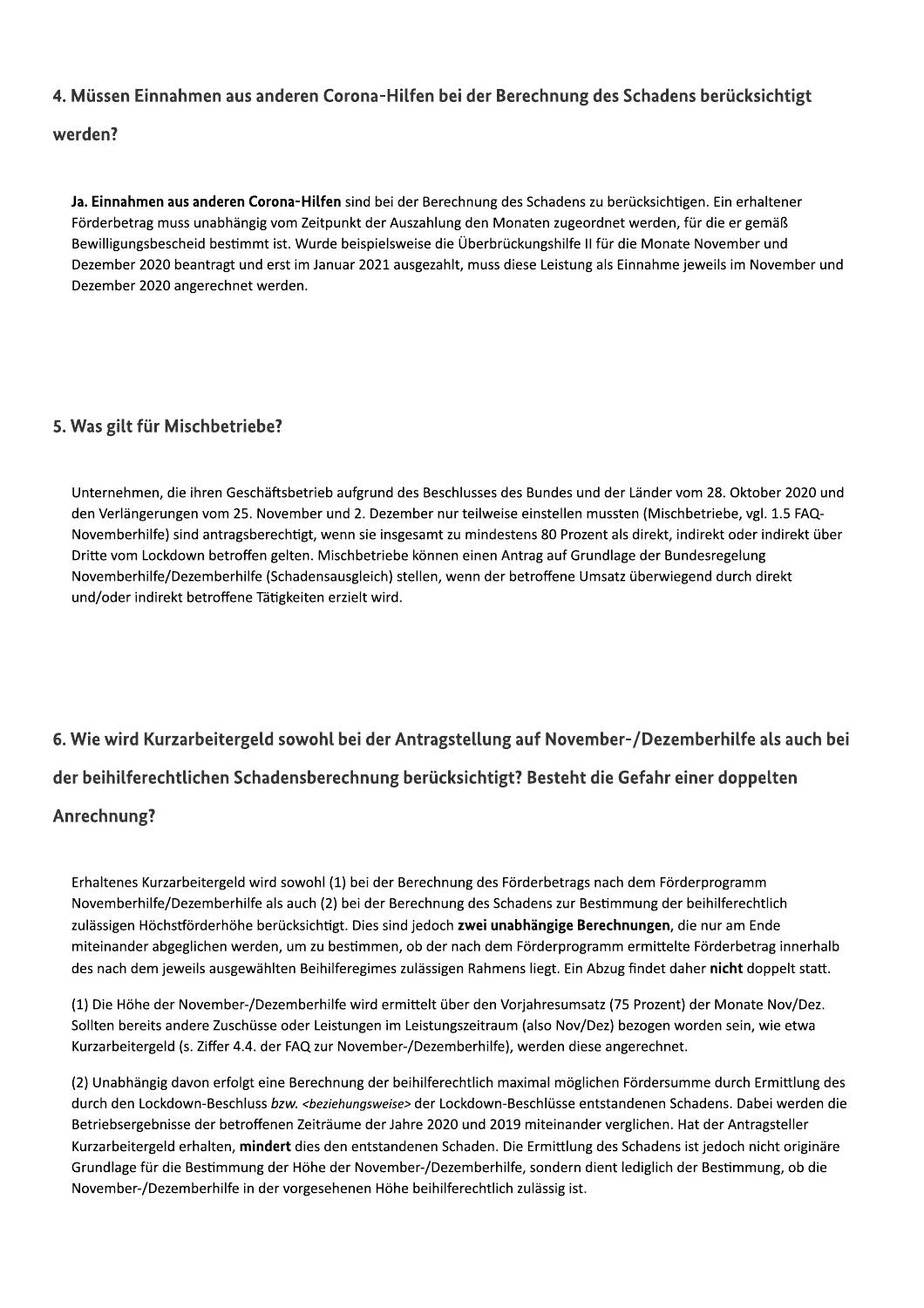Bei der Bestimmung der Hohe der November-/Dezemberhilfe wird das Kurzarbeitergeld stets nur einmal angerechnet, namlich auf die 75 Prozent des Vorjahresumsatzes in den Monaten Nov/Dez. Ist der beihilferechtlich ermittelte Schaden mberhilfe wird das Kurzarbeitergeld stets nur einn<br>den Monaten Nov/Dez. Ist der beihilferechtlich e<br>die Anrechnung des Kurzarbeitergeldes im Rahm<br>spiel, Szenario 1). Ist der beihilferechtlich ermittel<br>haltene Kurzarbeiterg großer als 75 Prozent des Vorjahresumsatzes, erfolgt die Anrechnung des Kurzarbeitergeldes im Rahmen der Ermittlung des Auszahlungsbetrags nach dem Forderprogramm (Beispiel, Szenario 1). Ist der beihilferechtlich ermittelte Schaden geringer /Dezemberhilfe wird das Kurzarbeitergeld stets nutzes in den Monaten Nov/Dez. Ist der beihilferechterfolgt die Anrechnung des Kurzarbeitergeldes im m<br>(Beispiel, Szenario 1). Ist der beihilferechtlich e das erhaltene Kurzar als 75 Prozent des Vorjahresumsatzes, so wird das erhaltene Kurzarbeitergeld ebenfalls auf die 75 Prozent des Vorjahresumsatzes angerechnet (Beispiel, Szenario 2). Nur, wenn der beihilferechtlich ermittelte Schaden noch geringer ist als 75 Prozent des Vorjahresumsatzes, abzuglich des erhaltenen Kurzarbeitergeldes, deckelt der beihilferechtlich ermittelte Schaden den Auszahlungsbetrag nach dem Forderprogramm (Beispiel, Szenario 3). Ein doppelter Abzug des Kurzarbeitergeldes erfolgt jedoch nicht. Die parallele Berucksichtigung des Kurzarbeitergeldes in beiden Konzepten bedeutet folglich nicht, dass es doppelt "abgezogen" wurde.

#### **Beispiel**

Ein Unternehmen hat für den Lockdown-Zeitraum (März bis Mai sowie November und Dezember 2020) insgesamt 800.000 Euro Kurzarbeitergeld erhalten, davon 200.000 Euro für den Leistungszeitraum im November. Die Novemberhilfe beträgt für dieses Unternehmen nach dem Fachprogramm 2 Millionen Euro (= 75 Prozent des Umsatzes vom November 2019). Das Kurzarbeitergeld für November wird bei der Berechnung der Förderhöhe aus dem Fachprogramm angerechnet, der Anspruch auf Novemberhilfe reduziert sich um 200.000 Euro auf 1,8 Millionen Euro.

#### Szenario 1:

Der Schaden (ohne Berücksichtigung des Kurzarbeitergelds) beträgt im Zeitraum März bis Dezember 3 Millionen Euro. Da das Kurzarbeitergeld den im Lockdown-Zeitraum entstandenen Schaden mindert, muss es in der Schadensberechnung entsprechend berücksichtigt werden: Der Schaden verringert sich um 800.000 Euro auf 2,2 Millionen Euro. Hiervon könnten beihilferechtlich 2,09 Millionen Euro (= 95 Prozent) geltend gemacht werden. Entscheidend ist aber die Fördersumme des Fachprogramms, also 1,8 Millionen Euro.

Eine beihilferechtliche Deckelung der Novemberhilfe findet nicht statt, es werden zusätzlich zum bereits erhaltenen Kurzarbeitergeld 1,8 Millionen Euro ausgezahlt. Maßgeblich für den Auszahlungsbetrag ist in diesem Szenario also lediglich die Anrechnung des Kurzarbeitergeldes bei der Berechnung der Förderhöhe aus dem Fachprogramm.

#### Szenario 2:

Der Schaden (ohne Berücksichtigung des Kurzarbeitergelds) beträgt im Zeitraum März bis Dezember 2,8 Millionen Euro. Da das Kurzarbeitergeld den im Lockdown-Zeitraum entstandenen Schaden mindert, muss es in der Schadensberechnung entsprechend berücksichtigt werden: Der Schaden verringert sich um 800.000 Euro auf 2 Millionen Euro. Hiervon könnten beihilferechtlich 1,9 Millionen Euro (= 95 Prozent) geltend gemacht werden. Entscheidend ist aber die Fördersumme des Fachprogramms, also 1,8 Millionen Euro.

Eine beihilferechtliche Deckelung der Novemberhilfe findet wie in Szenario 1 nicht statt, es werden zusätzlich zum bereits erhaltenen Kurzarbeitergeld 1,8 Millionen Euro ausgezahlt. Maßgeblich für den Auszahlungsbetrag ist auch in diesem Szenario also lediglich die Anrechnung des Kurzarbeitergeldes bei der Berechnung der Förderhöhe aus dem Fachprogramm.

#### Szenario 3:

Der Schaden (ohne Berücksichtigung des Kurzarbeitergelds) beträgt im Zeitraum März bis Dezember 2,4 Millionen Euro. Da das Kurzarbeitergeld den im Lockdown-Zeitraum entstandenen Schaden mindert, muss es in der Schadensberechnung entsprechend berücksichtigt werden: Der Schaden verringert sich um 800.000 Euro auf 1,6 Millionen Euro. Hiervon könnten beihilferechtlich 1,52 Millionen Euro (= 95 Prozent) geltend gemacht werden. Die Fördersumme des Fachprogramms, 1,8 Millionen Euro, wird in diesem Fall nicht erreicht. Damit deckelt die beihilferechtlich maximale Fördersumme die Fördersumme des Fachprogramms Novemberhilfe. Es können zusätzlich zum bereits erhaltenen Kurzarbeitergeld lediglich 1,52 Millionen Euro ausgezahlt werden. Maßgeblich für den Auszahlungsbetrag ist in diesem Szenario also lediglich die Berücksichtigung des Kurzarbeitergeldes bei der Schadensberechnung.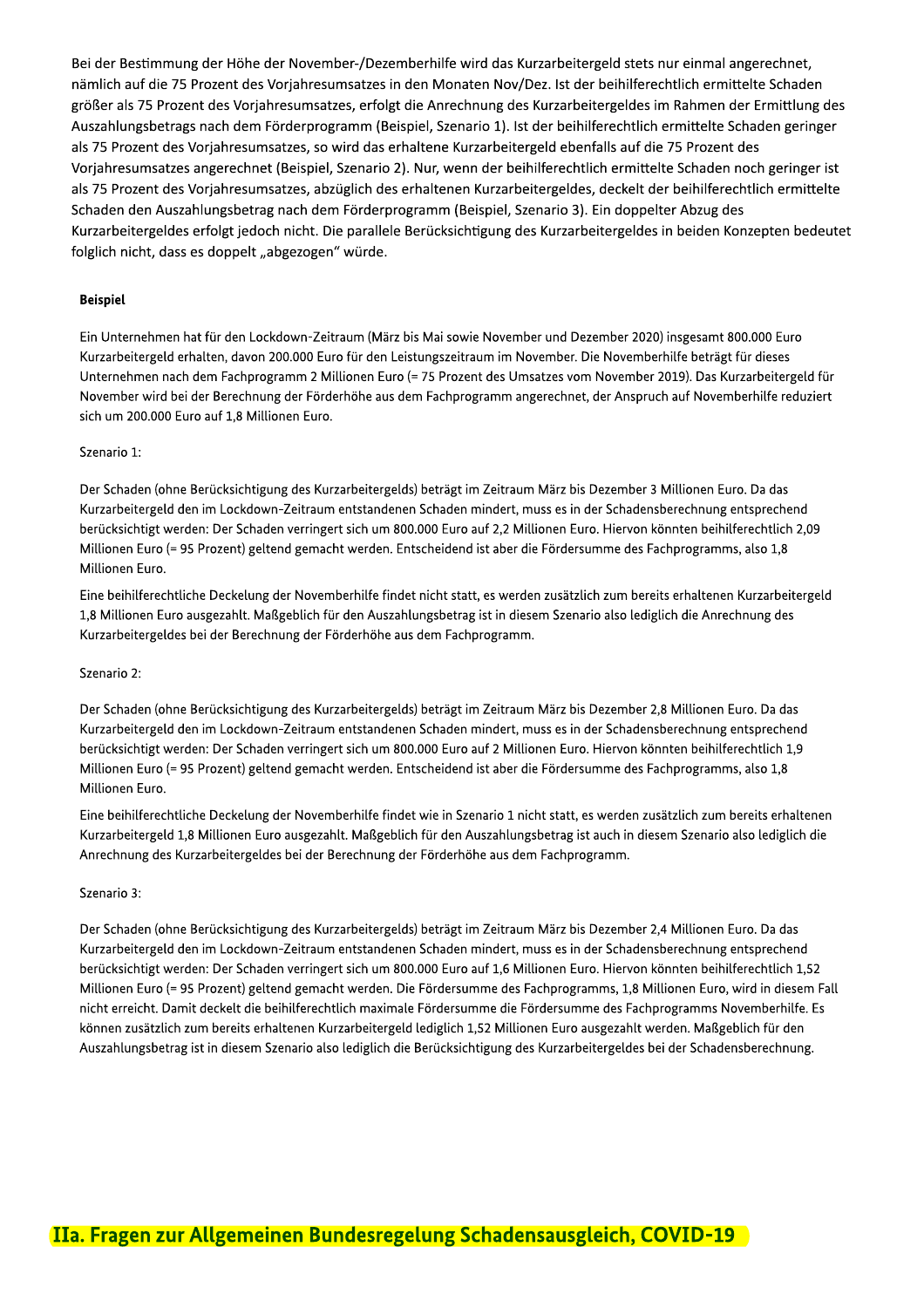#### 1. Wie wird der Schaden im Sinne der Allgemeinen Bundesregelung Schadensausgleich definiert?

Wie bei der Bundesregelung Novemberhilfe/Dezemberhilfe (Schadensausgleich) (s. B.II.1.) ist der Schaden grundsätzlich die Differenz des in den vom Lockdown betroffenen Zeiträumen ermittelten Betriebsergebnisses im Vergleich zum in den entsprechenden Zeiträumen des Jahres 2019 erzielten Betriebsergebnis, sofern die Differenz negativ ist.

Nach den Vorgaben der EU-Kommission sind dabei allgemeine Folgen des pandemiebedingten gesamtwirtschaftlichen Nachfragerückgangs im Jahr 2020, der größeren Zurückhaltung von Kunden oder Folgen der allgemeinen Hygiene- und Vorsichtsmaßnahmen (einschließlich Kapazitätsbeschränkungen und Abstandsmaßnahmen) nicht Teil des Schadens. Dies muss bei der Ermittlung des Schadens berücksichtigt werden. Es ist daher ein "kontrafaktisches" Betriebsergebnis zu berechnen, das im Jahr 2020 bzw. 2021 hätte erzielt werden können, wenn es keine Schließungsanordnung gegeben hätte (zur genauen Berechnung, die von der Bundesregelung Novemberhilfe/Dezemberhilfe (Schadensausgleich) abweicht, s. folgend unter B.IIa.2.).

Auf Grundlage der Allgemeinen Bundesregelung Schadensausgleich können zudem zur Ermittlung der Höhe des Schadens alle Zeiträume zwischen dem 16. März 2020 und dem 30. Juni 2021 (Ende des Leistungszeitraum der Überbrückungshilfe III) herangezogen werden, in denen das Unternehmen von den Schließungsanordnungen des Bundes und der Länder zur Bekämpfung der COVID 19-Pandemie betroffen war.

#### 2. Wie berechnet sich der Schaden im Rahmen der Allgemeinen Bundesregelung Schadensausgleich?

Ulie bei der Bundesregelung Novemberhilfe/Dezemberhilfe (Schadensausgleich) ist das Betriebsergebnis die Summe aus Umsatzerlösen, Nettobestandsänderungen, aktivierten Eigenleistungen und sonstigen betrieblichen Erträgen abzüglich Materialaufwand, Personalaufwand, Abschreibungen und sonstigen betrieblichen Aufwendungen. Es soll über die monatliche handelsübliche Ausweisung der Gewinne und Verluste, die nach Maßgabe von Handels- und Steuergesetzen ermittelt werden, belegt werden (z.B. die betriebswirtschaftliche Auswertung (BWA)).

Das durch solche Unterlagen festgestellte Betriebsergebnis ist nach Erstellung von geprüften Jahresabschlüssen oder der steuerlichen Ergebnisrechnung durch den Begünstigten im Nachhinein auf Richtigkeit der vorangegangenen Ausweisung zu prüfen und Beiträge, die den endgültigen Beihilfebetrag übersteigen, sind zurückzuzahlen. Es ist auch Grundlage für die Endabrechnung.

Bei der Beurteilung des auszugleichenden Schadens wird nur das Ergebnis der Tätigkeit des Betriebs berücksichtigt, das unmittelbar von den Lockdown-Beschlüssen betroffen ist. Es ist der tatsächlich entstandene Schaden in den vom Lockdown betroffenen Monaten, jeweils auf den Tag, zu berechnen (s. hierzu auch unter B.II.2.).

Für die Ermittlung des Schadens gilt abweichend von der Bundesregelung Novemberhilfe/ Dezemberhilfe (Schadensausgleich) Folgendes:

Zur Berücksichtigung des allgemeinen Konjunktureinbruchs in den Jahren 2020 bzw. 2021 werden von dem Betriebsergebnis aus dem Vergleichszeitraum aus der Vorkrisenperiode in der Regel pauschal 5 Prozent abgezogen.<sup>12</sup> Dann ergibt sich das "kontrafaktische" Betriebsergebnis, das im Jahr 2020 bzw. 2021 hätte erzielt werden können, wenn es keine Schließungsanordnung gegeben hätte.

Der 5 Prozent-Abschlag gilt aber nur für die Ermittlung von Schäden, die ab dem 1.Juli 2020 entstanden sind. Für Schäden, die zwischen dem 16. März 2020 und dem 30. Juni 2020 entstanden sind, entspricht das kontrafaktische Betriebsergebnis dem tatsächlich erzielten Betriebsergebnis des Vergleichszeitraums im Vorkrisenjahr 2019, d.h. hier muss kein Abschlag in Höhe von 5 Prozent auf das Betriebsergebnis vorgenommen werden.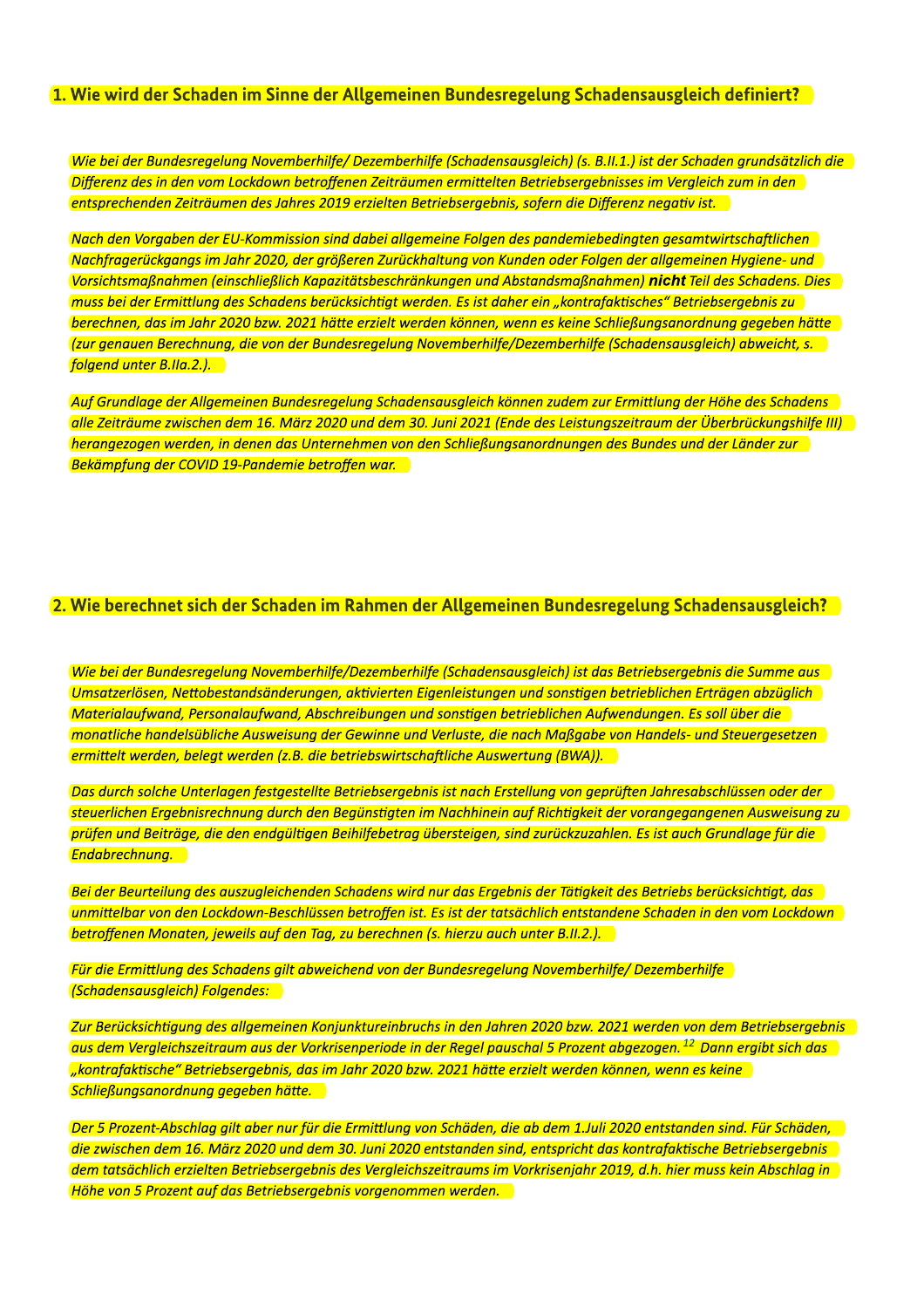Antragsteller mit einem ermittelten Schadensvolumen von durchschnittlich über 4 Millionen Euro im Monat ("Antragsvolumen" im Sinne des § 3 Abs. 9 der Allgemeinen Bundesregelung Schadensausgleich) wahrend des ligter Schließungszeitraums des beihlifefahigen Zeitraums mussen gemäß den Vorgaben der EU-Kommission für den über 4einem ermittelten Schadensvolumen von durchsc<br>n" im Sinne des § 3 Abs. 9 der Allgemeinen Bunde<br>aums des beihilfefähigen Zeitraums müssen gemä<br>inausgehenden Betrag das kontrafaktische Betrieb<br>r 4 Millionen-Euro-Grenze liegt <u>Millionen Euro hinausgehenden Betrag das kontrafaktische Betri</u> Antragsteller mit einem ermittelten Schadensvolumen von durchschnittlich über 4 Millionen Euro im Monat<br>"("Antragsvolumen" im Sinne des § 3 Abs. 9 der Allgemeinen Bundesregelung Schadensausgleich) während des<br>"Millionen Eu <mark>, wird kein 5 Prozent-Abschlag (wie unten im Beispiel dargestellt) –</mark> <mark>vorgenomm</mark> nlumen" im Sinne des § 3 Abs. 9 der Allgemeinen Bundesregelung Schader<br>izeitraums des beihilfefähigen Zeitraums müssen gemäß den Vorgaben d<br>iro hinausgehenden Betrag das kontrafaktische Betriebsergebnis individu<br>er der 4

vorgenommen.<br>B<mark>ei Ermittlung des kontrafaktischen Betriebsergebnisses müssen die allgemeinen Folgen des pandemiebedingten -</mark> gesamtwirtschaftlichen Nachfrägeruckgangs, der größeren Zuruckhaltung von Kunden oder Folgen der allgemeinen i<br>. Hygiene- und Vorsichtsmajsnahmen berücksichtigt werden. Insbesondere sind die Betriebsergebnisse aus Perioden mit Schließungsanordnungen mit tatsachlich realisierten Betriebsergebnissen aus Perioden ohne Schließungsanordnungen im<br>. <u>raum zwischen dem 16. Marz 2020 und dem 30. Juni 2021 zu vergleichen.  $\;$ </u>

Schaden über der 4 Millionen-Euro-Grenze liegt, wird kein 5 Prozent-Abschlag (wie unten im Beispiel dargestellt)<br>Vorgenommen.<br>Bei Ermittlung des kontrafaktischen Betriebsergebnisses müssen die allgemeinen Folgen des pandem Wird vom Antragsteller schlussig dargelegt, dass eine solche individuelle Berechnung nicht moglich ist, wird für den über 4 Millionen Euro hinausgehenden Teil ein pauschaler Abschlag in Hohe von 20 Prozent vorgenommen. Der prufende Dritte pruft die Darlegung des Antragsstellers, dass eine individuelle Berechnung nicht moglich ist, auf Nachvollziehbarkeit und Plausibilitat, nimmt die Angaben zu seinen Unterlagen und legt sie im Rahmen der Schlussabrechnung auf Nachfrage der<br>B<mark>ewilligungsstelle vor.</mark> Bewilligungsstelle vor.

#### Beispiel: Durchschnittlicher Monatlicher Schaden von über 4 Millionen Euro – Individuelle Ermittlung **des Schadens**

Ein großes Einzelhandelsunternehmen ist aufgrund einer Landesverordnung zur Eindämmung der Corona-Pandemie im Zeitraum Januar bis April 2021, also für 4 Monate, geschlossen. Weitere Corona-bedingte Schließungen gab es nicht.

Das Unternehmen beantragt für diesen Zeitraum Überbrückungshilfe III. Es hat monatliche, förderfähige Fixkosten von 10 Millionen Euro, die mit einem Satz von 100 Prozent (Umsatzeinbruch > 70 Prozent) erstattet werden. Der Überbrückungshilfeanspruch beträgt 10 Millionen Euro pro Monat, für den gesamten Zeitraum von 4 Monaten also 40 Millionen Euro.

Der Antragssteller vergleicht zunächst das Betriebsergebnis des Schließungszeitraums mit dem ungekürzten Betriebsergebnis 2019 des Vergleichszeitraums aus dem Jahr 2019. Die Differenz der Betriebsergebnisse (also der Schaden ohne jegliche Abschläge) liegt im Durchschnitt über 4 Millionen Euro.

Das Unternehmen muss gemäß den Vorgaben der EU-Kommission den über 4 Millionen Euro hinausgehenden Betrag zur Ermittlung des kontrafaktischen Betriebsergebnisses individuell berechnen. Hierzu müssen die Effekte eines allgemeinen Nachfragerückgangs, einer größerer Konsumentenzurückhaltung oder allgemeine Kapazitätsbeschränkungen und Maßnahmen zu Kontaktvermeidung herausgerechnet werden. Der Einfluss dieser Beschränkungen kann insbesondere durch den Vergleich mit Perioden in den Jahren 2020 und 2021 berechnet werden, in denen zwar die vorher beschriebenen allgemeinen Effekte vorlagen, das Unternehmen aber nicht von Schließungsanordnungen betroffen war.

Das Einzelhandelsunternehmen war im August und September 2020 nicht von Schließungsanordnungen betroffen. Das Betriebsergebnis lag gleichwohl 10 Prozent niedriger als im Vergleichszeitraum 2019 (August und September 2019). Es ist plausibel, dass dieser Rückgang die im letzten Absatz genannten allgemeinen wirtschaftlichen Effekte beschreibt. Andere Faktoren die den Vergleich verfälschen könnten, liegen nicht vor. Das Unternehmen setzt den 10 Prozent Abschlag für das Betriebsergebnis über 4 Millionen EUR an:

#### Betriebsergebnis 2019 (in Millionen Euro)

|               | 'Januar         | <b>Februar</b>  | März            | April | <b>Summe</b><br><mark>Jan. - April</mark> |
|---------------|-----------------|-----------------|-----------------|-------|-------------------------------------------|
| <b>Umsatz</b> | 30 <sub>1</sub> | 30 <sub>2</sub> | 30 <sub>2</sub> | 30    | 120                                       |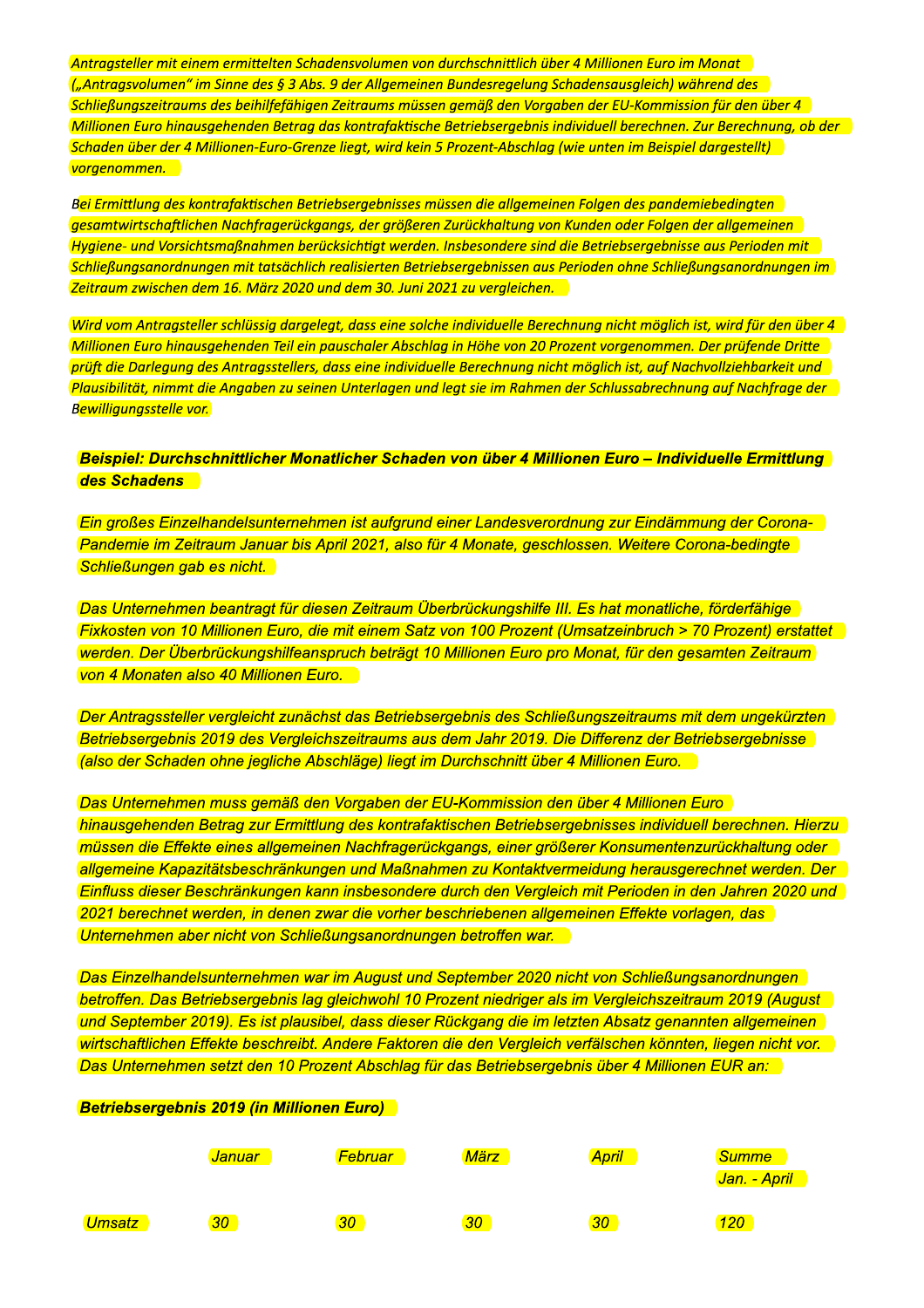| Kosten                    | 25 | 25 | $25\,$         | 25 | 100 |
|---------------------------|----|----|----------------|----|-----|
| <b>Betriebsergebnis 5</b> |    | 5  | $\overline{5}$ | O  | 20  |
| roh                       |    |    |                |    |     |

| Betriebsergebnis 5<br>roh                                             |                                                       | $\sqrt{5}$            | $\sqrt{5}$            | $\sqrt{5}$            | 20                           |  |  |  |  |
|-----------------------------------------------------------------------|-------------------------------------------------------|-----------------------|-----------------------|-----------------------|------------------------------|--|--|--|--|
|                                                                       | Kontrafaktisches Betriebsergebnis (in Millionen Euro) |                       |                       |                       |                              |  |  |  |  |
|                                                                       | <b>Januar</b>                                         | <b>Februar</b>        | <mark>März i</mark>   | <b>April</b>          | <b>Summe</b><br>Jan. - April |  |  |  |  |
| <b>Betriebsergebnis5</b><br><b>2019 roh</b>                           |                                                       | $\sqrt{5}$            | $\sqrt{5}$            | $\boxed{5}$           | $\overline{20}$              |  |  |  |  |
| davon unter 4<br><b>Millionen Euro</b>                                | $\overline{4}$                                        | $\overline{4}$        | $\overline{4}$        | $\overline{4}$        | $\boxed{16}$                 |  |  |  |  |
| <b>5 Prozent</b><br>Abschlag (- 1<br>Abschlag )                       | $-0,2$                                                | $-0,2$                | $-0,2$                | $-0,2$                | $-0,8$                       |  |  |  |  |
| nach 5 Prozent 3,8<br>Abschlag (I.)                                   |                                                       | $\overline{(3,8)}$    | 3,8                   | 3,8                   | (15,2)                       |  |  |  |  |
| davon über 4<br><b>Millionen Euro</b>                                 | $\boxed{\phantom{0}}$                                 | $\boxed{\phantom{0}}$ | $\boxed{\phantom{0}}$ | $\boxed{\phantom{0}}$ | $\sqrt{4}$                   |  |  |  |  |
| 10 Prozent<br>Abschlag (-<br>(Abschlag )                              | $\left[-0,1\right]$                                   | $-0, 1$               | $-0, 1$               | $\left(-0,1\right)$   | $-0,4$                       |  |  |  |  |
| nach 10<br><b>Prozent</b><br>Abschlag (II.)                           | $\overline{0,9}$                                      | $\overline{0,9}$      | $\overline{0,9}$      | $\overline{0,9}$      | 3,6                          |  |  |  |  |
| <b>Kontrafaktisches4,7</b><br><b>Betriebsergebnis</b><br>$(l. + ll.)$ |                                                       | $\overline{4,7}$      | $\overline{4,7}$      | $\overline{4,7}$      | (18, 8)                      |  |  |  |  |

| Dieses kontrafaktische Betriebsergebnis wird nun mit dem tatsächlichen Betriebsergebnis im<br>Schließungszeitraum verglichen. Durch einen Online-Versandhandel sowie Click&Collect wurden gewisse<br>Umsätze im Schließungszeitraum erzielt:<br><b>Betriebsergebnis 2021 (in Millionen Euro)</b> |                 |                 |                |                 |                                           |  |  |
|--------------------------------------------------------------------------------------------------------------------------------------------------------------------------------------------------------------------------------------------------------------------------------------------------|-----------------|-----------------|----------------|-----------------|-------------------------------------------|--|--|
|                                                                                                                                                                                                                                                                                                  |                 |                 |                |                 |                                           |  |  |
|                                                                                                                                                                                                                                                                                                  | 'Januar         | 'Februar        | März           | <b>April</b>    | <b>Summe</b><br><mark>Jan. - April</mark> |  |  |
| Umsatz l                                                                                                                                                                                                                                                                                         | $\overline{5}$  | $\sqrt{5}$      | 5 <sup>1</sup> | $\sqrt{5}$      | 20 <sup>1</sup>                           |  |  |
| <b>Kosten</b>                                                                                                                                                                                                                                                                                    | 12 <sup>7</sup> | 12 <sup>7</sup> | $ 12\rangle$   | 12 <sup>1</sup> | $ 48\rangle$                              |  |  |
| <b>Betriebsergebnis -7</b>                                                                                                                                                                                                                                                                       |                 | $-7$            | $-7$           | $-7$            | $-28$                                     |  |  |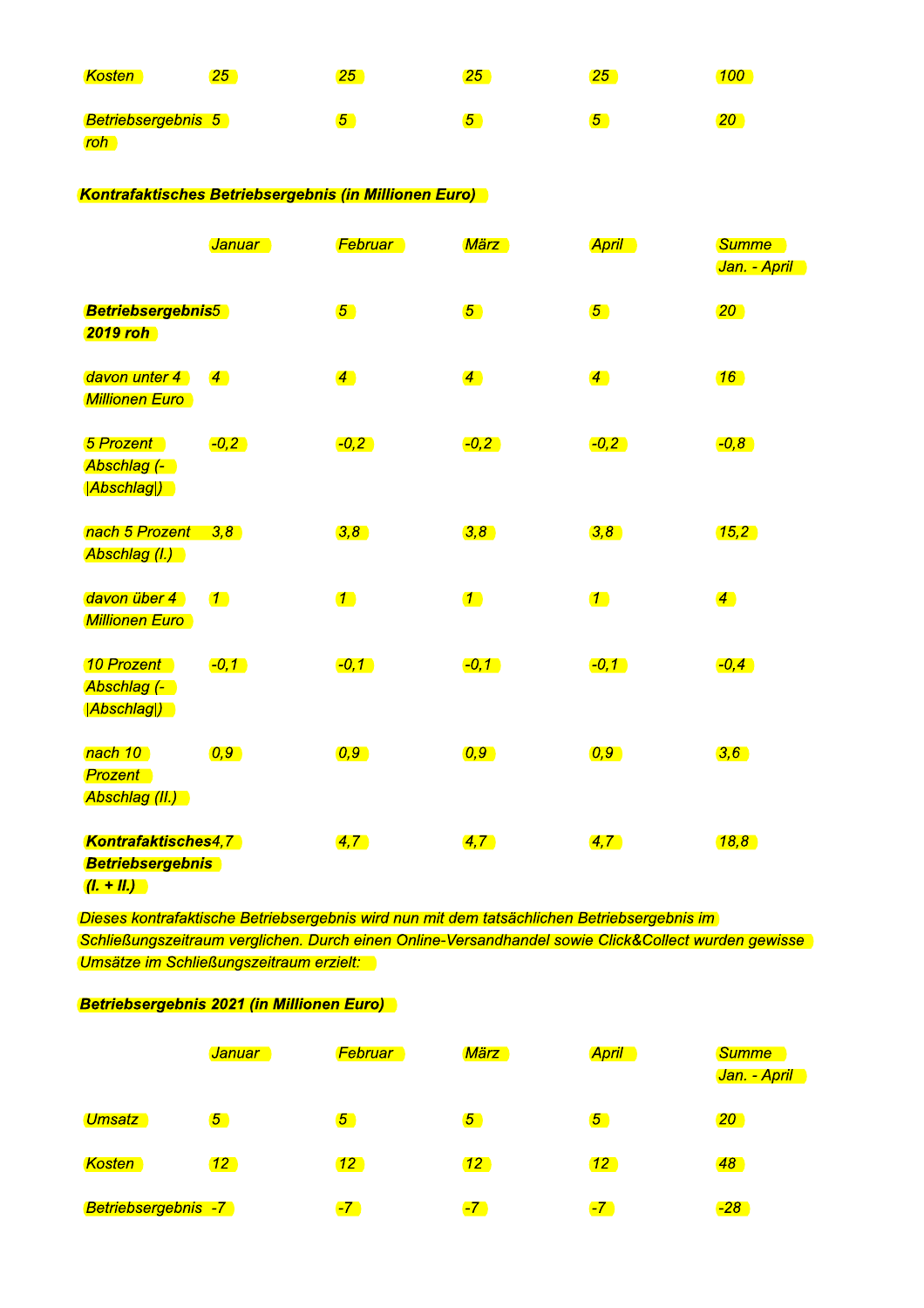#### **Beihilferechtlicher Schaden (in Millionen Euro)**

|                                                         | <b>Januar</b> | Februar | <b>März</b>  | <b>April</b> | <b>Summe</b><br>Jan. - April |
|---------------------------------------------------------|---------------|---------|--------------|--------------|------------------------------|
| Kontrafaktisches 4,7<br><b>Betriebsergebnis</b>         |               | 4,7     | $\sqrt{4,7}$ | 4,7          | 18,8                         |
| Betriebsergebnis -7<br>2021                             |               | $-7$    | $-7$         | $-7$         | $-28$                        |
| Schaden<br>(Differenz der<br><b>Betriebsergebnisse)</b> | 11,7          | 11,7    | 11,7         | 11,7         | $-46,8$                      |

Der durch den Lockdown verursachte individuell ermittelte Schaden beträgt 46,8 Millionen Euro und ist damit höher als der Erstattungsanspruch aus der ÜH III. Das Unternehmen kann den Förderanspruch nach der Überbrückungshilfe III dank der Schadensregelung in vollem Umfang von 40 Millionen Euro beantragen.

Variante A: Durchschnittlicher Monatlicher Schaden von über 4 Millionen Euro – Pauschale **Berechnung** 

Variante A entspricht dem vorangehenden Beispiel. Allerdings ist eine individuelle Berechnung des Abschlags nicht möglich, da das Betriebsergebnis in den schließungsfreien Zeiträumen in 2020 und 2021 durch andere Faktoren (z.B. Großbaustelle in der Fußgängerzone in 2020) verfälscht wird.

Das Unternehmen legt dem prüfenden Dritten schlüssig dar, dass eine individuelle Berechnung nicht möglich ist und muss für den über 4 Millionen Euro hinausgehenden Teil des Betriebsergebnissen einen pauschalen Abschlag in Höhe von 20 Prozent vornehmen.

Variante B: Durchschnittlicher Monatlicher Schaden von über 4 Millionen Euro – Saisonale Varianz in den Betriebsergebnissen

Variante B entspricht dem Ausgangsbeispiel. Allerdings liegt eine starke Varianz bei den Betriebsergebnissen  $V$ or:

#### **Betriebsergebnis 2019 (in Millionen Euro)**

|                                    | <mark>Januar</mark> | Februar         | März            | <b>April</b>    | <b>Summe</b><br><mark>Jan. - April</mark> |
|------------------------------------|---------------------|-----------------|-----------------|-----------------|-------------------------------------------|
| Umsatz                             | 15                  | <u> 21 </u>     | 39              | 45              | 120                                       |
| Kosten                             | 20 <sub>2</sub>     | 23 <sub>2</sub> | 27              | 30 <sub>2</sub> | 100                                       |
| Betriebsergebnis -5<br>$r \circ h$ |                     | $-2$            | 12 <sub>2</sub> | 15              | 20 <sub>2</sub>                           |

#### Kontrafaktisches Betriebsergebnis (in Millionen Euro)

Jan. - April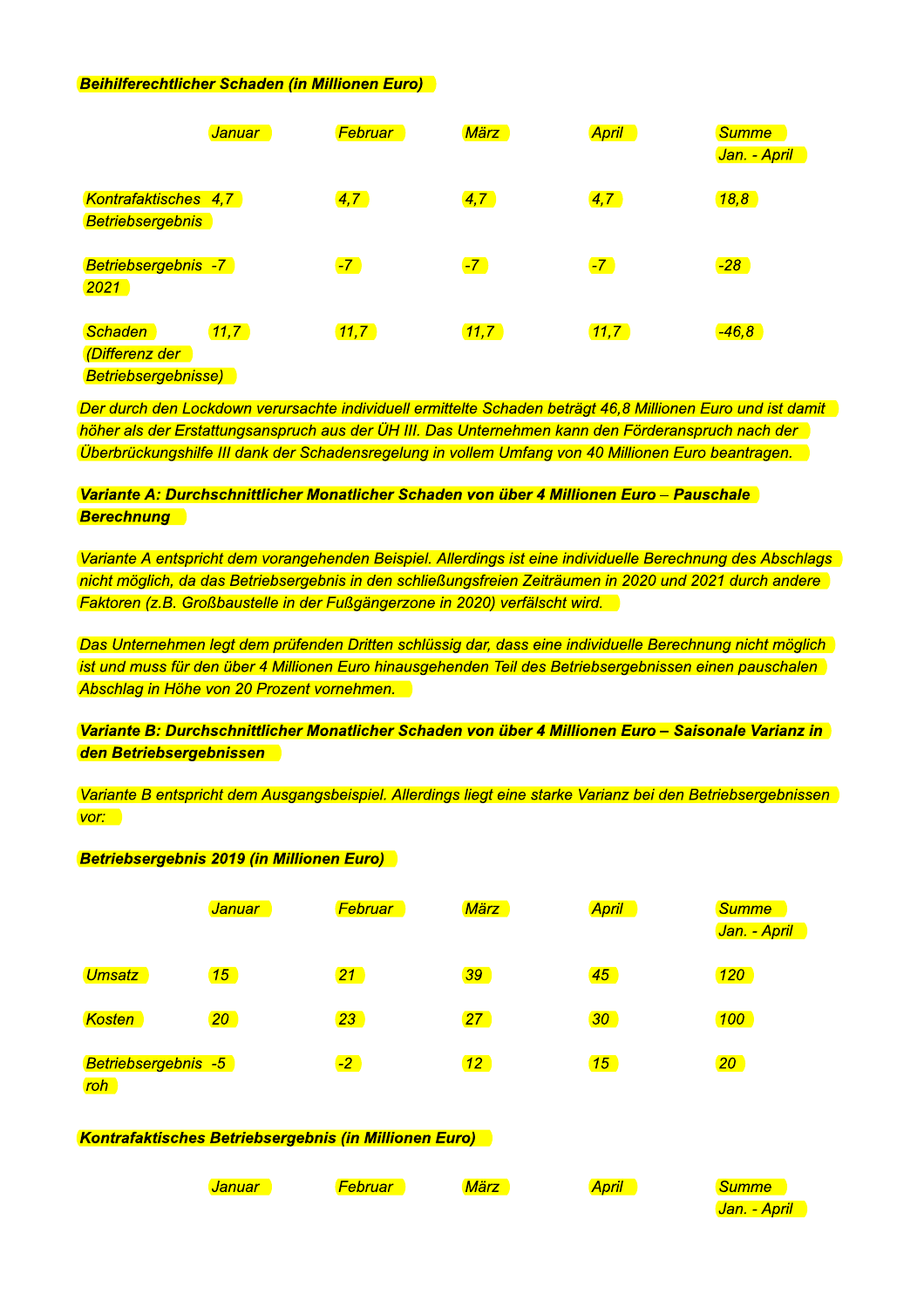| <b>Betriebsergebnis-5</b><br><b>2019 roh</b>                            |                                                                       | $-2$                                                                | $\boxed{12}$     | $\boxed{15}$     | 20                    |
|-------------------------------------------------------------------------|-----------------------------------------------------------------------|---------------------------------------------------------------------|------------------|------------------|-----------------------|
| davon unter 4<br><b>Millionen Euro</b>                                  | $-5$                                                                  | $-2$                                                                | $\overline{4}$   | $\overline{4}$   | $\boxed{16}$          |
| <b>5 Prozent</b><br>Abschlag (-<br><b>Abschlag</b>                      | $-0,25$                                                               | $\left[-0,1\right]$                                                 | $-0,2$           | $-0,2$           | $\left[-0, 75\right]$ |
| nach 5 Prozent<br>Abschlag (I.)                                         | $-5,25$                                                               | $-2, 1$                                                             | $\overline{3,8}$ | $\overline{3,8}$ | (15, 25)              |
| davon über 4<br><b>Millionen Euro</b>                                   | $\overline{O}$                                                        | $\boldsymbol{O}$                                                    | $\boxed{8}$      | 11               | $\overline{4}$        |
| 10 Prozent<br>Abschlag (- )<br><mark> Abschlag )</mark>                 | $\begin{array}{ c c } \hline \hline \hline \hline \hline \end{array}$ | $\begin{array}{ c } \hline \hline \hline \hline \hline \end{array}$ | $-0,8$           | $-1, 1$          | $-0,4$                |
| nach 10<br><b>Prozent</b><br>Abschlag (II.)                             | $\overline{\phantom{a}}$                                              | $\begin{array}{c} \hline \end{array}$                               | (7,2)            | $\overline{9,9}$ | 3,6                   |
| <b>Kontrafaktisches-5,25</b><br><b>Betriebsergebnis</b><br>$(l. + ll.)$ |                                                                       | $-2, 1$                                                             | $\boxed{11}$     | (13,7)           | (17, 35)              |

Dieses kontrafaktische Betriebsergebnis wird nun mit dem tatsächlichen Betriebsergebnis im **Schließungszeitraum verglichen:** 

#### **Betriebsergebnis 2021 (in Millionen Euro)**

|                     | <mark>Januar</mark> | <b>Februar</b> | <b>März</b>     | <b>April</b> | <b>Summe</b><br><mark>Jan. - April</mark> |
|---------------------|---------------------|----------------|-----------------|--------------|-------------------------------------------|
| <b>Umsatz</b>       | $\overline{2}$      | $\sqrt{5}$     | $6 \n$          |              | 20                                        |
| <b>Kosten</b>       | 11                  | $12-$          | 12 <sup>7</sup> | 13           | <b>48</b>                                 |
| Betriebsergebnis -9 |                     | $-7$           | $-6$            | $-6$         | $-28$                                     |

#### **Beihilferechtlicher Schaden (in Millionen Euro)**

|                                                          | 'Januar | Februar | <b>März</b> | <b>April</b> | <b>Summe</b><br><mark>Jan. - April</mark> |
|----------------------------------------------------------|---------|---------|-------------|--------------|-------------------------------------------|
| <b>Kontrafaktisches -5,25</b><br><b>Betriebsergebnis</b> |         | $-2, 1$ | 11          | 13,7         | 17,35                                     |
| Betriebsergebnis -9<br>2021                              |         | $-7$    | $-6$        | $-6$         | $-28$                                     |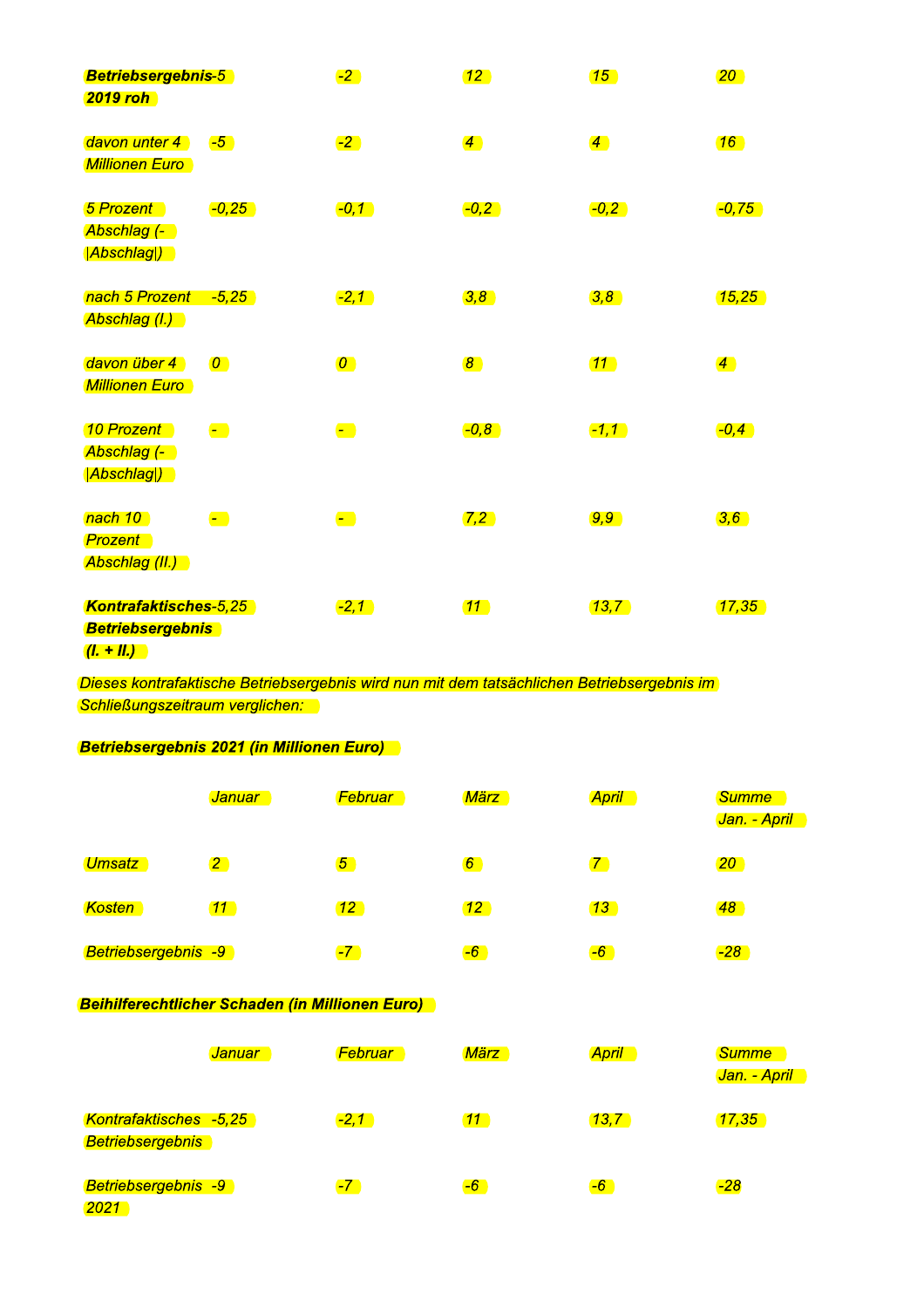| Schaden                    | $-3,75$ | $-4,9$ | $-17$ | $-19,7$                                                                                                                   | $-45,35$ |
|----------------------------|---------|--------|-------|---------------------------------------------------------------------------------------------------------------------------|----------|
| (Differenz der             |         |        |       |                                                                                                                           |          |
| <b>Betriebsergebnisse)</b> |         |        |       |                                                                                                                           |          |
|                            |         |        |       |                                                                                                                           |          |
|                            |         |        |       |                                                                                                                           |          |
|                            |         |        |       | Der durch den Lockdown verursachte individuell ermittelte Schaden beträgt 45,35 Millionen Euro und is                     |          |
|                            |         |        |       | höher als der Erstattungsanspruch aus der ÜH III. Das Unternehmen kann den Förderanspruch nach de                         |          |
|                            |         |        |       | Überbrückungshilfe III dank der Schadensregelung in vollem Umfang von 40 Millionen Euro beantragen                        |          |
|                            |         |        |       |                                                                                                                           |          |
|                            |         |        |       |                                                                                                                           |          |
|                            |         |        |       |                                                                                                                           |          |
|                            |         |        |       |                                                                                                                           |          |
|                            |         |        |       |                                                                                                                           |          |
|                            |         |        |       | <sup>12</sup> Das Betriebsergebnis der Vorkrisenperiode muss um 5% bereinigt werden, um Faktoren zu erfassen, die während |          |
|                            |         |        |       | Corona-Pandemie negativ auf das potenziell zu erzielende Betriebsergebnis gewirkt hätten, ohne dass eine                  |          |

<u>Der durch den Lockdown Verursachte individuell ermittelte Schaden betragt 45,35 Millionen Euro und ist damit I</u> noner als der Erstattungsanspruch aus der UH III. Das Unternehmen kann den Forderanspruch hach der l <u>Uberbruckungsniife III dank der Schadensregelung in vollem Umfang von 40 Millionen Euro beantragen. I</u>

 $^{12}$ Das Betriebsergebnis der Vorkrisenperiode muss um 5% bereinigt werden, um Faktoren zu erfassen, die während der Corona-Pandemie negativ auf das potenziell zu erzielende Betriebsergebnis gewirkt hätten, ohne dass eine Schließungsanordnung vorlag. Die Bereinigung mindert den Schaden. Das gilt auch, wenn das Betriebsergebnis der Vorkrisenperiode negativ war – in diesem Fall wird der dann ebenfalls negative 5%-Abschlag zum negativen Betriebsergebnis hinzuaddiert.

#### 3. Müssen Einnahmen aus anderen Corona-Hilfen bei der Berechnung des Schadens berücksichtigt

werden?

Ja. Wie bei der Bundesregelung Novemberhilfe/Dezemberhilfe (Schadensausgleich) sind Einnahmen aus anderen Corona-Hilfen bei der Berechnung des Schadens zu berücksichtigen. Ein erhaltener Förderbetrag muss unabhängig vom Zeitpunkt der Auszahlung den Monaten zugeordnet werden, für die er gemäß Bewilligungsbescheid bestimmt ist. Wurde beispielsweise die November- und Dezemberhilfe für die Monate November und Dezember 2020 beantragt und erst im März/ April 2021 ausgezahlt, muss diese Leistung als Einnahme jeweils im November und Dezember 2020 angerechnet werden.

#### 4. Was gilt für Unternehmen, die teilweise geschlossen sind?

Für Unternehmen, die ihren Geschäftsbetrieb oder ihre wirtschaftliche Tätigkeit aufgrund der Schließungsanordnungen von Bund und Ländern nur teilweise einstellen mussten, gilt im Rahmen der Allgemeinen Bundesregelung Schadensausgleich **Folgendes:** 

a. Wie bei der Bundesregelung Novemberhilfe/ Dezemberhilfe (Schadensausgleich) muss sich im Falle von Unternehmen mit mehreren wirtschaftlichen Tätigkeitsfeldern (Mischbetrieb) ihr Umsatz in der Summe zu mindestens 80 Prozent eindeutig zu wirtschaftlichen Tätigkeiten, die vom Lockdown betroffen sind, zuordnen lassen, um Hilfen auf Basis des Schadensausgleichs **beantragen zu können.** 

Beispiel: Ein Konzern produziert Rasenmäher, die weltweit exportiert werden, und betreibt in Deutschland Gartenmärkte. Das Geschäft mit Rasenmähern ist durch die Corona-bedingt schwache Weltkonjunktur und ggf. weitere Faktoren eingebrochen und defizitär. Die Gartenmärkte sind infolge des Lockdowns geschlossen. Das Unternehmen kann sich auf die Allgemeine Bundesregelung Schadensregelung stützen, wenn 80 Prozent der Umsätze des Gesamtunternehmens im Referenzzeitraum auf die Gartenmärkte entfallen. Der Schaden, der durch die behördlich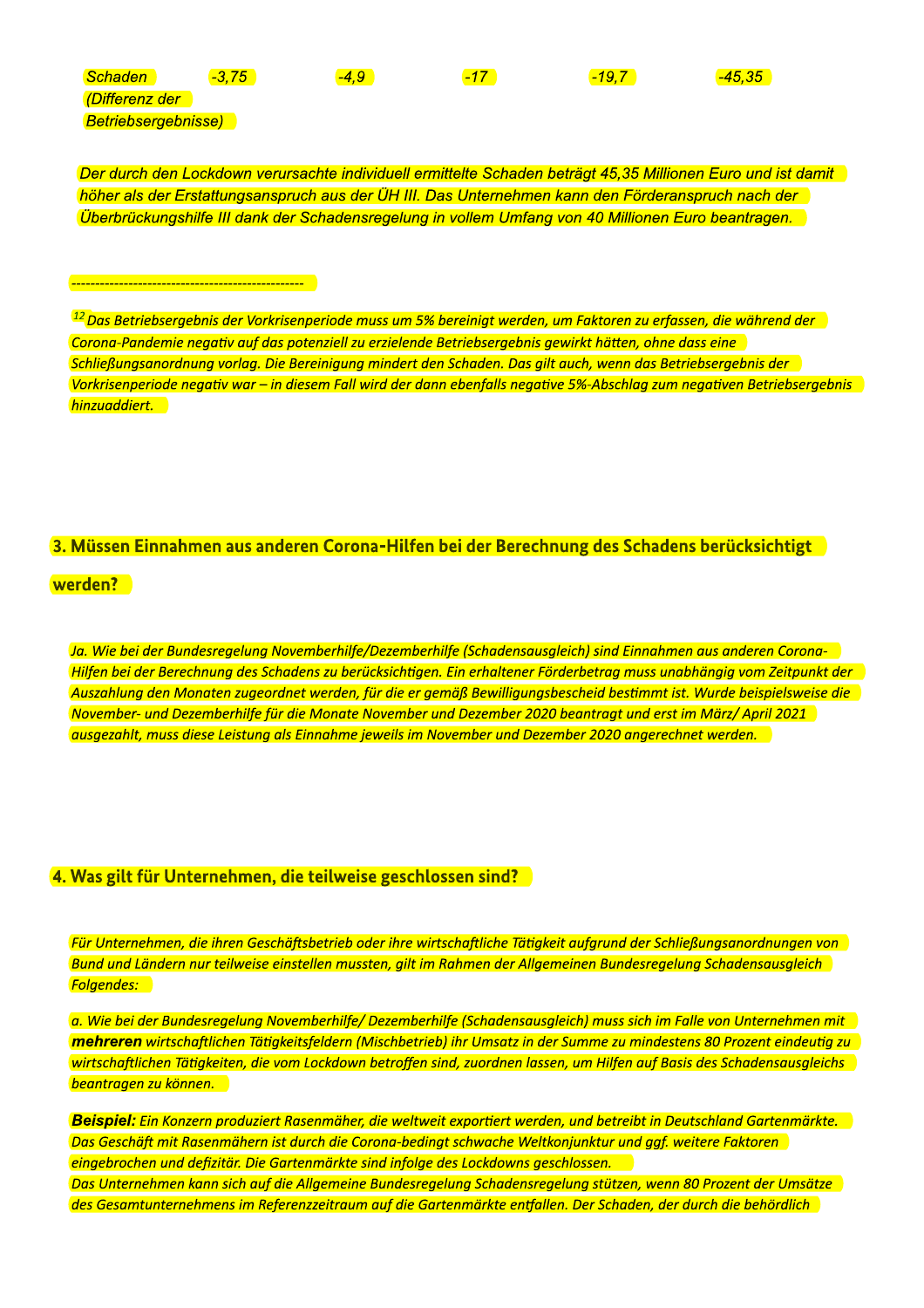angeordnete Schließung der Gartenmärkte entsteht, kann dann berücksichtigt werden. Hingegen ist der Schaden, den das Unternehmen im Rasenmähergeschäft erleidet, nicht anrechenbar, denn dieser Schaden ist nicht unmittelbar auf die Lockdown-Beschlüsse in Deutschland zurückzuführen.

Uvenn sich die Wirkung einer Lockdown-Maßnahme auf eine bestimmte wirtschaftliche Tätigkeit bezieht und die wirtschaftliche Tätigkeit deshalb auf eine andere verknüpfte wirtschaftliche Tätigkeit oder eine andere Einnahmequelle verlagert wird, werden in diesem Fall auch die Einnahmen dieser anderen verwandten bzw. verknüpften wirtschaftlichen Tätigkeit einschränkend berücksichtigt. Es darf mithin aus der Tatsache, dass nur die von den Lockdown-Beschlüssen betroffenen wirtschaftlichen Tätigkeiten betrachtet werden, kein Vorteil gezogen werden für den Fall, dass andere wirtschaftliche Tätigkeiten dadurch profitabler geworden sind. Eine Überkompensation des entstandenen Schadens wird dadurch ausgeschlossen.

Ein Beispiel hierfür wäre ein Hotel, das nach der Schließungsanordnung Räumlichkeiten z.B. für die Durchführung von COVID-19-Tests entgeltlich zur Verfügung stellt und so neue Einnahmen generiert. Diese neuen Einnahmen müssten bei der Ermittlung des Betriebsergebnisses berücksichtigt werden und würden sich entsprechend schadensmindernd auswirken. Entstehen dem Hotel durch die Vermietung der Räumlichkeiten für COVID-19-Tests nicht nur Einnahmen, sondern auch Kosten, so ist der Einnahmeüberschuss bei der Schadensberechnung zu berücksichtigen.

Hingegen muss bei der Schadensermittlung nicht die Situation des ganzen Unternehmensverbunds berücksichtigt werden. Wäre im oben genannten Beispiel das Rasenmähergeschäft nach wie vor profitabel, besteht keine Verpflichtung, die Gewinne aus dieser Sparte mit den Verlusten aus den geschlossenen Gartenmärkten zu verrechnen.

Der Schaden muss so berechnet werden, als hätte der Antragsteller alle zumutbaren Maßnahmen ergriffen, um den entstandenen Schaden so gering wie möglich zu halten (z.B. Einsparen von Heizkosten für geschlossene Ladenlokale).

Eine Überkompensation der pandemiebedingten wirtschaftlichen Nachteile muss ausgeschlossen sein. Soweit ein Schaden nicht auf einen Lockdown-Beschluss zurückgeht, kann er nicht berücksichtigt werden.

Bei Antragstellung muss der Antragsteller dem prüfenden Dritten die Berechnung des ausgleichsfähigen Schadens vorlegen.

b. Unternehmen, die nur auf einem wirtschaftlichen Tätigkeitsfeld aktiv sind, das jedoch nur teilweise geschlossen ist, können einen Antrag auf Grundlage der Allgemeinen Bundesregelung Schadensausgleich, grundsätzlich nur für diejenigen Teile stellen, die von der Schließungsanordnung betroffen sind (s. zur Ausnahme aber unter A.IV.4.). Hinsichtlich der Verlagerung von wirtschaftlichen Aktivitäten gelten die o. g. Vorgaben zur Vermeidung von Überkompensation entsprechend. Sollte beispielsweise für ein Einzelhandelsunternehmen durch den Lockdown des stationären Handels über eine Umlenkung der Verkäufe der Online-Handel profitabler geworden sein, darf hieraus kein Vorteil gezogen werden. Entsprechende Mehreinnahmen müssen bei der Schadensberechnung berücksichtigt werden. Eine Überkompensation des entstandenen Schadens wird dadurch ausgeschlossen.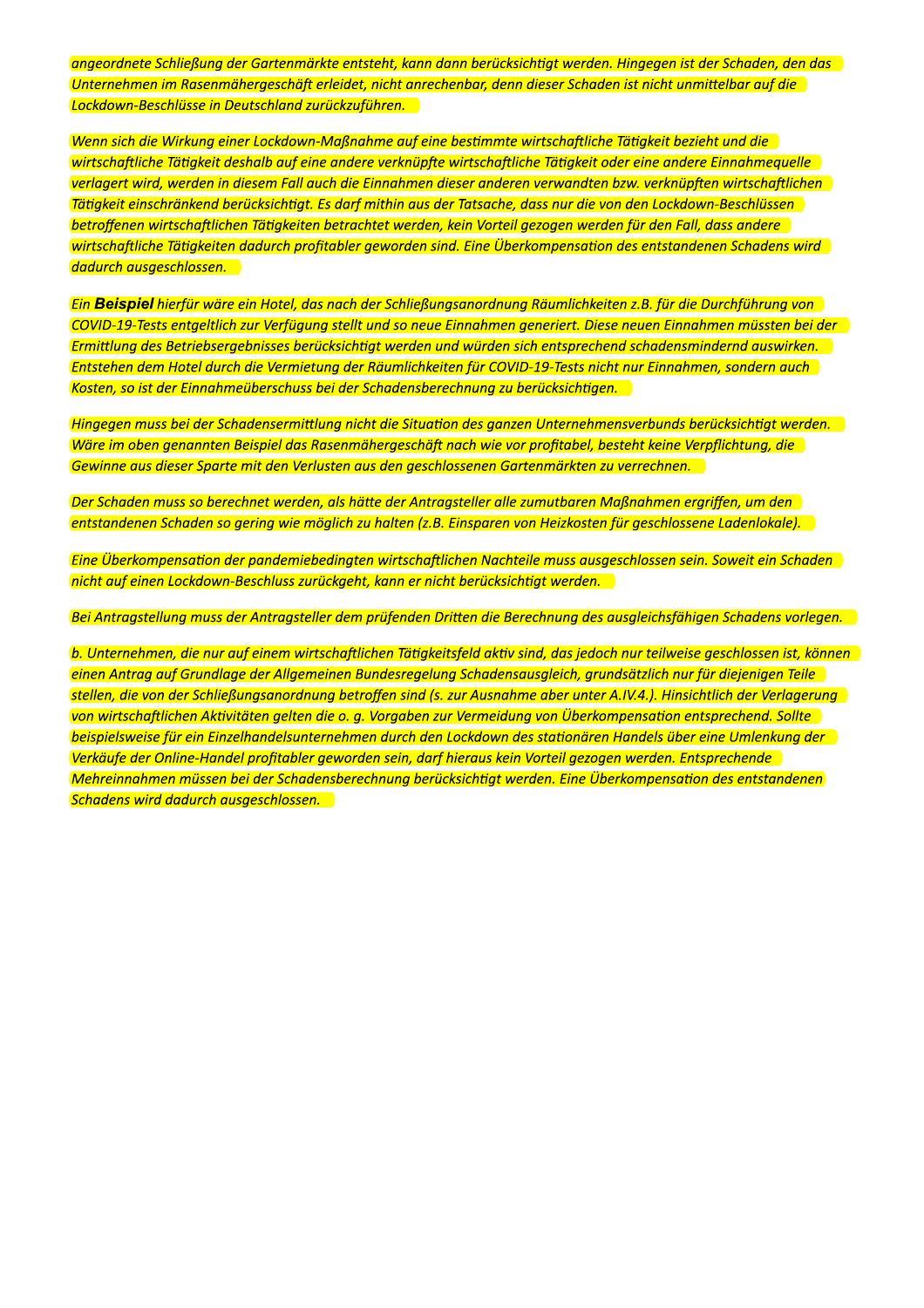Beispiel 1: Vertreibt ein Modehaus Bekleidung über ein Ladengeschäft und online über einen Webshop, kann es die Schadensregelung bei einem Lockdown des stationären Handels für diesen Teil nutzen. Bei der Beurteilung des zu entschädigenden Schadens wird nur das Ergebnis der Tätigkeit des Betriebs berücksichtigt, das direkt von den Lockdown-Beschlüssen betroffen ist. Sollte allerdings durch den Lockdown des stationären Handels über eine Umlenkung der Verkäufe der Online-Handel profitabler geworden sein, darf hieraus kein Vorteil gezogen werden. Entsprechende Mehreinnahmen müssen bei der Schadensberechnung berücksichtigt werden. Eine Überkompensation des entstandenen Schadens wird dadurch ausgeschlossen.

Beispiel 2: Ein verbundenes Unternehmen verkauft Bücher und hat bundesweit Filialen: in einigen Bundesländern unterliegen die Filialen einer Schließungsanordnung, in anderen nicht. Da alle Filialen dasselbe wirtschaftliche Tätigkeitsfeld betreiben, gilt die 80/20-Regel nicht. Das Unternehmen gilt insgesamt als direkt betroffen und antragsberechtigt im Sinne der Allgemeinen Bundesregelung Schadensausgleich. Auch hier wird aber bei der Beurteilung des zu entschädigenden Schadens nur das Ergebnis der Tätigkeit des Betriebs berücksichtigt, das direkt von den Lockdown-Beschlüssen betroffen ist. Sollte durch den Lockdown des Handels an einigen Standorten über eine Umlenkung der Verkäufe der Handel an anderen, geöffneten Standorten profitabler geworden sein, darf hieraus kein Vorteil gezogen werden. Entsprechende Mehreinnahmen müssen bei der Schadensberechnung berücksichtigt werden. Eine Überkompensation des entstandenen Schadens wird dadurch ausgeschlossen.

Für Verluste bei den nicht geschlossenen Filialen könnte sich das Unternehmen auf die Bundesregelung **Fixkostenhilfe stützen (s. hierzu A.IV.4.).** 

# 5. Wird Kurzarbeitergeld bei der beihilferechtlichen Schadensberechnung im Rahmen der Allgemeinen **Bundesregelung Schadensausgleich berücksichtigt?**

Die Personalkostenpauschale der Überbrückungshilfe III berechnet sich unabhängig von dem erhaltenen Kurzarbeitergeld. Voraussetzung ist, dass dem Unternehmen Personalkosten entstehen und nicht alle Angestellten in kompletter Kurzarbeit <mark>sind.</mark>

Wie bei der Bundesregelung Novemberhilfe/Dezemberhilfe (Schadensausgleich) wird erhaltenes Kurzarbeitergeld jedoch im Rahmen der Allgemeinen Bundesregelung Schadensausgleich bei der Berechnung des Schadens zur Bestimmung der beihilferechtlich zulässigen Höchstförderhöhe als Einnahme berücksichtigt.

Da das Kurzarbeitergeld bei der Berechnung der Förderhöhe nach der Überbrückungshilfe III nicht angerechnet wird, findet **keine** doppelte Anrechnung statt.

6. Werden im Rahmen der Allgemeine Bundesregelung Schadensausgleich auch behördlich angeordnete Auflagen berücksichtigt, wie sie bei den im Einzelhandel angewandten Maßnahmen "click & meet" bzw. "click & meet & test" vorgesehen sind?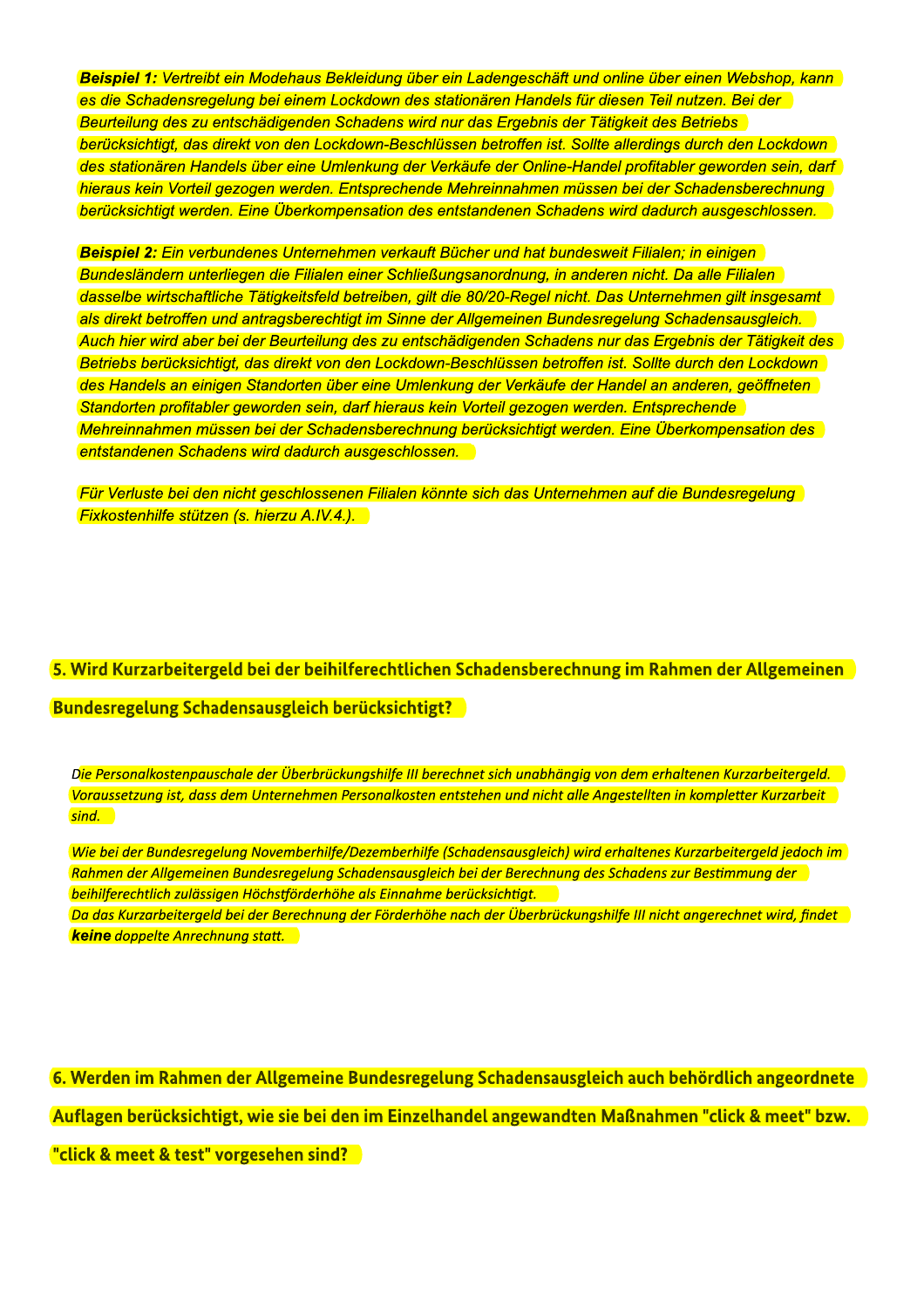Nein. Die EU-Kommission legt die Vorschrift des Art. 107 Abs. 2 b AEUV, auf der die Allgemeine Bundesregelung Schadensausgleich berüht, sehr restriktiv aus und verlängt hierfür gründsatzlich das Vorliegen einer Schließungsanordnung. Art. 107 Abs. 2 b AEUV, auf der die Allgemeine Bui<br>d verlangt hierfür grundsätzlich das Vorliegen eine<br>ei der das Geschäft geschlossen ist, die Ware abei<br>Geschäft bei der Maßnahme click & meet" bzw. "c<br>auch mit Auflagen wi Anders als bei der Maßnahme "click & collect", bei der das Geschaft geschlossen ist, die Ware aber nach Terminabspräche rrift des Art. 107 Abs. 2 b AEUV, auf der die Allgen<br>v aus und verlangt hierfür grundsätzlich das Vorlie<br>ollect", bei der das Geschäft geschlossen ist, die W<br>, ist das Geschäft bei der Maßnahme click & meet<br>et, wenn auch m vor dem Eingang abgeholt werden kann, ist das Geschaft bei der Majsnahme click & meet" bzw. "click & meet & test" nicht t die Vorschrift des Art. 107 Abs. 2 b AEUV, auf der<br>hr restriktiv aus und verlangt hierfür grundsätzlich<br>e "click & collect", bei der das Geschäft geschlosse<br>erden kann, ist das Geschäft bei der Maßnahme cl<br>ich geöffnet, geschlossen. Es ist grundsatzlich geoffnet, wenn auch mit Auflagen wie z.B. Vorzeigen eines aktuellen negativen lein. Die EU-Kommission legt die Vorschrift des Ar<br>chadensausgleich beruht, sehr restriktiv aus und v<br>Anders als bei der Maßnahme "click & collect", bei<br>or dem Eingang abgeholt werden kann, ist das Ge<br>reschlossen. Es ist g lestergebnisses. Die Zeitraume, in denen Auflagen wie "click & meet" bzw. "click & meet & test" angeordnet sind, gelten Nein. Die EU-Kommission legt die Vorschrift des Ar<br>Schadensausgleich beruht, sehr restriktiv aus und<br>Anders als bei der Maßnahme "click & collect", bei<br>vor dem Eingang abgeholt werden kann, ist das Gi<br>Testergebnisses. Die daher nicht als Schließungszeiten im Sinne der Allgemeinen Bundesregelung Schadensausgleich.

# III. Allgemeine und übergreifende Fragen

### 1. Was gilt für Unternehmen in Schwierigkeiten?

Nach den Vorgaben der Europäischen Kommission dürfen Unternehmen, die sich bereits zum 31. Dezember 2019 in Schwierigkeiten im Sinne des Art. 2 Nr. 18 der Verordnung (EU) Nr. 651/2014 (Allgemeine Gruppenfreistellungsverordnung) befunden haben und diesen Status danach nicht wieder überwunden haben, keine Beihilfen gewährt werden, s. hierzu das Merkblatt der KfW. Abweichend davon können Beihilfen für kleine und Kleinstunternehmen (im Sinne des Anhangs I der Allgemeinen Gruppenfreistellungsverordnung) gewährt werden, die sich am 31. Dezember 2019 bereits in Schwierigkeiten befanden, sofern diese Unternehmen nicht Gegenstand eines Insolvenzverfahrens nach nationalem Recht sind und sie weder Rettungsbeihilfen noch Umstrukturierungsbeihilfen erhalten haben.

Gemäß Art. 2 Nr. 18 der Allgemeinen Gruppenfreistellungsverordnung (AGVO) gilt als Unternehmen in Schwierigkeiten, wenn u.a. mehr als die Hälfte des gezeichneten Stammkapitals infolge aufgelaufener Verluste verlorengegangen ist. Dabei kommt es auf die Bilanz des letzten abgeschlossenen Finanzjahres nach Maßgabe des Handelsrechts an.

## 2. Welche Höchstbeträge des Beihilferechts sind für welche Förderprogramme zu beachten?

Es gelten die Höchstbeträge der jeweiligen zugrundeliegenden Beihilferegelungen (siehe unter A.I.1., A.I.2., A.II.1. und A.III.1.), die gegebenenfalls kumuliert werden können. Dabei ist zu beachten, dass die jeweiligen Höchstbeträge pro Unternehmen oder Unternehmensverbund gelten, also programmübergreifend.

3. Welche Wahl- und Kombinationsmöglichkeiten der unterschiedlichen beihilferechtlichen Grundlagen gibt es bei der Überbrückungshilfe III und welche Vorteile und Nachteile haben die einzelnen Alternativen?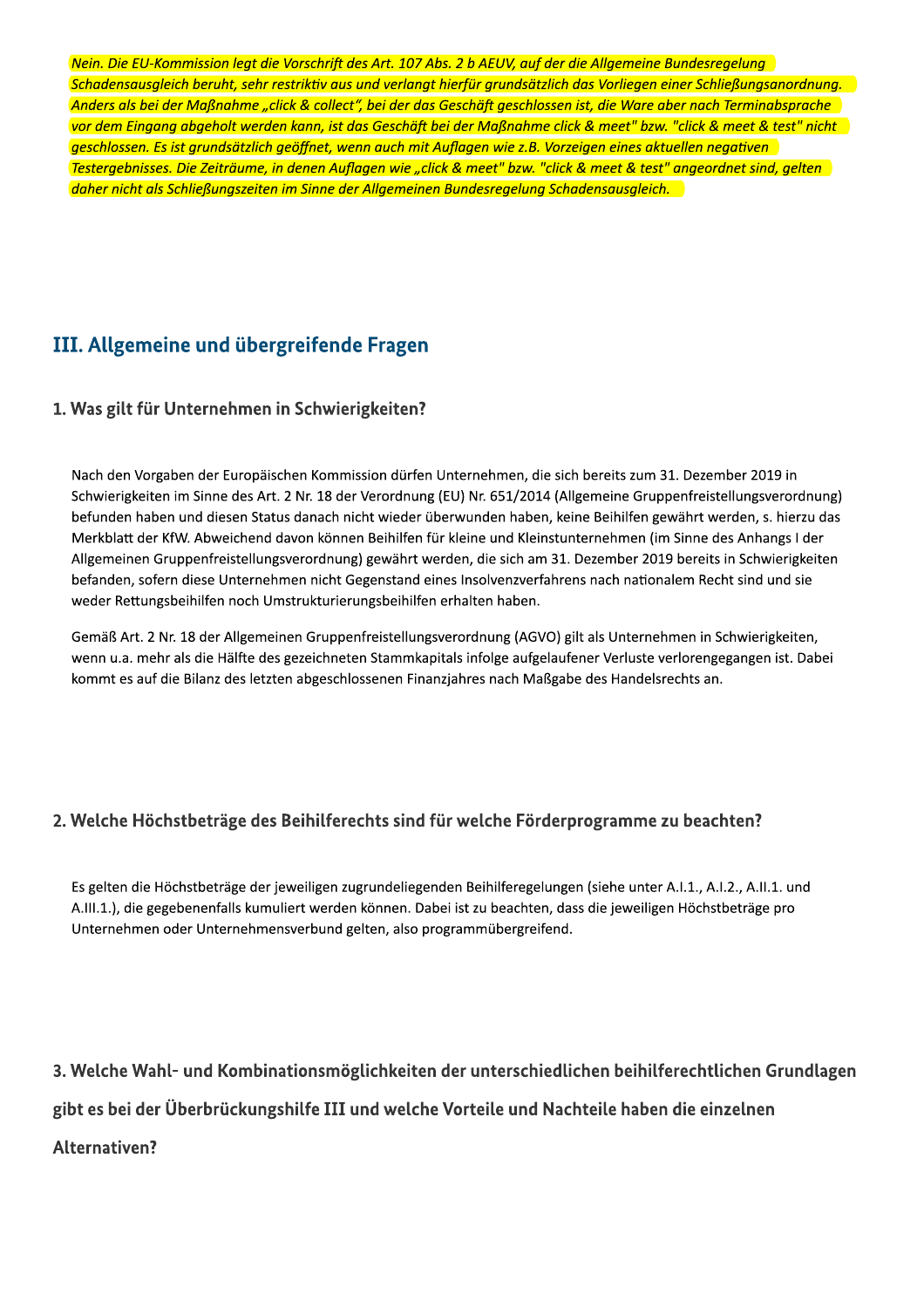|                | Bundesregelung Kleinbeihilfen<br>2020 (optional kumuliert mit<br>der De-minimis Verordnung) | Bundesregelung Fixkostenhilfe<br>2020 | Allgemeine<br>Bundesregelung<br>Schadensausgleich |
|----------------|---------------------------------------------------------------------------------------------|---------------------------------------|---------------------------------------------------|
| $\mathbf{1}$   | $\pmb{\mathsf{x}}$                                                                          |                                       |                                                   |
| $\overline{2}$ | x                                                                                           | $\pmb{\chi}$                          |                                                   |
| $\overline{3}$ |                                                                                             | $\pmb{\chi}$                          |                                                   |
| $\overline{4}$ |                                                                                             |                                       | x                                                 |
| $\sqrt{5}$     | $\pmb{\chi}$                                                                                |                                       | X                                                 |
| 6              |                                                                                             | X                                     | $\pmb{\chi}$                                      |
| $\overline{7}$ | X                                                                                           | X                                     | X                                                 |

(1) Bundesregelung Kleinbeihilfen 2020 (optional kumuliert mit der De-minimis-Verordnung)

Diese Variante dürfte als "Basis-Variante" für einen Großteil der Antragssteller empfehlenswert sein. Auf dieser Grundlage können Beihilfen in Höhe von insgesamt bis zu 2 Millionen Euro pro Unternehmen bzw. Unternehmensverbund gewährt werden. Für Förderungen auf der Grundlage der Bundesregelung Kleinbeihilfen 2020 und der De-minimis-Verordnung sind weitergehende Berechnungen ungedeckter Fixkosten und entsprechende Nachweispflichten nicht erforderlich, so dass diese Grundlage - solange die zulässige Obergrenze noch nicht ausgeschöpft ist - vergleichsweise unkomplizierter ist.

Zu beachten ist, dass die Obergrenze von 2 Millionen Euro für alle auf dieser beihilferechtlichen Grundlage erhaltenen und beantragten Beihilfen insgesamt gilt; es müssen also beispielsweise Förderungen durch die Soforthilfe, die Überbrückungshilfe I oder auch der KfW-Schnellkredit angerechnet werden (s.o., A.I.3. und 4.).

Die De-minimis-Verordnung kann optional als zusätzliche beihilferechtlich Grundlage herangezogen oder weggelassen werden. Das Weglassen der De-minimis-Verordnung hat den Nachteil, dass der beihilferechtlich zulässige Höchstförderbetrag um 200.000 Euro sinkt. Für Unternehmen, für die die verbleibende Obergrenze der Bundesregelung Kleinbeihilfen 2020 in Höhe von 1.800.000 Euro insgesamt ausreichend ist, birgt diese Variante jedoch den Vorteil, dass der Rahmen der De-minimis-Verordnung (200.000 Euro in drei Steuerjahren), der Corona-unabhängig gilt, für gegebenenfalls spätere Beihilfen "aufgespart" werden kann.

(2) Bundesregelung Kleinbeihilfen 2020 (optional kumuliert mit der De-minimis-Verordnung) und Bundesregelung Fixkostenhilfe 2020

Diese Variante bietet gegenüber der 1. Variante den Vorteil, dass sich der beihilferechtlich zulässige Förderrahmen durch Hinzunahme der Bundesregelung Fixkostenhilfe 2020 (Obergrenze: 10 Millionen Euro) auf insgesamt maximal 12 Millionen Euro erhöht. Die Variante ist daher insbesondere für Unternehmen vorgesehen, die einen höheren Finanzierungsbedarf haben.

Für den Teil des Antrags, der auf die Bundesregelung Fixkostenhilfe 2020 gestützt ist, müssen ungedeckte Fixkosten nachgewiesen werden, die dem Unternehmen im jeweiligen beihilfefähigen Zeitraum entstanden ist. Die maximal mögliche Fördersumme ist auf 70 Prozent (bzw. bei Kleinunternehmen 90 Prozent) der nachgewiesenen ungedeckten Fixkosten begrenzt.

Die De-minimis-Verordnung kann optional als zusätzliche beihilferechtlich Grundlage herangezogen oder weggelassen werden. Das Weglassen der De-minimis-Verordnung hat den Vorteil, dass der Rahmen der De-minimis-Verordnung (200.000 Euro in drei Steuerjahren), der Corona-unabhängig gilt, für gegebenenfalls spätere Beihilfen "aufgespart" werden kann. Nachteilig könnte sein, dass der beihilferechtlich zulässige Höchstförderbetrag dadurch um 200.000 Euro sinkt und dass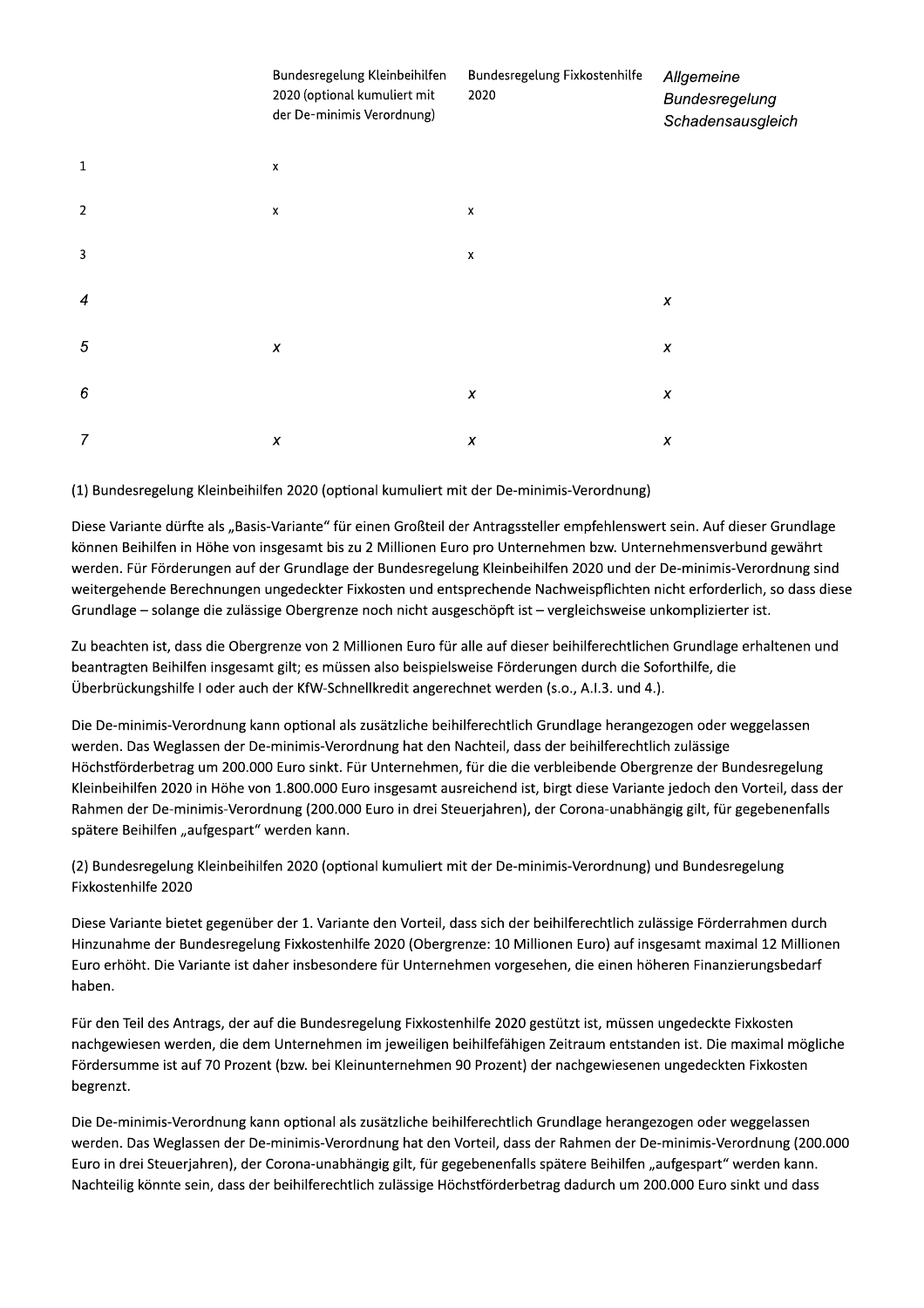gegebenenfalls ein höherer Teilbetrag der Gesamtsumme auf die Bundesregelung Fixkostenhilfe 2020 gestützt wird, für welche die Begrenzung der Fördersumme auf maximal 70 Prozent (bzw. bei Kleinunternehmen 90 Prozent) der nachgewiesenen ungedeckten Fixkosten gilt.

#### (3) Bundesregelung Fixkostenhilfe 2020

In dieser Variante müssen zur Abdeckung der gesamten beantragten Fördersumme ungedeckte Fixkosten im beihilfefähigen Zeitraum nachgewiesen werden. Die Obergrenze sinkt gegenüber Variante 2 auf insgesamt 10 Millionen Euro und die maximal mögliche Fördersumme ist auf 70 Prozent (bzw. bei Kleinunternehmen 90 Prozent) der nachgewiesenen ungedeckten Fixkosten begrenzt.

Vorteilhaft könnte diese Variante für Antragssteller sein, die einen höheren Finanzbedarf haben und die den Rahmen der Bundesregelung Kleinbeihilfen 2020 und der De-minimis-Verordnung entweder bereits ausgeschöpft haben oder für andere Förderprogramme (z.B. die Novemberhilfe oder Dezemberhilfe) aufsparen möchten.

(4) Allgemeine Bundesregelung Schadensausgleich

Zur Abdeckung der gesamten beantragten Fördersumme muss ein Schaden nachgewiesen werden, der dem Unternehmen während der Lockdown-Monate entstanden ist.

Vorteilhaft könnte diese Variante für Antragssteller sein, die wegen einer langen Schließungszeit während der Corona-Pandemie einen hohen Schaden geltend machen können, einen sehr hohen Finanzbedarf haben und die die beihilferechtlichen Rahmen der Bundesregelung Kleinbeihilfen 2020 und der De-minimis-Verordnung sowie der Bundesregelung Fixkostenhilfe entweder bereits ausgeschöpft haben oder für andere Förderprogramme (z.B. die geplante Überbrückungshilfe III plus) aufsparen möchten.

(5) Bundesregelung Kleinbeihilfen 2020 (optional kumuliert mit der De-minimis-Verordnung) und Allgemeine Bundesregelung Schadensausgleich

Antragssteller, für die das maximale Fördervolumen der Bundessregelung Kleinbeihilfen 2020 und der De-minimis-Verordnung in Höhe von 2 Millionen Euro nicht ausreicht bzw. bereits für andere Förderprogramme teilweise aufgebraucht ist, können ihren Antrag zusätzlich - statt auf die Bundesregelung Fixkostenhilfe (vgl. oben Variante (2) - auch auf die Allgemeine Bundesregelung Schadensausgleich stützen.

Für den Teil des Antrags, der auf die Allgemeine Bundesregelung Schadensausgleich gestützt ist, muss ein Schaden nachgewiesen werden, der dem Unternehmen während der Lockdown-Monate entstanden ist. Wurden bereits Anträge auf November- oder Dezemberhilfe auf die Bundesregelung Novemberhilfe/Dezemberhilfe (Schadensausgleich) gestützt, können darin berücksichtigte Schäden nicht erneut in Anrechnung gebracht werden.

Die De-minimis-Verordnung kann optional als zusätzliche beihilferechtlich Grundlage herangezogen oder weggelassen werden.

(6) Bundesregelung Fixkostenhilfe und Allgemeine Bundesregelung Schadensausgleich

Antragssteller mit einem sehr hohen Finanzierungsbedarf, die das maximale Fördervolumen der Bundesregelung Fixkostenhilfe bereits teilweise für andere Förderprogramme ausgeschöpft haben oder für andere Förderprogramme aufsparen möchten (z.B. die geplante Überbrückungshilfe III plus), können ihren Antrag zusätzlich auf die Allgemeine Bundesregelung Schadensausgleich stützen. Dabei ist zu beachten, dass einzelne Zeiträume des Leistungszeitraums grundsätzlich entweder auf die Bundesregelung Fixkostenhilfe oder auf die Allgemeine Bundesregelung Schadensausgleich gestützt werden können (s. zur Ausnahme unter A.IV.4.). So kann sich z.B. ein Einzelhändler, der vom 13. Dezember 2020 bis zum 28. Februar 2021 direkt von einer Schließungsanordnung betroffen war, für diesen Zeitraum auf die Allgemeine Bundesregelung Schadensausgleich stützen. Für spätere Zeiträume zwischen März und Juni 2021, in denen ohne Schließungsanordnung ungedeckte Fixkosten angefallen sind, kann er sich auf die Bundesregelung Fixkostenhilfe 2020 stützen.

In dieser Variante müssen zur Abdeckung des Antragsteils, der auf die Bundesregelung Fixkostenhilfe gestützt wird, ungedeckte Fixkosten im beihilfefähigen Zeitraum nachgewiesen werden. Die Obergrenze für diesen Teil des Antrags beträgt insgesamt 10 Millionen Euro und die maximal mögliche Fördersumme ist auf 70 Prozent (bzw. bei Kleinunternehmen 90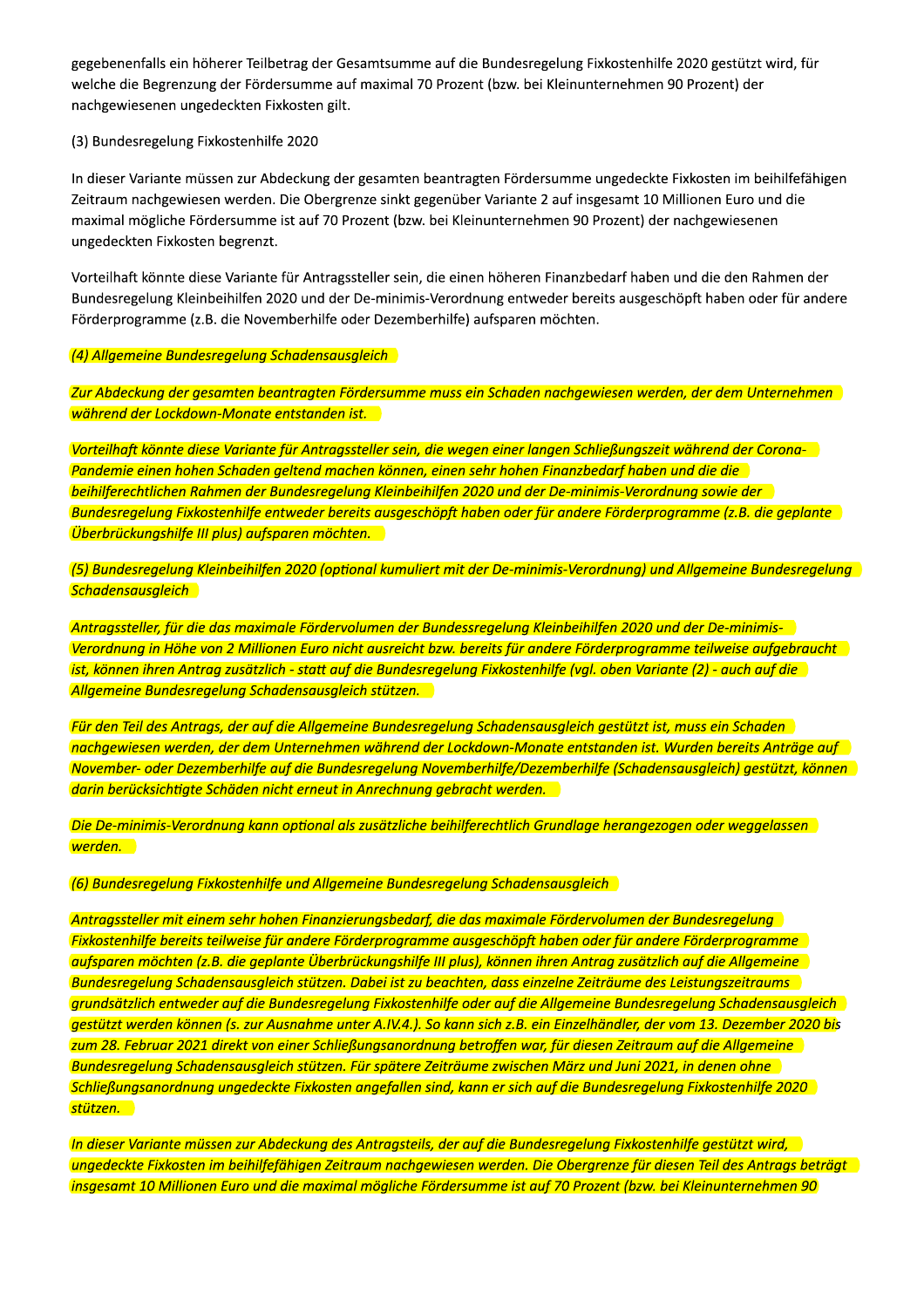Prozent) der nachgewiesenen ungedeckten Fixkosten begrenzt. Wurden bereits ungedeckte Fixkosten für andere Hilfsprogramme genutzt, die auf die Bundesregelung Fixkostenhilfe gestützt wurden (z.B. Überbrückungshilfe II, Novemberoder Dezemberhilfe), können diese nicht erneut in Anrechnung gebracht werden.

Für den Teil des Antrags, der auf die Allgemeine Bundesregelung Schadensausgleich gestützt ist, muss ein Schaden nachgewiesen werden, der dem Unternehmen während der Lockdown-Monate entstanden ist. Wurden bereits Anträge auf November- oder Dezemberhilfe auf die Bundesregelung Novemberhilfe/Dezemberhilfe (Schadensausgleich) gestützt, können darin berücksichtigte Schäden nicht erneut in Anrechnung gebracht werden.

(7) Bundesregelung Fixkostenhilfe und Allgemeine Bundesregelung Schadensausgleich sowie Bundesregelung Kleinbeihilfen 2020 (optional kumuliert mit der De-minimis-Verordnung)

Es ist zudem möglich, den Antrag auf alle vier beihilferechtlichen Regime zu stützen. Soll der Förderhöchstbetrag der Uberbrückungshilfe III in Höhe von 52 Millionen Euro vollumfänglich genutzt werden, ist dies auch erforderlich, denn es dürfen maximal 40 Millionen auf Grundlage der Allgemeinen Bundesregelung Schadensausgleich, maximal 10 Millionen Euro auf Grundlage der Bundesregelung Fixkostenhilfe 2020, maximal 1,8 Millionen Euro auf Grundlage der Bundesregelung Kleinbeihilfe 2020 und maximal 200.000 Euro auf Grundlage der De-minimis-Verordnung gewährt werden. Zu berücksichtigen ist dabei, dass bereits erhaltene Beihilfen auf den jeweiligen Beihilferahmen anzurechnen sind

4. Welche Wahl- und Kombinationsmöglichkeiten der unterschiedlichen beihilferechtlichen Grundlagen gibt es bei der Novemberhilfe und der Dezemberhilfe und welche Vorteile und Nachteile haben die einzelnen Alternativen?

Bundesregelung Kleinbeihilfen Bundesregelung Fixkostenhilfe Bundesregelung 2020 (optional kumuliert mit 2020 Novemberhilfe/ der De-minimis Verordnung) Dezemberhilfe (Schadensausgleich)  $\mathbf{1}$  $\boldsymbol{\mathsf{x}}$  $\overline{2}$  $\mathbf{x}$  $\pmb{\mathsf{x}}$  $\overline{3}$  $\mathbf{x}$  $\overline{4}$  $\mathsf{x}$  $\mathsf{x}$ 5  $\mathbf{x}$ 

Bei der November- und Dezemberhilfe gibt es folgende Möglichkeiten, auf welche beihilferechtliche(n) Grundlage(n) die Förderung gestützt werden kann:

(1) Bundesregelung Kleinbeihilfen 2020 (optional kumuliert mit der De-minimis-Verordnung)

Diese Variante dürfte als "Basis-Variante" für einen Großteil der Antragssteller empfehlenswert sein. Auf dieser Grundlage können Beihilfen in Höhe von insgesamt bis zu 2 Millionen Euro pro Unternehmen bzw. Unternehmensverbund gewährt werden. Für Förderungen auf der Grundlage der Bundesregelung Kleinbeihilfen 2020 und der De-minimis-Verordnung sind weitergehende Verlust- oder Schadensberechnungen und entsprechende Nachweispflichten nicht erforderlich, so dass diese Grundlage – solange die zulässige Obergrenze noch nicht ausgeschöpft ist – vergleichsweise unkomplizierter ist.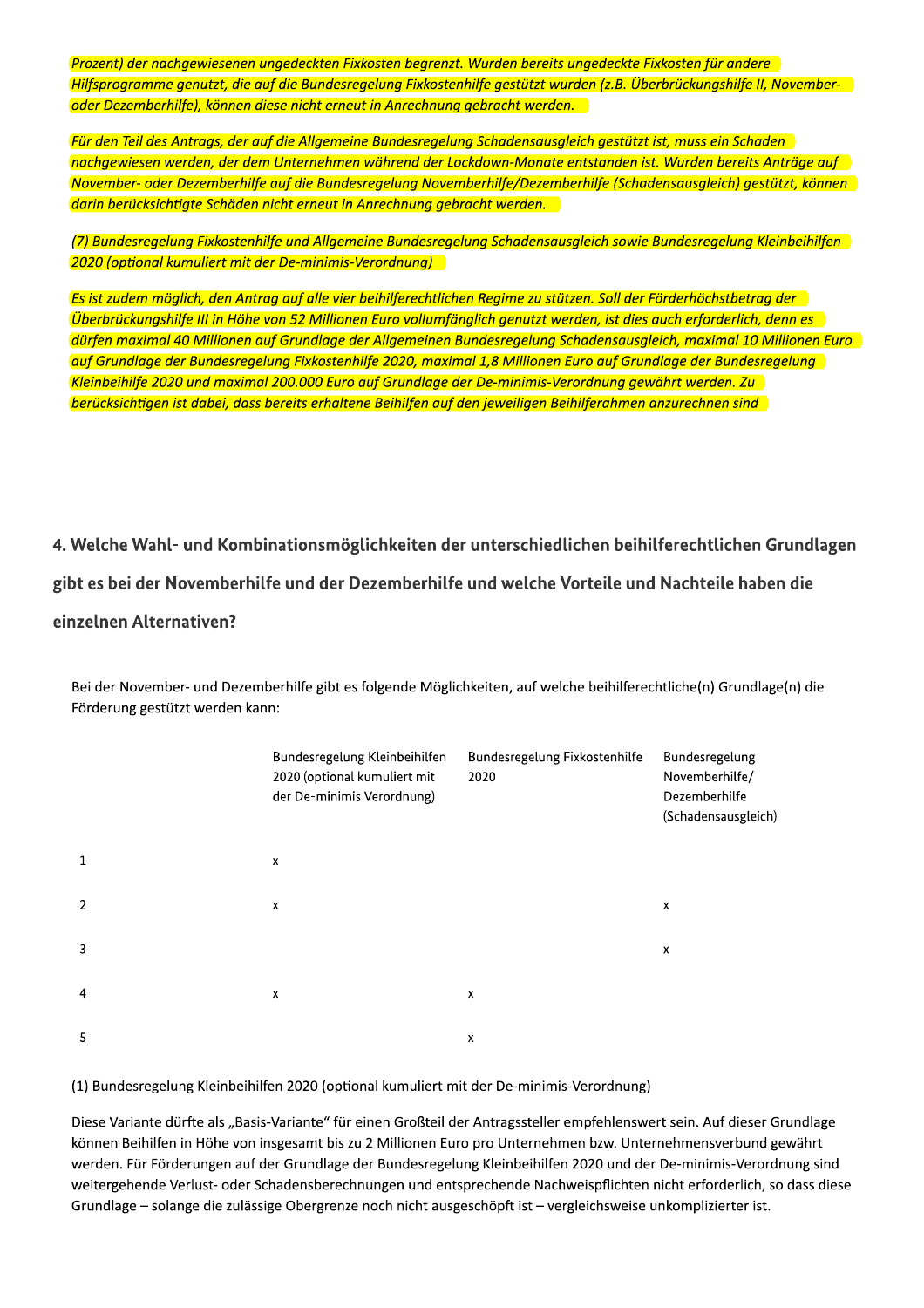Zu beachten ist, dass die Obergrenze von 2 Millionen Euro für alle auf dieser beihilferechtlichen Grundlage erhaltenen und beantragten Beihilfen insgesamt gilt; es müssen also beispielsweise Förderungen durch die Soforthilfe, die Überbrückungshilfe I oder auch der KfW-Schnellkredit angerechnet werden (s.o., A.I.3. und 4.).

Die De-minimis-Verordnung kann optional als zusätzliche beihilferechtlich Grundlage herangezogen oder weggelassen werden. Das Weglassen der De-minimis-Verordnung hat den Nachteil, dass der beihilferechtlich zulässige Höchstförderbetrag um 200.000 Euro sinkt. Für Unternehmen, für die die verbleibende Obergrenze der Bundesregelung Kleinbeihilfen 2020 in Höhe von 1.800.000 Euro insgesamt ausreichend ist, birgt diese Variante jedoch den Vorteil, dass der Rahmen der De-minimis-Verordnung (200.000 Euro in drei Steuerjahren), der Corona-unabhängig gilt, für gegebenenfalls spätere Beihilfen "aufgespart" werden kann.

(2) Bundesregelung Kleinbeihilfen 2020 (optional kumuliert mit der De-minimis-Verordnung) und Bundesregelung Novemberhilfe/Dezemberhilfe (Schadensausgleich)

Antragssteller, für die das maximale Fördervolumen der Bundessregelung Kleinbeihilfen 2020 und der De-minimis-Verordnung in Höhe von 2 Millionen Euro nicht ausreicht bzw. bereits für andere Förderprogramme teilweise aufgebraucht ist, können ihren Antrag zusätzlich auf die Bundesregelung Novemberhilfe/Dezemberhilfe (Schadensausgleich) stützen.

Für den Teil des Antrags, der auf die Bundesregelung Novemberhilfe/Dezemberhilfe (Schadensausgleich) gestützt ist, muss ein Schaden nachgewiesen werden, der dem Unternehmen während der Lockdown-Monate entstanden ist. Eine betragsmäßige Obergrenze gibt es für Förderungen auf dieser Grundlage nicht; die maximal mögliche Fördersumme ist jedoch begrenzt auf maximal 95 Prozent des nachgewiesenen Schadens.

Die De-minimis-Verordnung kann optional als zusätzliche beihilferechtlich Grundlage herangezogen oder weggelassen werden. Das Weglassen der De-minimis-Verordnung hat den Vorteil, dass der Rahmen der De-minimis-Verordnung (200.000 Euro in drei Steuerjahren), der Corona-unabhängig gilt, für gegebenenfalls spätere Beihilfen "aufgespart" werden kann. Nachteilig könnte sein, dass dadurch gegebenenfalls ein höherer Teilbetrag der Gesamtsumme auf die Bundesregelung Novemberhilfe/Dezemberhilfe (Schadensausgleich) gestützt wird, für welche die Begrenzung der Fördersumme auf maximal 95 Prozent des nachgewiesenen Schadens gilt.

(3) Bundesregelung Novemberhilfe/Dezemberhilfe (Schadensausgleich)

In dieser Variante muss zur Abdeckung der gesamten beantragten Fördersumme ein Schaden nachgewiesen werden, der dem Unternehmen während der Lockdown-Monate entstanden ist. Eine betragsmäßige Obergrenze gibt es für Förderungen auf dieser Grundlage nicht; die maximal mögliche Fördersumme ist jedoch begrenzt auf maximal 95 Prozent des nachgewiesenen Schadens.

Vorteilhaft könnte diese Variante für Antragssteller sein, die einen hohen Finanzbedarf haben und die Rahmen der Bundesregelung Kleinbeihilfen 2020 und der De-minimis-Verordnung entweder bereits ausgeschöpft haben oder für andere Förderprogramme (z.B. die Überbrückungshilfe III) aufsparen möchten.

(4) Bundesregelung Kleinbeihilfen 2020 (optional kumuliert mit der De-minimis-Verordnung) und Bundesregelung Fixkostenhilfe 2020

Diese Variante bietet gegenüber der 1. Variante den Vorteil, dass sich der beihilferechtlich zulässige Förderrahmen durch Hinzunahme der Bundesregelung Fixkostenhilfe 2020 (Obergrenze: 10 Millionen Euro) auf insgesamt maximal 12 Millionen Euro erhöht.

Diese Variante ist insbesondere für Unternehmen vorgesehen, die einen höheren Finanzierungsbedarf haben und die unter der Bundesregelung Novemberhilfe/Dezemberhilfe (Schadensausgleich) nicht antragsberechtigt sind. Das betrifft indirekt über Dritte betroffene Unternehmen.

Ein Vorteil dieser Variante ist zudem, dass der Zeitraum, in dem ungedeckte Fixkosten berücksichtigt werden können, bei der Bundesregelung Fixkostenhilfe 2020 länger ist als der Zeitraum, für den der entstandene Schaden bei der Bundesregelung Novemberhilfe/Dezemberhilfe (Schadensausgleich) geltend gemacht werden kann. Der beihilfefähige Zeitraum umfasst bei der Bundesregelung Fixkostenhilfe 2020 den gesamten Zeitraum von März bis Dezember 2020, also im Gegensatz zur Bundesregelung Novemberhilfe/Dezemberhilfe (Schadenausgleich) auch die Monate Juni bis Oktober (vgl. II. 3. und III. 3).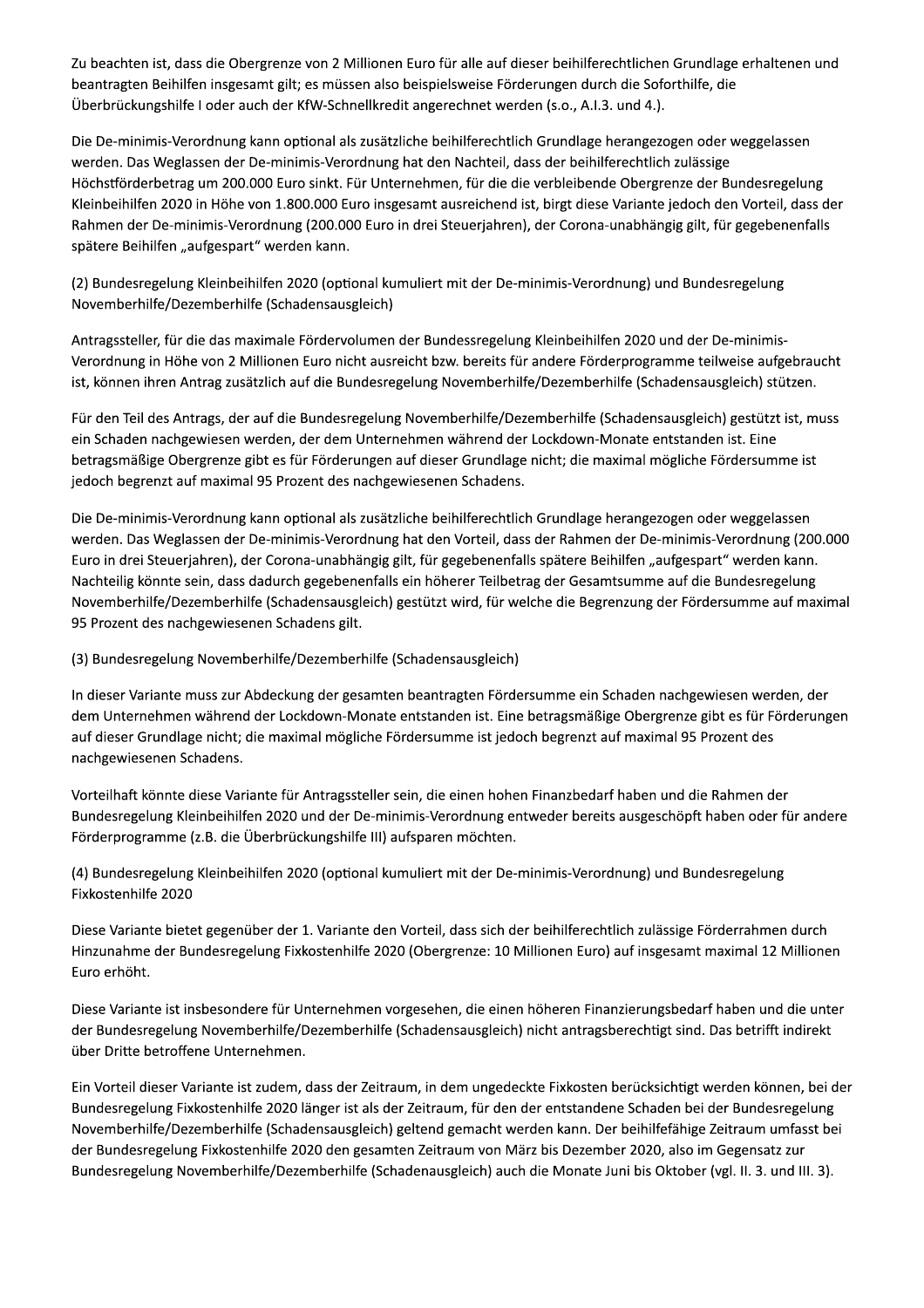Für den Teil des Antrags, der auf die Bundesregelung Fixkostenhilfe 2020 gestützt ist, müssen ungedeckte Fixkosten nachgewiesen werden, die dem Unternehmen im jeweiligen beihilfefähigen Zeitraum entstanden ist. Die maximal mögliche Fördersumme ist auf 70 Prozent (bzw. bei Kleinunternehmen 90 Prozent) der nachgewiesenen ungedeckten Fixkosten begrenzt.

Die De-minimis-Verordnung kann optional als zusätzliche beihilferechtlich Grundlage herangezogen oder weggelassen werden. Das Weglassen der De-minimis-Verordnung hat den Vorteil, dass der Rahmen der De-minimis-Verordnung (200.000 Euro in drei Steuerjahren), der Corona-unabhängig gilt, für gegebenenfalls spätere Beihilfen "aufgespart" werden kann. Nachteilig könnte sein, dass der beihilferechtlich zulässige Höchstförderbetrag dadurch um 200.000 EUR sinkt und dass gegebenenfalls ein höherer Teilbetrag der Gesamtsumme auf die Bundesregelung Fixkostenhilfe 2020 gestützt wird, für welche die Begrenzung der Fördersumme auf maximal 70 Prozent (bzw. bei Kleinunternehmen 90 Prozent) der nachgewiesenen ungedeckten Fixkosten gilt.

#### (5) Bundesregelung Fixkostenhilfe 2020

In dieser Variante müssen zur Abdeckung der gesamten beantragten Fördersumme ungedeckte Fixkosten im beihilfefähigen Zeitraum nachgewiesen werden. Die Obergrenze sinkt gegenüber der Variante 4 auf insgesamt 10 Millionen Euro und die maximal mögliche Fördersumme ist auf 70 Prozent (bzw. bei Kleinunternehmen 90 Prozent) der nachgewiesenen ungedeckten Fixkosten begrenzt.

Vorteilhaft könnte diese Variante für Antragssteller sein, die einen hohen Finanzbedarf haben, ihren Antrag nicht auf die Bundesregelung Novemberhilfe/ Dezemberhilfe (Schadensausgleich) stützen können und die den Rahmen der Bundesregelung Kleinbeihilfen 2020 und der De-minimis-Verordnung entweder bereits ausgeschöpft haben oder für andere Förderprogramme (z.B. die Überbrückungshilfe III) aufsparen möchten.

#### 5. Was passiert mit Anträgen auf Novemberhilfe und Dezemberhilfe, die bereits gestellt wurden und bei

#### denen der Antragssteller nachträglich

a) von der Erhöhung der beihilferechtlichen Obergrenzen der Bundesregelung Kleinbeihilfen 2020 Gebrauch machen möchte?

#### b) eine höhere Förderung aufgrund eines anderen Beihilferegimes (z.B. die Bundesregelung Novemberhilfe/Dezemberhilfe (Schadensausgleich)) erhalten oder das zugrundeliegende Beihilferegime austauschen möchte?

In diesen Fällen kann ein entsprechender Änderungsantrag gestellt werden. Ein nachträglicher vollständiger Wechsel der beihilferechtlichen Grundlage ist auf diese Weise möglich. Bereits erhaltene Zahlungen werden auf die erhöhte Förderung angerechnet.

5a. Wie ist mit Anträgen auf Überbrückungshilfe III umzugehen, die bereits gestellt wurden und bei denen der Antragssteller nachträglich eine höhere Förderung aufgrund der Allgemeinen Bundesregelung Schadensausgleich erhalten oder das zugrundeliegende Beihilferegime austauschen möchte?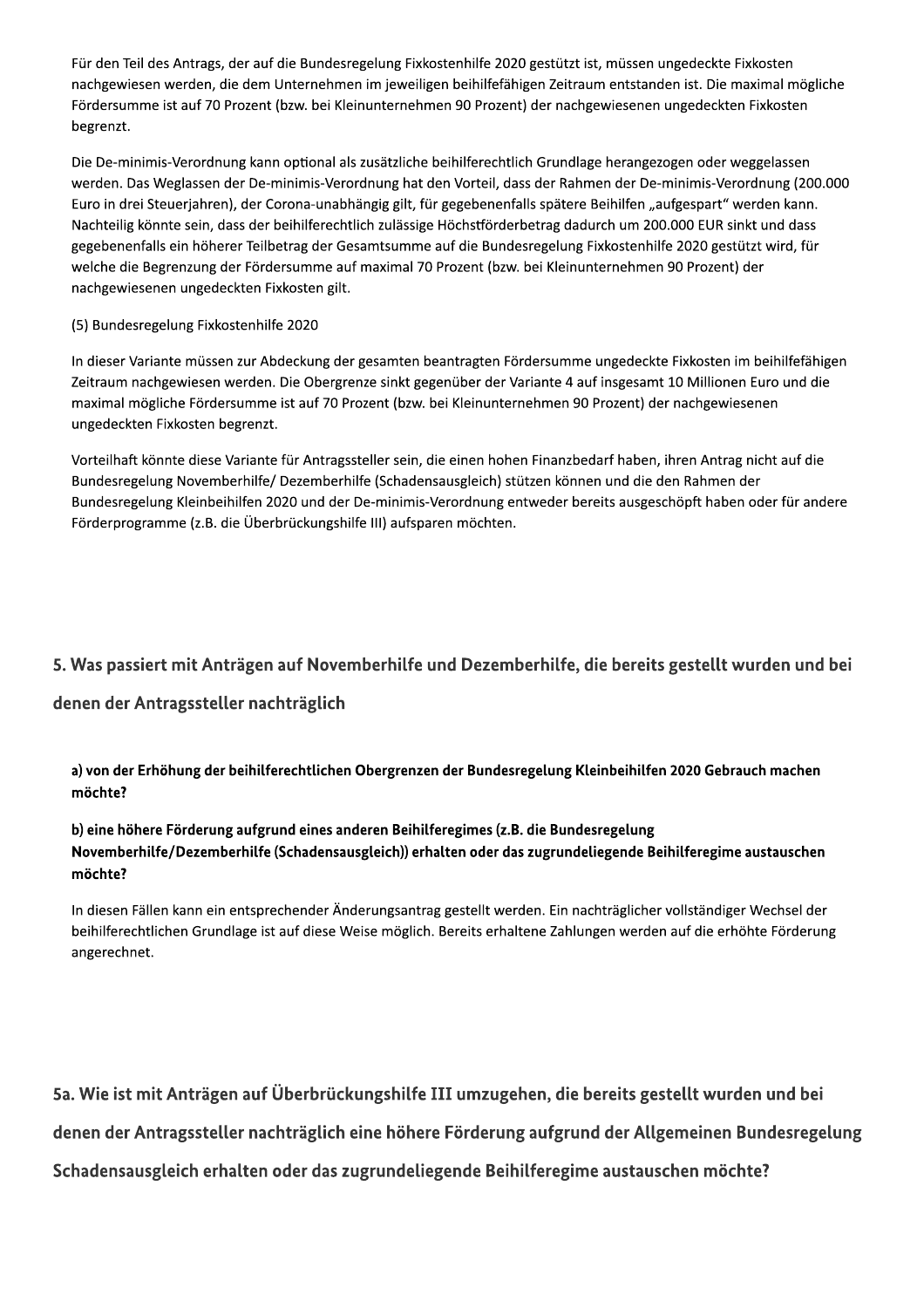in diesen Fallen kann ein entsprechender Anderungsantrag gestellt werden. Ein nachtraglicher vollstandiger Wechsel der beihilferechtlichen Grundlage ist auf diese Weise moglich. Bereits erhaltene Zahlungen werden auf die erhohte Forderung angerechnet.

6. Wann muss ein Unternehmen gegründet worden sein (präziser: die Geschäftstätigkeit aufgenommen haben), um die erweiterte November- bzw. Dezemberhilfe auf Grundlage der Bundesregelung Fixkostenhilfe 2020 bzw. der Bundesregelung Novemberhilfe/Dezemberhilfe (Schadensausgleich) beantragen zu können?

haben), um die erweiterte November- bzw. Dezemberhilfe auf Grundlage der Bundesregelung<br>
Fixkostenhilfe 2020 bzw. der Bundesregelung Novemberhilfe/Dezemberhilfe (Schadensausgleich)<br>
beantragen zu können?<br>
Antragsteller, di

6a. Wann muss ein Unternehmen gegründet worden sein (präziser: die Geschäftstätigkeit aufgenommen haben), um die Überbrückungshilfe III auf Grundlage der Bundesregelung Fixkostenhilfe 2020 bzw. auf Grundlage der Allgemeinen Bundesregelung Schadensausgleich beantragen zu können?

Antragsteller auf Überbruckungshilfe III, die sich auf die beihilferechtliche Grundlage der Bundesregelung Fixkostenhilfe 2020 in der Enterpreisien werden der Enterpreising († 1920).<br>. <u>bzw. auf die Allgemeine Bundesregelung Schadensausgleich stutzen wollen, mussen die Geschaftstatigkeit ihres I</u> Unternehmens vor dem 1. Januar 2019 aufgenommen haben (vgl. Ziffer 4.16 der FAQ zur Überbruckungshilfe III). I<br>.

7. Wie bestimme ich, ob mein Unternehmen ein kleines oder Kleinstunternehmen i.S. des Beihilferechts ist und auf welchen Zeitpunkt ist zur Bestimmung dieser Eigenschaft abzustellen?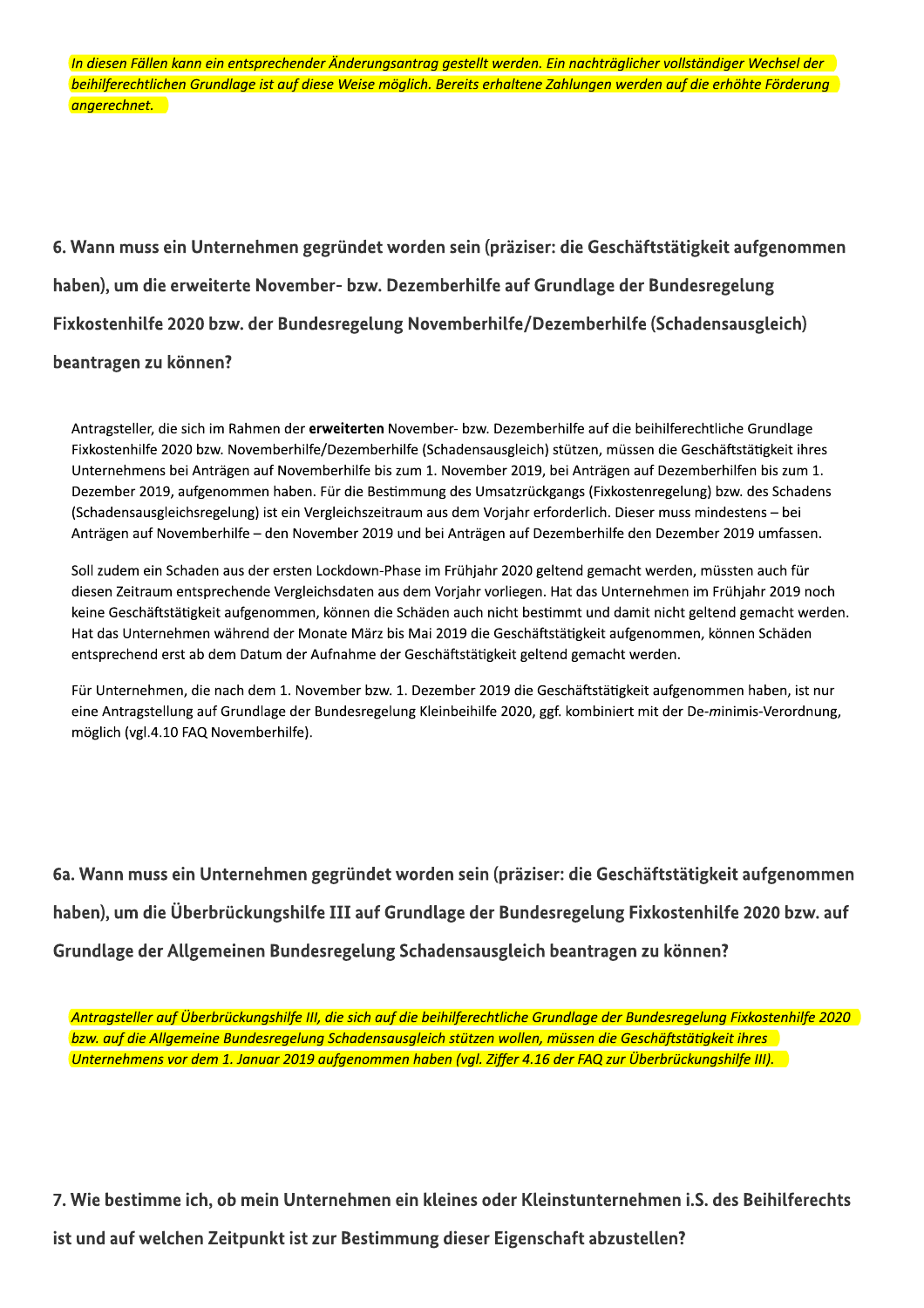Die Definition von kleinen und Kleinstunternehmen für die beihilferechtliche Anwendung findet sich in Anhang I der → Allgemeinen Gruppenfreistellungsverordnung (AGVO) <http://eur-lex.europa.eu/legal-content/DE/TXT/? uri=uriserv:OJ.L\_.2014.187.01.0001.01.DEU>.

Danach sind kleine und Kleinstunternehmen solche, die weniger als 50 Personen beschäftigen und deren Jahresumsatz beziehungsweise Jahresbilanz 10 Millionen Euro nicht übersteigt.

Dabei beziehen sich die Angaben, die für Berechnung der Mitarbeiterzahl und der finanziellen Schwellenwerte herangezogen werden, auf den letzten Rechnungsabschluss und werden auf Jahresbasis berechnet. Damit ist für Anträge auf Überbrückungshilfe Stichtag grundsätzlich der Rechnungsabschluss des jeweiligen Vorjahres.

Der einmal erworbene Status ändert sich erst dann, wenn es in zwei aufeinanderfolgenden Jahren zu einer Über-/Unterschreitung kam.

Bei einem neu gegründeten Unternehmen, das noch keinen Jahresabschluss vorlegen kann, werden die entsprechenden Daten im Laufe des Geschäftsjahres nach Treu und Glauben geschätzt.

### 8. Wie ist bei öffentlichen und gemeinnützigen Unternehmen die Verbundbetrachtung im Sinne des

#### **Beihilferechts vorzunehmen?**

Grundsätzlich ist bei öffentlichen und gemeinnützigen Unternehmen zu unterscheiden zwischen (i) der Verbundbetrachtung im Sinne der Antragsberechtigung und (ii) der Verbundbetrachtung im Sinne des Beihilferechts.

(i) Verbundbetrachtung im Sinne der Antragsberechtigung:

Bei der November- und Dezemberhilfe kann für öffentliche bzw. gemeinnützige Unternehmen oder Betriebsstätten jeweils ein eigener Antrag gestellt werden, auch wenn diese einen Unternehmensverbund bilden.

(ii) Verbundbetrachtung im Sinne des Beihilferechts:

Ungeachtet der Ausnahmeregelung für öffentliche bzw. gemeinnützige Unternehmen bei der Antragsberechtigung, gilt auch für öffentliche bzw. <beziehungsweise> gemeinnützige Unternehmen uneingeschränkt das beihilferechtliche Konsolidierungsgebot. Auch bei öffentlichen bzw. <beziehungsweise> gemeinnützige Unternehmen sind zwingend die beihilferechtlichen Höchstgrenzen für das Unternehmen im beihilferechtlichen Sinne zu beachten, welches bei öffentlichen bzw. <beziehungsweise> gemeinnützige Unternehmen in der Regel der übergeordnete Unternehmensverbund sein dürfte.

Dem Temporary Framework liegt der allgemeine beihilferechtliche Unternehmensbegriff zugrunde, wie er auch in der Bekanntmachung der Europäischen Kommission zum Begriff der staatlichen Beihilfe zum Ausdruck kommt. Für die Zwecke des beihilferechtlichen Unternehmensbegriffs sind grundsätzlich keine Privilegierungen für öffentliche bzw. <beziehungsweise> gemeinnützige Unternehmen erkennbar.

Aufgrund der beihilferechtlichen Vorschriften ist demnach auch bei öffentlichen bzw. <beziehungsweise> gemeinnützigen Unternehmen zu prüfen, inwiefern ein wirtschaftlicher Verbund mit anderen Unternehmen vorliegt, wobei das Bestehen von Kontrollbeteiligungen und anderer funktioneller, wirtschaftlicher und institutioneller Verbindungen relevant ist.

Bei einem kommunalen Unternehmen dürfte der maßgebliche Verbund zum Beispiel in der Regel auf Ebene der Kommune enden, da diese eine eigene öffentlich-rechtliche Gebietskörperschaft mit Selbstverwaltungsrecht ist. Bei einem Unternehmen in Landesbesitz dürfte der maßgebliche Verbund auf Ebene des Landes enden.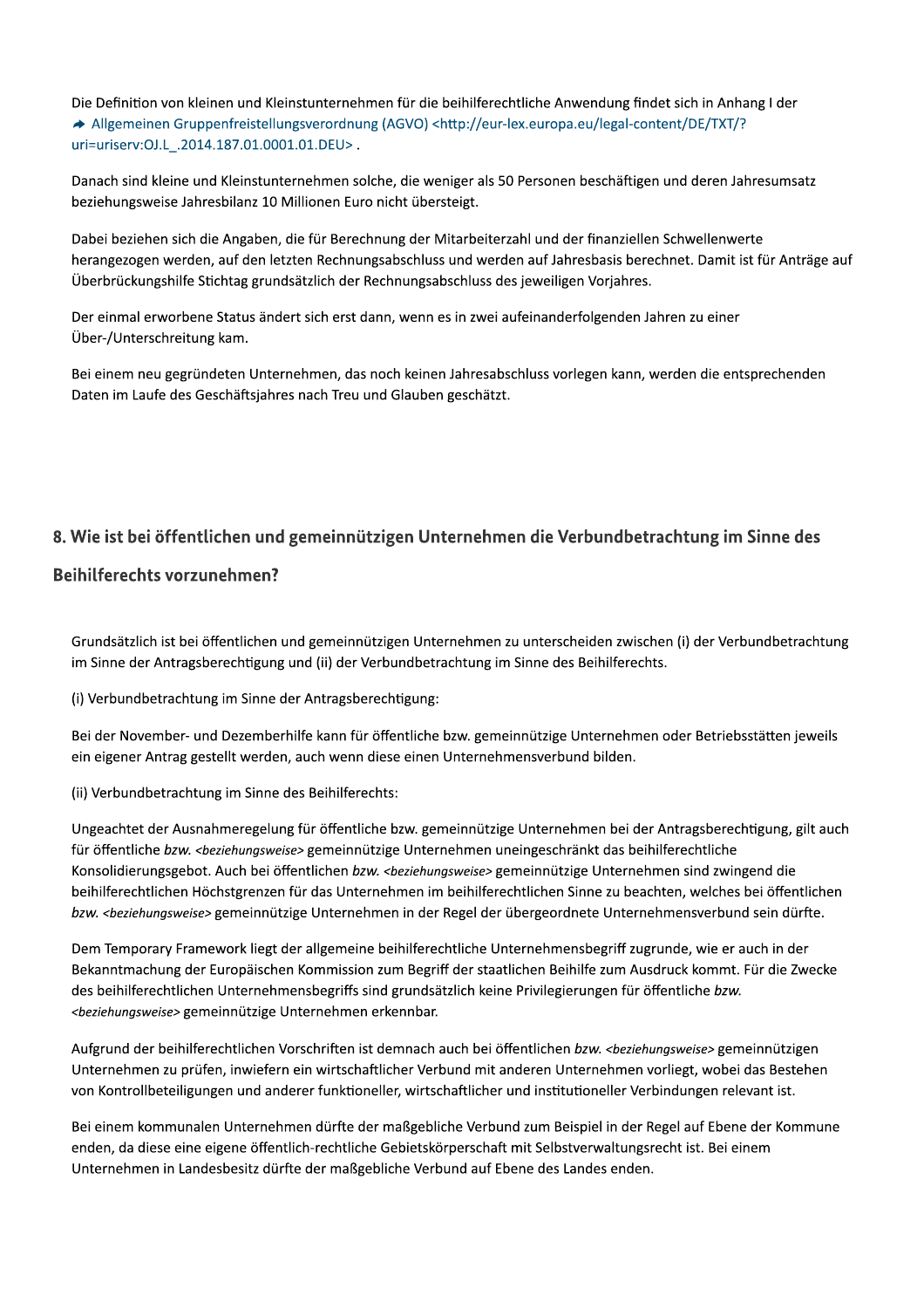Für die Antragstellung bedeutet dies, dass die beihilferechtlichen Höchstgrenzen auf Ebene der Kommune (bei kommunalen Unternehmen) bzw. des Landes (bei landeseigenen Unternehmen) zu beachten sind. Im Rahmen der Bundesregelung Kleinbeihilfen können so insgesamt maximal 1,8 Millionen Euro beantragt werden, im Rahmen der Bundesregelung Fixkostenhilfe insgesamt maximal 10 Millionen Euro.

Da diese Obergrenzen in vielen Fällen nicht ausreichen dürften, bietet sich für öffentliche Unternehmen eine Beantragung der November- bzw. Dezemberhilfe auf Grundlage der Bundesregelung November-/Dezemberhilfe (Schadensausgleich nach Art. 107 Abs. 2 b AEUV) an, welche keine absolute Obergrenze pro Unternehmen bzw. Unternehmensverbund vorschreibt. Auf dieser Grundlage kann die November-/Dezemberhilfe beihilferechtskonform auch an öffentliche Unternehmen grundsätzlich bis zur Höhe des Schadens vergeben werden, der den betroffenen Unternehmen bzw. Betriebsstätten während der Lockdown-Monate im Frühjahr und Herbst 2020 entstanden ist. Der Schaden entspricht hierbei der Differenz des Betriebsergebnisses im Lockdown-Monat im Verhältnis zum jeweiligen Vorjahresmonat (Verluste sowie entgangene Gewinne), wobei eine Konsolidierung mit anderen Unternehmen des Verbunds nicht notwendig ist. Zur Berücksichtigung des allgemeinen Konjunkturabschwungs im Jahr 2020 wird gemäß § 3 Absatz (8) der Bundesregelung Allgemeiner Schadensausgleich, COVID-19, ein Abschlag von 5 Prozent vorgenommen, sofern der Schaden nach dem 30. Juni 2020 entstanden ist.

Auf diesem Wege ist in dem meisten Fällen sichergestellt, dass die November-/Dezemberhilfe in voller Höhe auch an öffentliche Unternehmen gezahlt werden kann. Eine Limitierung der Hilfszahlungen würde nur dann eintreten, wenn der erlittene wirtschaftliche Schaden während der Lockdown-Monate im Frühjahr und Herbst 2020 geringer sein sollte als der errechnete Anspruch auf November-/Dezemberhilfe auf Basis der Umsatzerstattung.

Druckdatum: 05. Juli 2021

FAQ Suche zu Beihilferegelungen (für alle **Programme)** <https://www.ueberbrueckungshilfeunternehmen.de/UBH/Navigation/DE/FAQListe/faqliste beihilferecht.html>

Haben Sie eine bestimmte Frage? Dann nutzen Sie die Suchfunktion.

#### $\pm$  Beihilferegelungen Überbrückungshilfe III

Zulässige Förderhöhe und Nachweispflichten sind abhängig von der gewählten Beihilferegelung Stand: 09.06.2021

**PDF, 62 KB** 

#### **± Erweiterte November- und Dezemberhilfen**

Beihilferegelungen Nov./Dezemberhilfe **PDF, 64 KB**